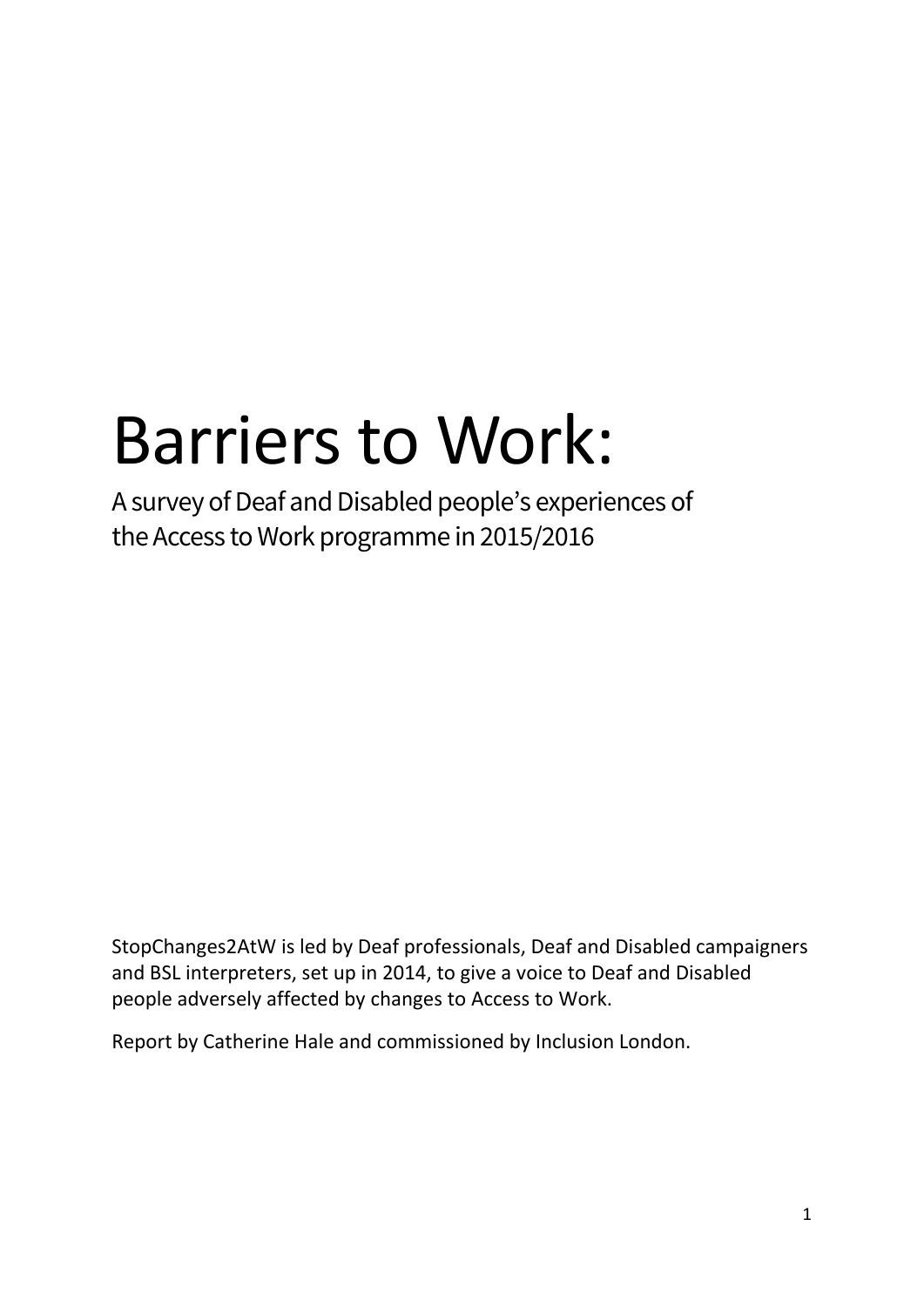# **Contents**

| 1. Access to Work, disability rights and employment support 14   |  |
|------------------------------------------------------------------|--|
|                                                                  |  |
| Access to Work and equal rights for Deaf and Disabled people15   |  |
| Access to Work and disability employment support15               |  |
|                                                                  |  |
|                                                                  |  |
|                                                                  |  |
| Work and Pensions Select Committee inquiry into changes to AtW18 |  |
|                                                                  |  |
|                                                                  |  |
|                                                                  |  |
|                                                                  |  |
|                                                                  |  |
|                                                                  |  |
|                                                                  |  |
|                                                                  |  |
|                                                                  |  |
|                                                                  |  |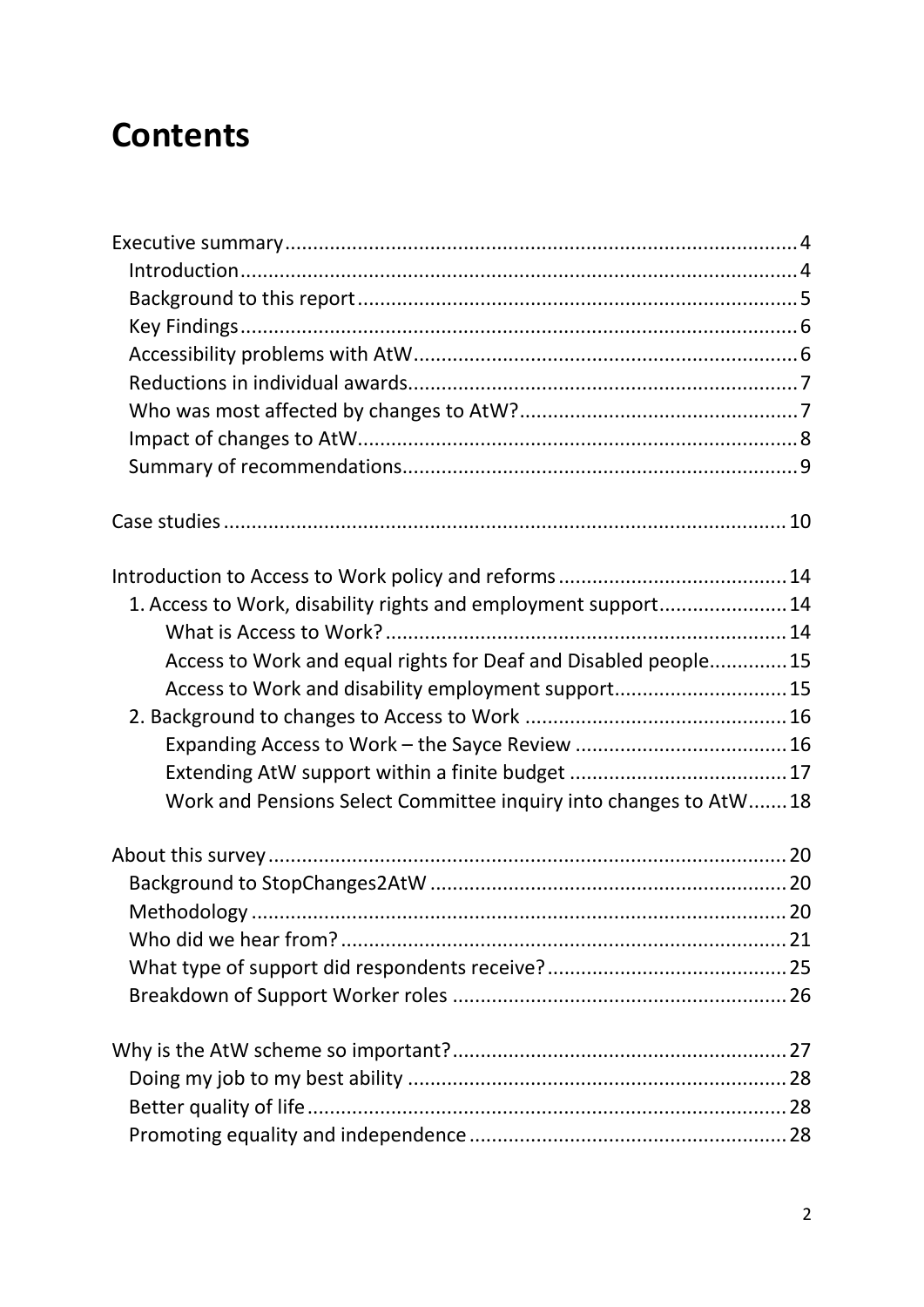| 2. "Jumping through hoops": administrative barriers to AtW 35     |  |
|-------------------------------------------------------------------|--|
|                                                                   |  |
|                                                                   |  |
| Poor information and signposting for new and existing customers38 |  |
|                                                                   |  |
|                                                                   |  |
| Lack of Deaf awareness in policy design and implementation 40     |  |
|                                                                   |  |
|                                                                   |  |
|                                                                   |  |
|                                                                   |  |
|                                                                   |  |
|                                                                   |  |
|                                                                   |  |
|                                                                   |  |
|                                                                   |  |
|                                                                   |  |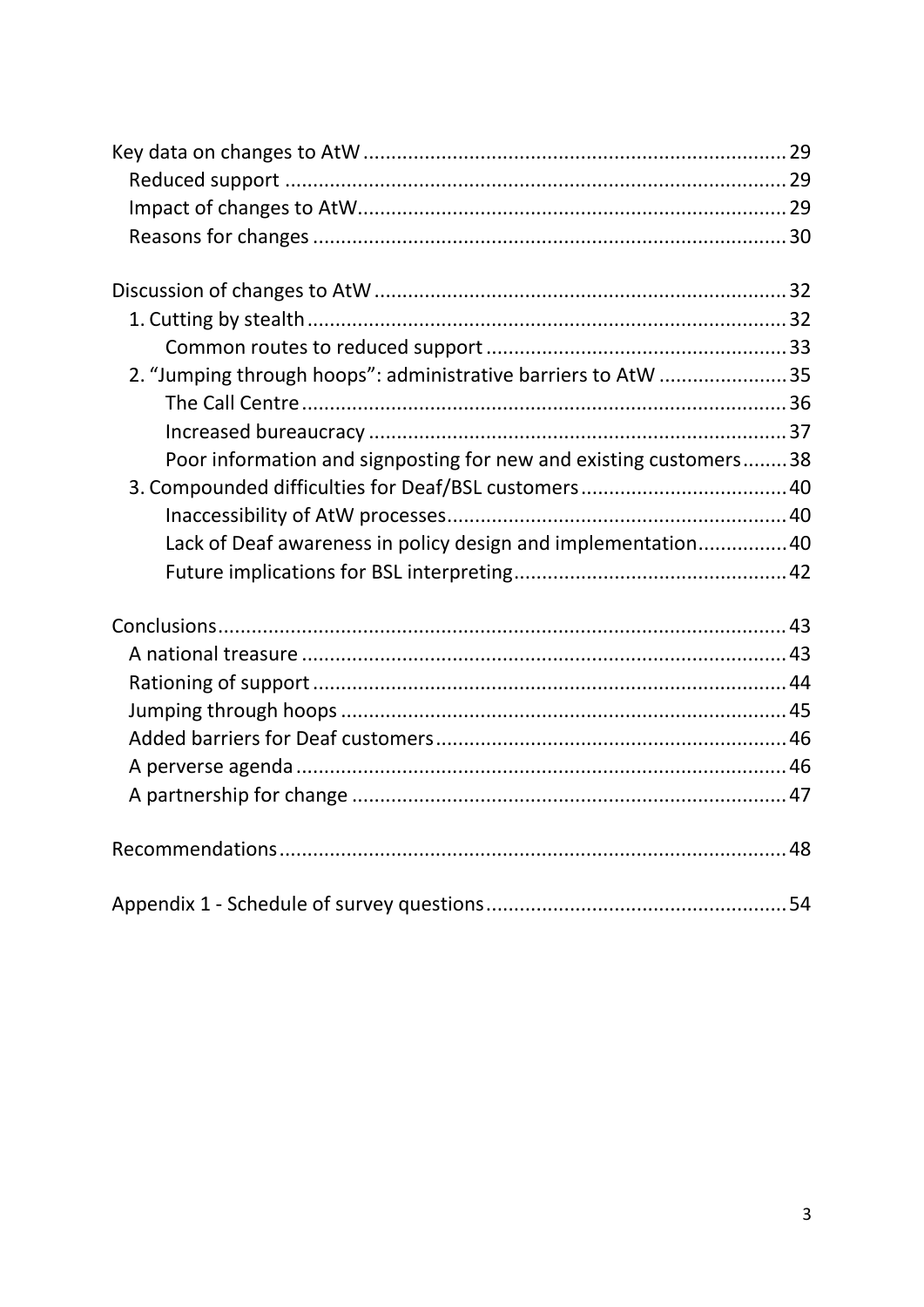# <span id="page-3-0"></span>Executive summary

### <span id="page-3-1"></span>**Introduction**

Over the last twenty years, Access to Work has been by far the most successful of the UK's policies aimed at supporting  $\Delta$  Deaf<sup>[1](#page-3-2)</sup> and Disabled people to get into, stay in, and progress in work.

When it works, AtW is the model of what good disability employment support should look like. By meeting the extra costs of working with a disability, the scheme levels the playing field for Deaf and Disabled people and liberates us to compete and perform to our best abilities in the workplace. It also enables employers to open up job opportunities, creating a more diverse workforce and a stronger economy.

Best of all, AtW is cost effective. Research from 2004 suggested that there is a net return to the Treasury of £1.48 for every £1.00 spent on the programme.<sup>[2](#page-3-3)</sup>

Access to Work should be the cornerstone of the government's current efforts to help more Deaf and Disabled people to participate in the labour market. Halving the disability employment gap<sup>[3](#page-3-4)</sup> was a welcome manifesto promise by the Conservative Party in 2015. Instead, a survey of customers found that the scheme has been beset with so much bureaucratic incompetence and obstructionism in recent years that, in many respects, Access to Work is no longer fit for purpose.

Top down reorganisation has resulted in unacceptably poor customer service. Shocking levels of delay, error, and the deskilling of staff are putting Deaf and Disabled people's jobs at risk. In addition, a short-sighted drive to reduce

<span id="page-3-2"></span><sup>&</sup>lt;sup>1</sup> Throughout this report the term "Deaf and Disabled" includes people for whom British Sign Language (BSL) is their first language, people who are deaf, deafened and hard of hearing, people with sensory or physical impairment, people with learning difficulties, people with mental health support needs, people who are neuro-diverse and people living with long-term health conditions.

<span id="page-3-4"></span><span id="page-3-3"></span><sup>2</sup> The Disability Employment Coalition, 2004, *Access to Work for disabled people*, The Disability Employment Coalition. http://www.disabilityalliance.org/access.pdf  $3$  The disability employment gap is the difference between the rates of employed nondisabled people and employed disabled people. The gap is 32 percentage points in 2016 so the target is to hit 16 percentage points in 2020. This requires moving 1,074,000 (a third more) disabled people into employment and raising their employment rate from 48% to 64%.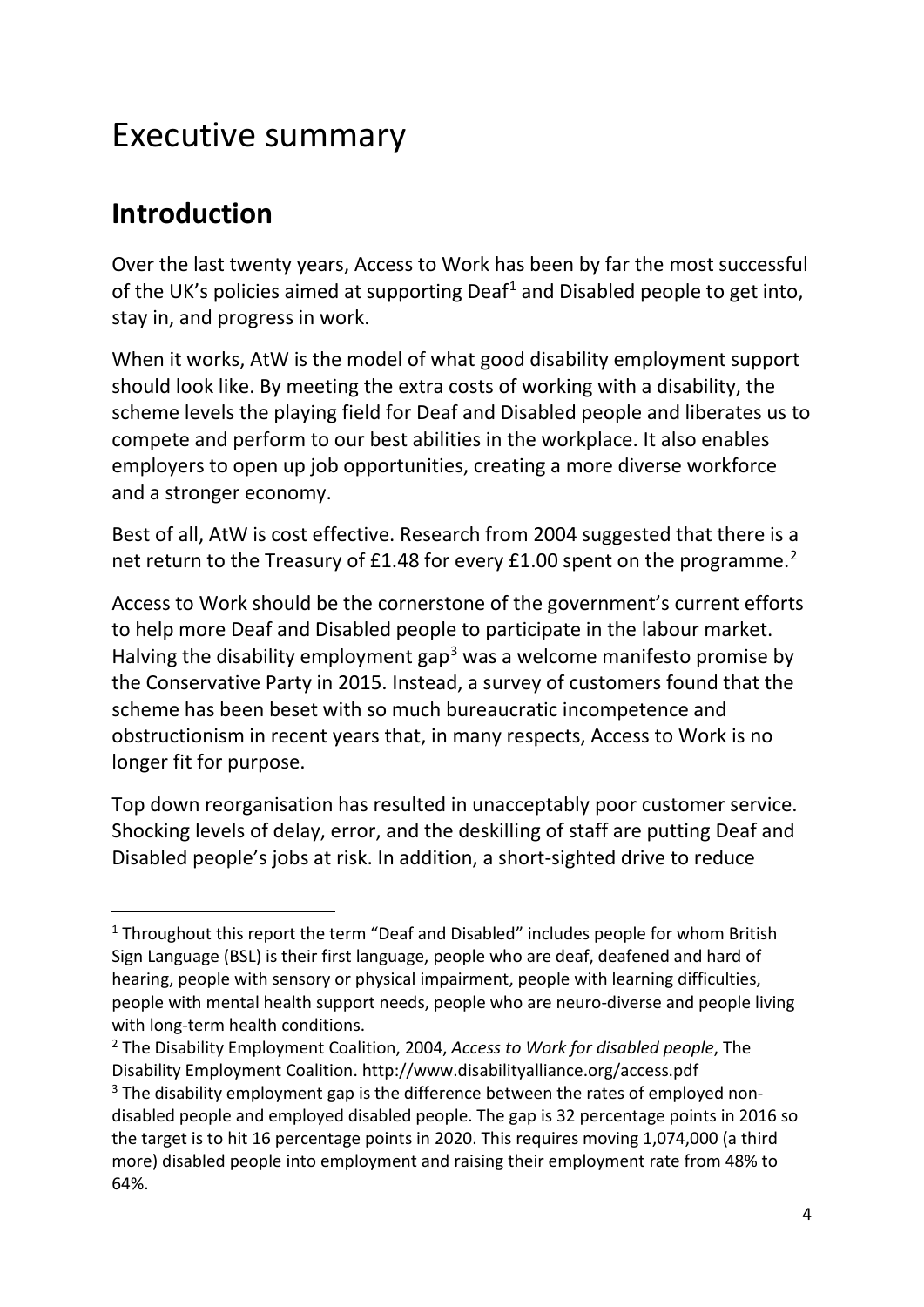individual awards has jeopardised the scheme's original purpose. As a result, many Deaf and Disabled people are no longer having their access needs met in work. They are losing out on job opportunities and are fearful for the future of their livelihoods. Thousands of other Deaf and Disabled people whose lives could be transformed by inclusion in the labour market are also missing out.

The Department for Work and Pensions' (DWP) current consultation on Work and Health presents a great opportunity to restore and refit the AtW scheme to meet the exciting challenge of increasing the numbers of Deaf and Disabled people in work. Last year's Autumn Spending announcement of an extra £25 million for the AtW scheme is a welcome start.

This report provides an opportunity for government to listen to the experiences and concerns of AtW customers 2015/2016. Deaf and Disabled people hope to work in partnership with government to implement the recommendations it contains to build on areas of the programme that continue to be successful and to fix those that are currently failing. To build a country that works for everyone, we must put Deaf and Disabled people back in control of our working lives.

### <span id="page-4-0"></span>**Background to this report**

This report is based on a survey of 320 AtW customers during 2016 by the campaign group StopChanges2AtW.

StopChanges2AtW was formed in 2014 in response to the operational changes to AtW introduced by the DWP at that time. The campaign prompted a Work and Pensions Select Committee inquiry which secured some notable improvements to fairness and transparency in the AtW system. However, the StopChanges group remains concerned that many adverse impacts of the changes are still unresolved and that there are fresh causes for concern, such as the cap on maximum awards and levels of administrative incompetence in day-to-day operations including lost paperwork and payment delays and errors.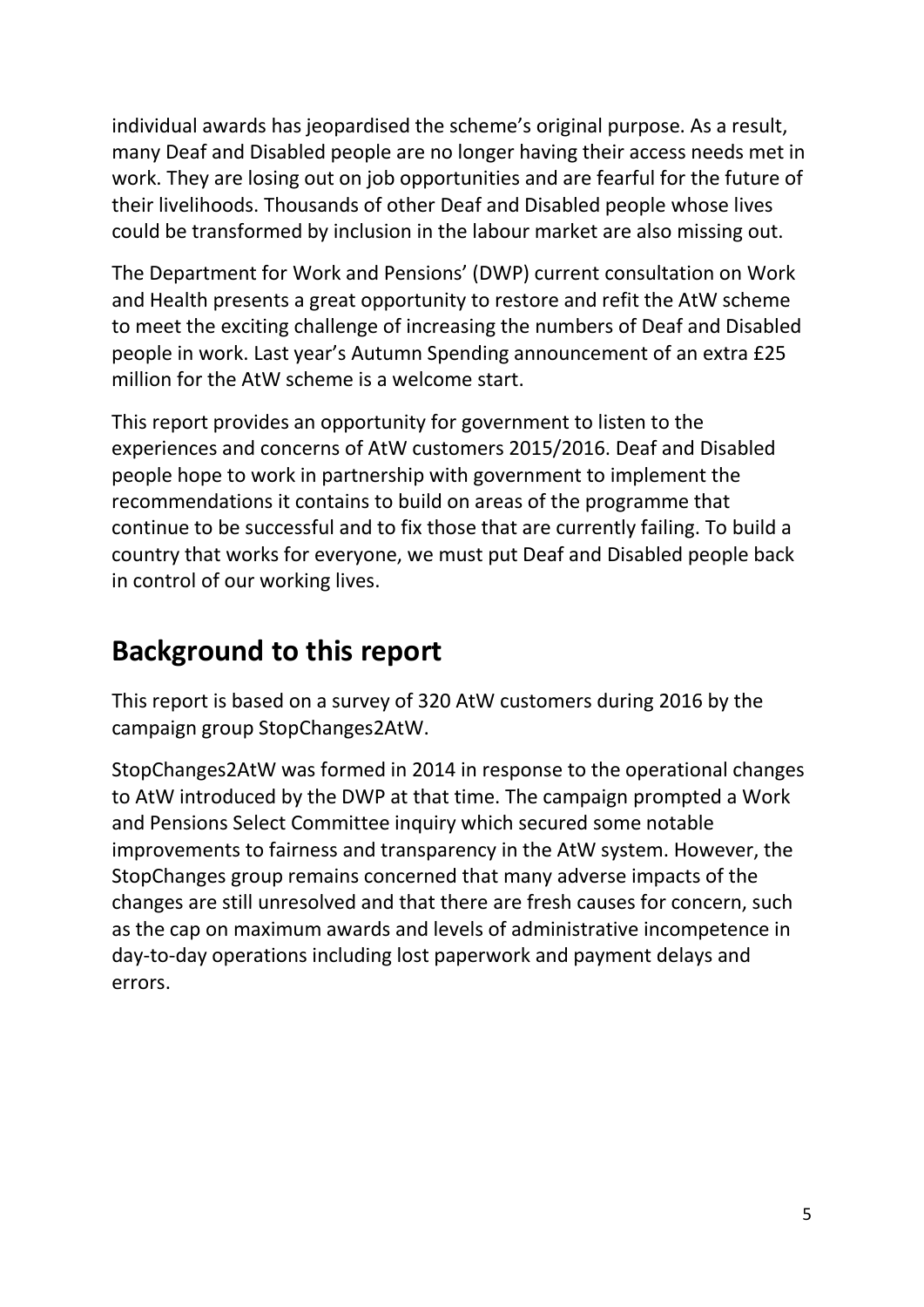### <span id="page-5-0"></span>**Key Findings**

- **1. Access to Work customers are an integral part of the UK workforce,**  often with highly developed careers. The majority of survey respondents worked full time. A broad range of employment sectors was represented, with non-profit being the most common at 28% followed by government and self-employment at 12% each. A third had been receiving AtW support for 10 years or more.
- **2. Almost a half of respondents had experienced changes to their AtW package**. For the majority of respondents, the reasons for the changes to their support package were not known. However, respondents frequently linked the changes to their support with the call centre reorganisation which began in 2014.

### <span id="page-5-1"></span>**Accessibility problems with AtW**

- **3. Only 15% of respondents said they found AtW easy to apply for, or use.** More than half found it difficult to use, with one in four reporting severe difficulty. A great number of respondents said they effectively lost support because the processes for claiming AtW have become so complex and protracted that the scheme was no longer a viable form of employment support. Respondents often referred to AtW processes as *"jumping through hoops".*
- **4. The most frequently mentioned administrative problems with AtW were**:
	- Not being told when their award was ending, leaving them indebted to support workers and unable to perform their job.
	- A large increase in time spent disputing their needs with AtW staff, resulting in lost productivity in work.
	- Lengthy delays in assessments for support meaning they were unable to take up a new job or offer of work.
	- Lengthy delays and frequently lost paperwork in processing payments, leaving them in personal debt.
	- Very poor levels of Deaf and disability awareness among AtW staff affecting accessibility of the scheme for some customer groups.
	- The loss of personalised support relationship with an AtW adviser, meaning all aspects of communication are slower and less efficient than before.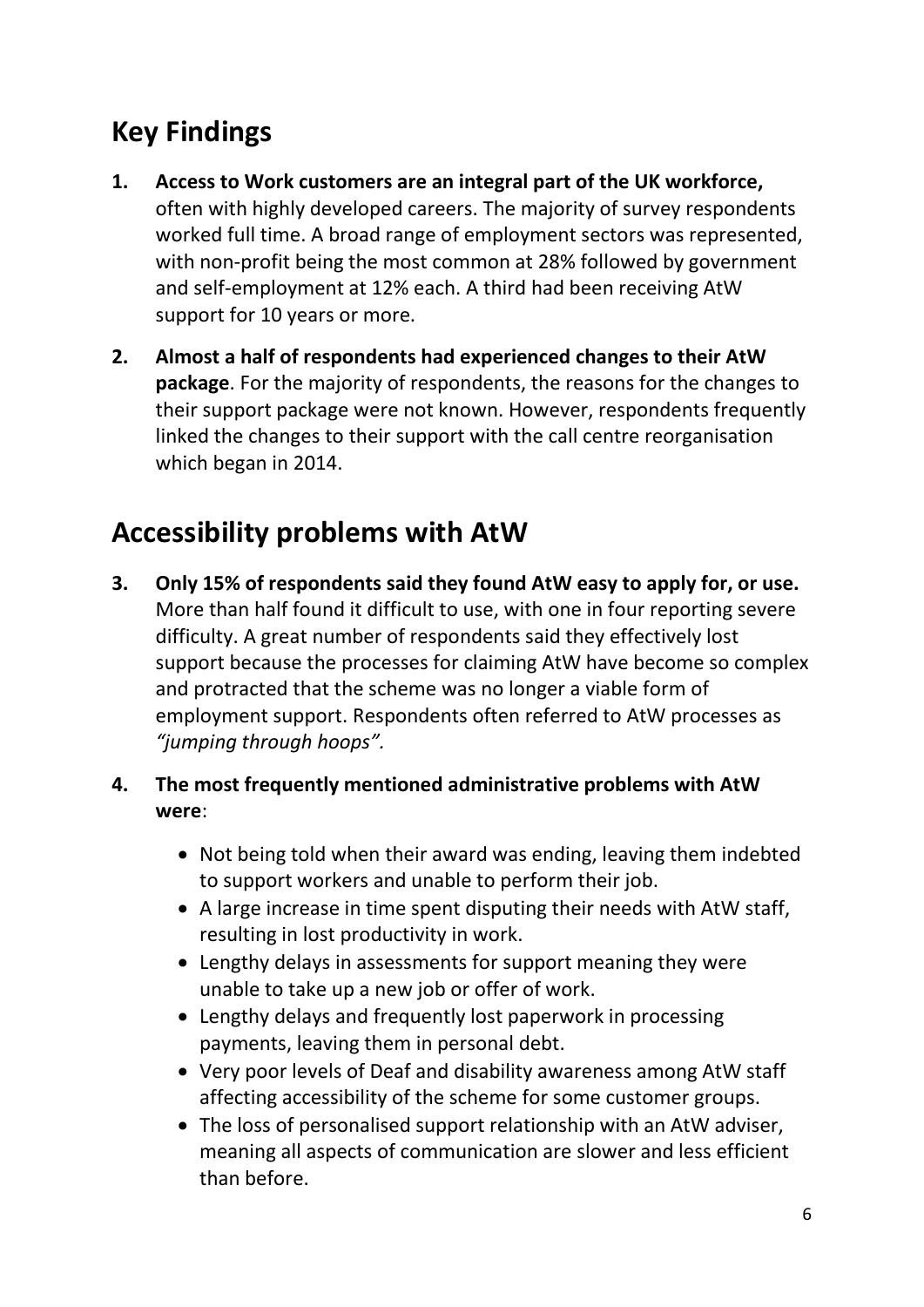### <span id="page-6-0"></span>**Reductions in individual awards**

- **5. "Cuts" or "cost cutting" was the most frequently given reason for changes to AtW support.** Respondents were usually given no explanation other than the need to ensure value for money to the taxpayer. Many respondents noted that they were now made to feel "like scroungers".
- **6. There was evidence of rationing strategies being deployed at various levels including**:
	- More frequent re-assessment, often leading to a reduced award.
	- Tighter eligibility criteria for support.
	- A higher burden of proof of need for support.
	- Increased complexity and unnecessary repetition in AtW forms.
	- A perception by respondents that they were under surveillance and suspicion.
	- Increased restrictions on the use and portability of support, especially for the self-employed.
	- Rules restricting the duration of support for those doing Permitted Work in receipt of Employment and Support Allowance (ESA) which do not align with ESA regulations.

### <span id="page-6-1"></span>**Who was most affected by changes to AtW?**

- **7. Disproportionate impact on Deaf customers.** They experienced the double impact of structural reorganisation (with call centres ill-equipped to deal with non-hearing customers) as well as measures to drive down the cost of BSL support essential to do their jobs. It is, therefore, very concerning that, going forward, 90% of those affected by the new capping policy for maximum awards will be Deaf people.
- **8.** Most respondents who were adversely affected by changes to AtW had low or average value awards. The majority of respondents experiencing reduced support received under 5 hours of support per week.
- **9.** Many were self-employed, affected by the changes to guidance on selfemployed earnings, as well as restrictions on the portability of support between contracts.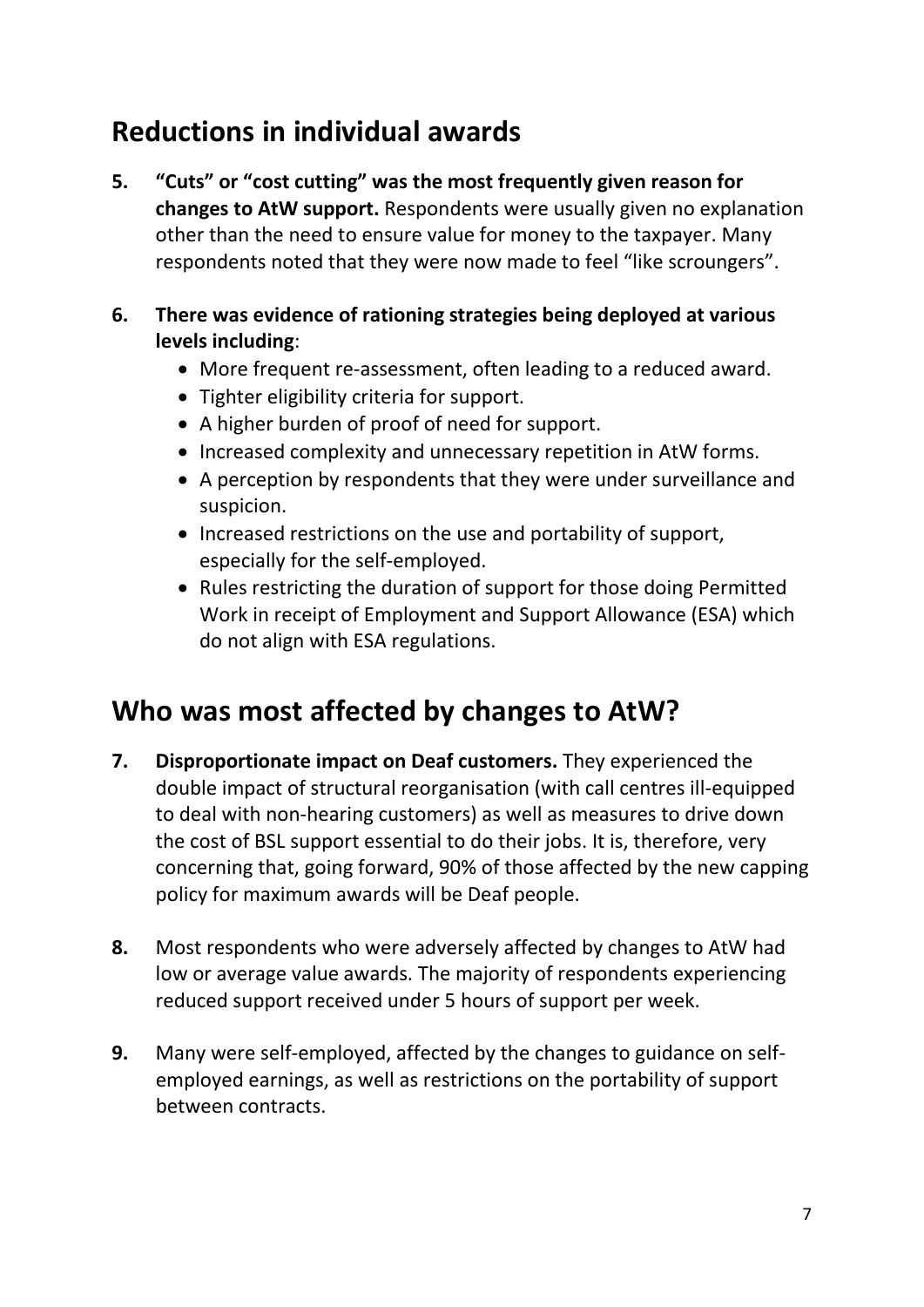### <span id="page-7-0"></span>**Impact of changes to AtW**

- **10.** Nearly all of those experiencing changes said they had impacted negatively on their work, reducing their standard of work or their productivity. Nine people had lost their job, turned down work or reduced their income as a result of the changes. Many expressed anxiety about losing their job.
- **11.** The changes also resulted in the loss of their ability to progress in work. For example, the loss of communication support for Deaf people resulted in them having to turn down meetings or training events.
- **12.** Many respondents reported a personal, as well as professional, impact from the changes: through stress, poorer health, and loss of self-esteem or confidence due to feeling "like a burden".
- **13.** Many respondents expressed frustration and anxiety at the risk of unemployment and benefit dependency, which would come at a much higher cost to the State than the support package they needed to remain in work.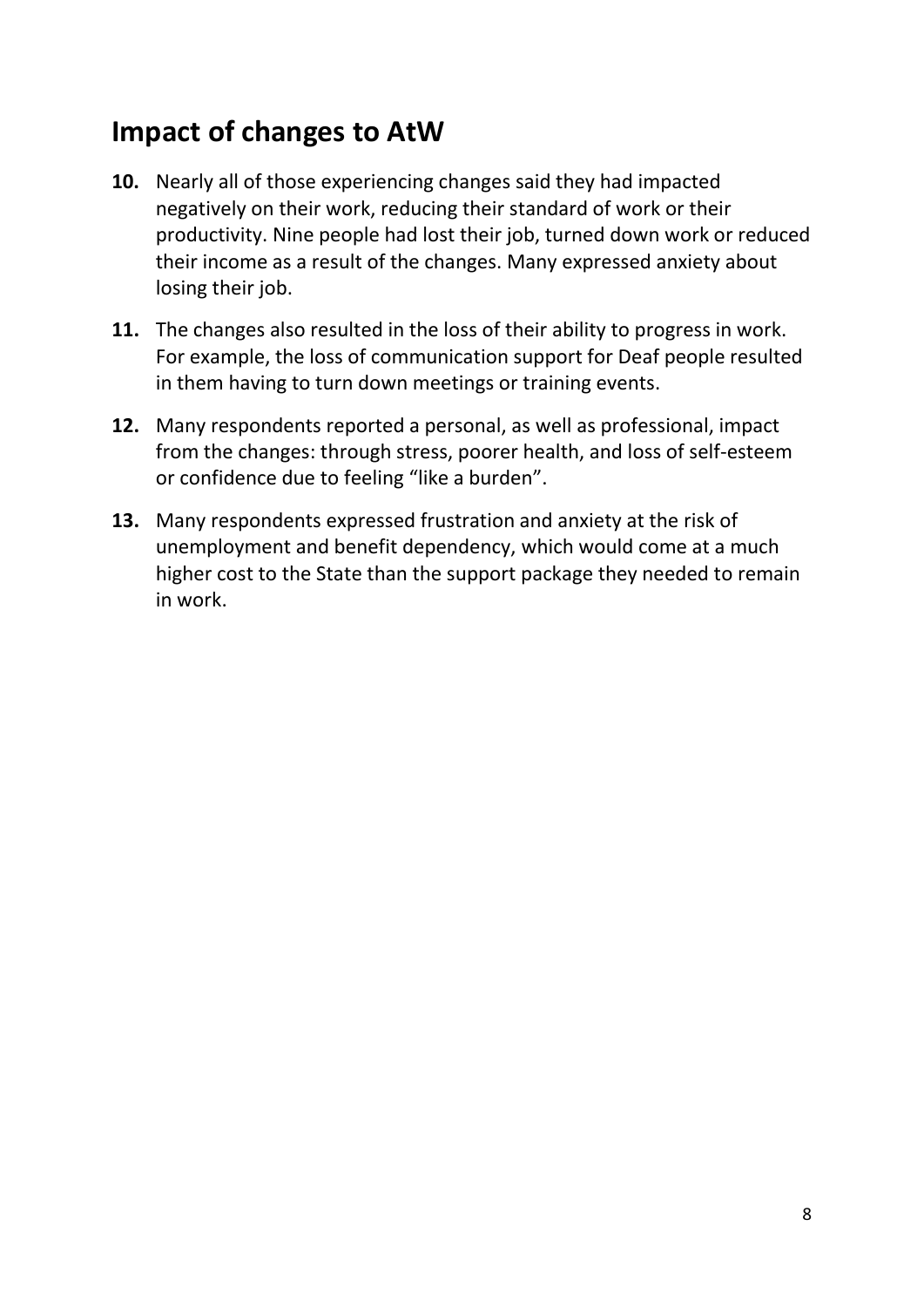### <span id="page-8-0"></span>**Summary of recommendations**

- 1. Commit to an Access to Work programme that embodies core principles and values. The aim of AtW must be to level the playing field for Deaf and Disabled people. It must acknowledge that we are the experts in our access needs. Support through AtW should focus on our abilities and enable us to fulfil our potential. It should not disadvantage or place Deaf and Disabled people at risk.
- 2. Place AtW at the heart of the government's strategy to increase the numbers of disabled people in work.
- 3. Equip AtW to enable Deaf and Disabled jobseekers to move into work.
- 4. Improve job security and stability for Deaf and Disabled people in work through.
- 5. Introduce digital systems to improve delays, reduce inefficiencies and tackle fraud.
- 6. Improve communication with new and existing customers and employers.
- 7. Improve decision making in AtW.
- 8. Remove the cap which discriminates against Deaf and Disabled people with high support needs and in senior job roles.
- 9. Review the current guidance on self-employment 'business viability'.
- 10. Put Deaf and Disabled people back at the centre of the AtW process. Consult with StopChanges2AtW, and other user-led organisations of Deaf and Disabled people on any further revisions to AtW policies or operational changes to AtW processes.
- 11. Address the disproportionate impact of changes to AtW on Deaf/deaf, deafened and hard of hearing customers.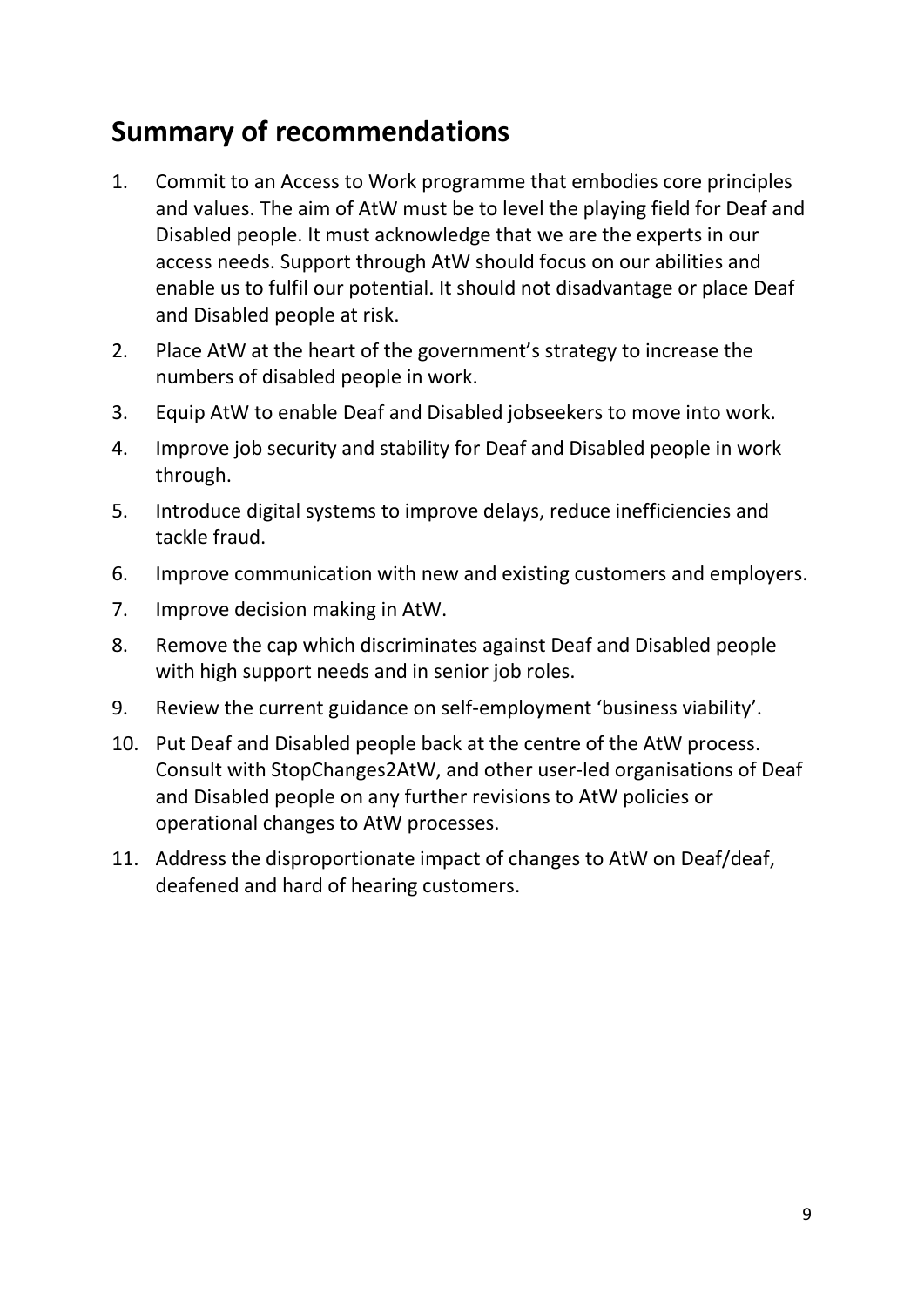# <span id="page-9-0"></span>Case studies

### **Case study 1**

### **"Sayeeda"**

Sayeeda has a learning disability. She works part time as a Finance and Admin officer in the not-for-profit sector. She says: "Access to Work is good because I would not be able to have a paid job without the scheme. If it was not for [the organisation] I would be doing unpaid work.

Sayeeda receives the help of a support worker but her hours have been reduced to 20%, even though her needs have not changed. "I have got Access to Work support for over ten years, I don't understand what has changed."

Sayeeda sums up her experiences with AtW:

"Before my Access to Work ran out I notified them but they didn't get back to me for 6 weeks, which meant we could not claim Access to Work. They also called me at home, which we have told them not to do because at home we do not have our support."

"The way Access to Work treated me was horrible. I was talked to in a way where the advisor thought that they knew better than me about the support that I need to do my job. It was always a very aggressive tone."

"Their letters were not accessible, they never called back, They have only renewed my support for 1 year. We have been told that now when there is an application for renewal, this will have to be taken forward by making a completely new application."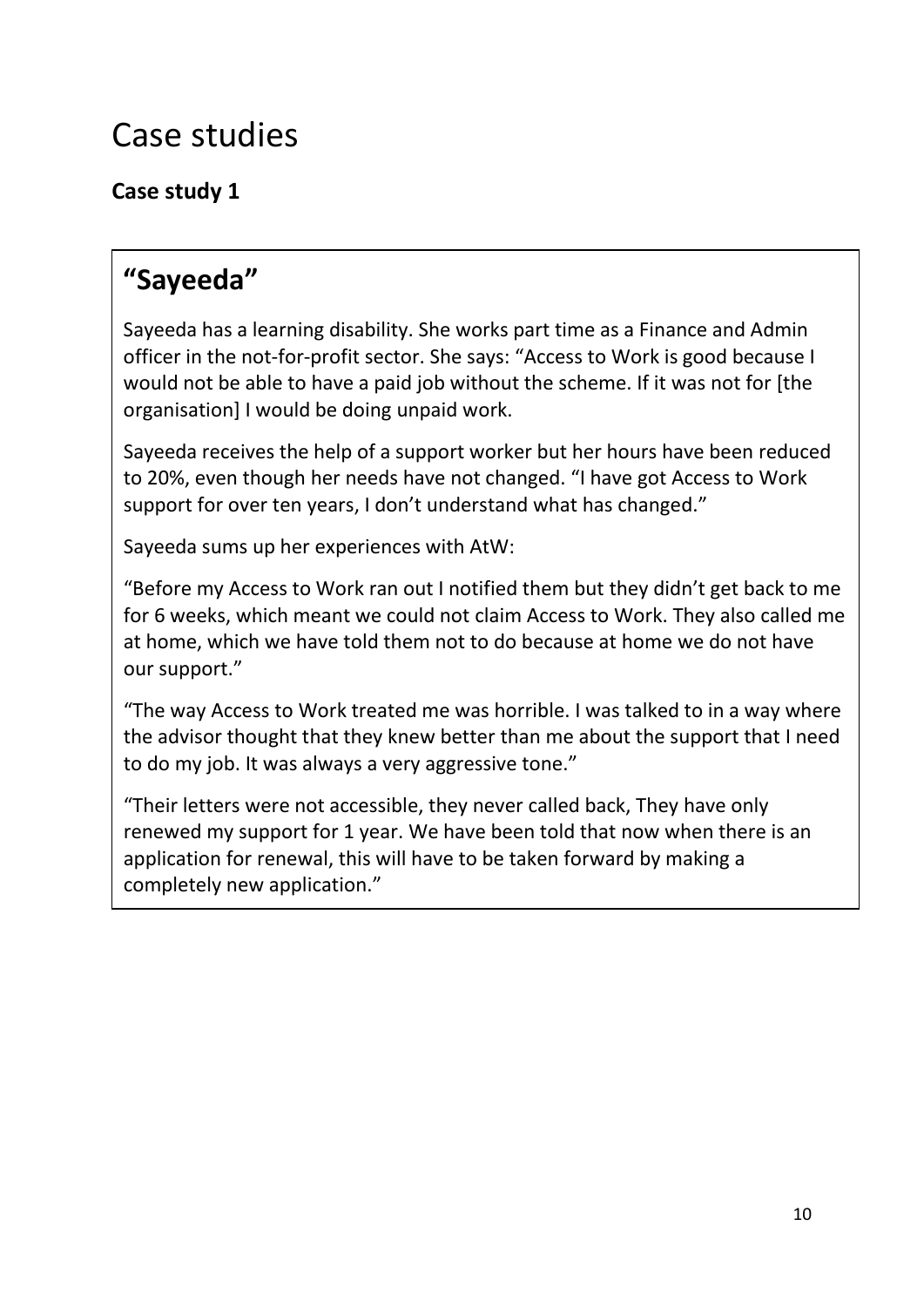#### **Case study 2**

### **Angela**

Angela is an independent support officer, working with disabled children and young people and their families. She has cerebral palsy. Her AtW package includes equipment, a note taker and a support worker.

"It took 7 months to secure the funding for support workers. I had to rely on my manager to make endless calls to the new ATW call centres. I found it tiring having to repeat the same information to half a dozen operators! I would not have been able to apply if my line manager had not assisted me."

During this period, I frequently went without anything to eat and drink all day because I did not have a support worker to assist me with feeding.

It took 5 months to get the correct in-work electric wheelchair and almost 3 months to get my travel to work organised and authorised. During this period my NHS electric wheelchair broke down 3 times on London Underground due to over-use. The impact has been struggling with the rush hour commuters, ie passengers walking into me, accidentally hitting me in the face with their rucksacks and briefcases, being trapped on the bus when the ramp is not working, being trapped on the underground when the lifts have been out of service and not being able to get to where I need to be when there have been suspensions on the Jubilee line.

Because ATW will not pay support workers an economically viable rate I have to go without support for half a day.

Had I been working in the private sector I would have lost my job."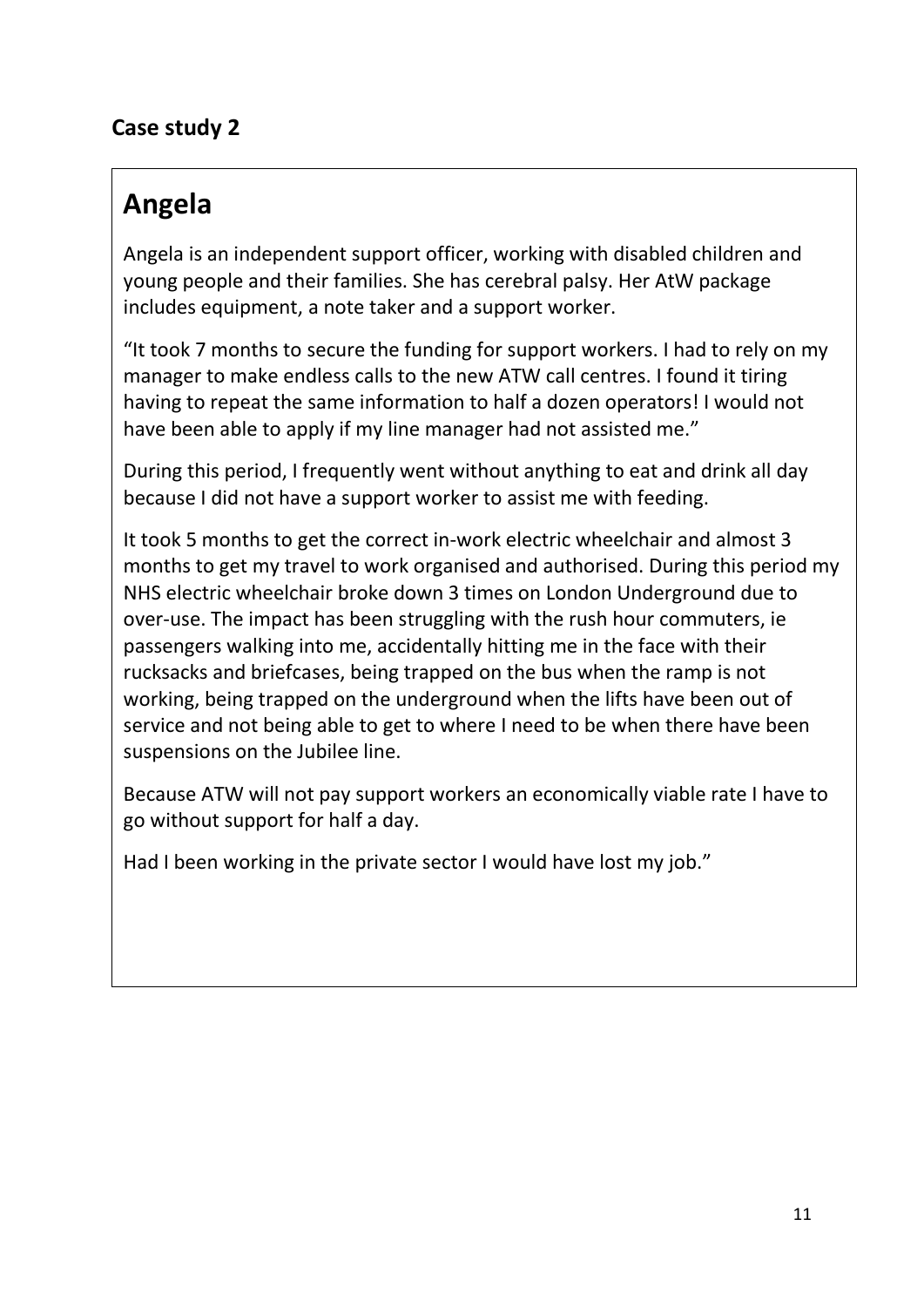#### **Case study 3**

### **Caroline**

Caroline is a freelance TV Producer/Director and is Deaf

**Has your AtW package changed?** *Yes. I fought very hard for a freelance agreement, I had to get my local MP involved. I finally negotiated a one year selfemployed freelance package which runs till this November. I am currently trying to renew this package and they are being extremely difficult, refusing to renew it as a self-employed package and insisting it can only run for the duration of my current contract and that I must reapply each time I get a new job, which doesn't work in my area of the industry (media).*

**Have these changes affected your ability to do your job?** *Yes. As a freelancer I need to be available to start work on short-notice. If I need to apply for support each and every time I start a new job (which could be on numerous occasions throughout the year) then this will render me unemployable.*

**How have you found applying for or using AtW?** *I was assured that if I needed to increase the hours then it would be a straightforward process. I applied for an increase in hours earlier this year and I had to get my case escalated to a manager, but in the end we agreed an increase in hours. I'm currently in the process of applying for a second year of freelance support and I have had to escalate this to senior management level once again as the advisor is adamant that I can only have a package for my current contract, which ends February, and will not renew my freelance contract on a yearly basis.*

**Please tell us something about the scheme you feel could be improved.** *The application and renewal process needs to be drastically revamped. At the moment it's a horrible, horrible process and my heart sinks every time I receive an email from them. I'm made to feel like a drain on the system and some sort of fraud for applying. All I want is to do my job at the end of the day. They increase my workload so much, it really isn't necessary.*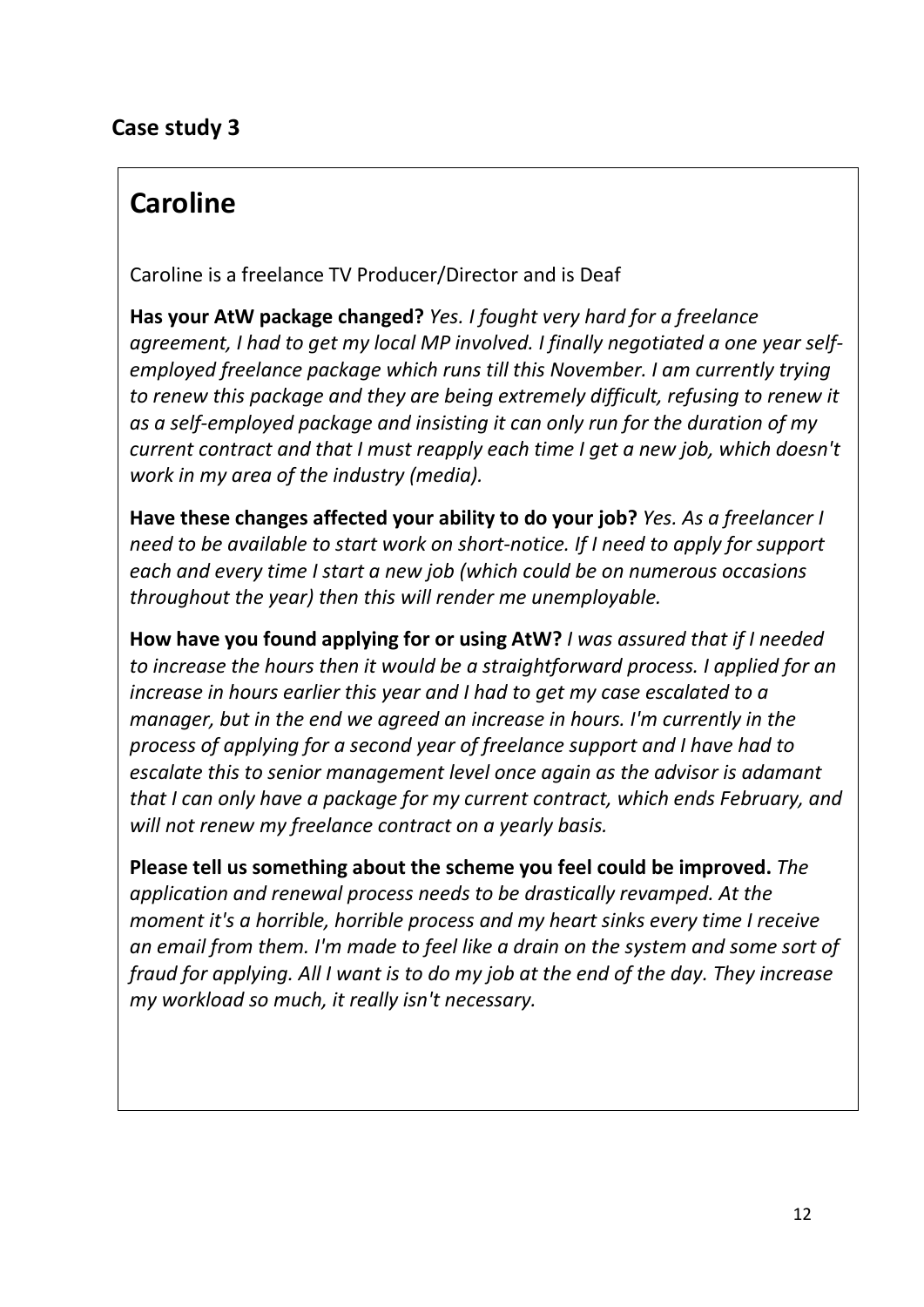#### **Case study 4**

### **Sue**

**Freelance Independent Social Worker.** Sue has difficulty hearing and applied for new hearing aids due to deterioration in her hearing.

**Has your AtW package changed?** *Yes. Although I only receive one-off help with equipment, the number of hoops now to be jumped through before help is given, is ridiculous, and the time taken to jump through them has resulted in significant loss of work.*

**Have these changes impacted on your ability to do your job?** *Yes. Whilst spending ridiculous amounts of time trying to jump over all the hurdles put my way by AtW, I have had to turn down a large amount of freelance work. This could mean loss of future work also as commissioners will have taken their work elsewhere whilst I have been unable to accept it due to not being able to hear well enough without the aids.*

**How have you found applying for or using AtW?** *The way I have been treated by AtW and the amount of obstacles repeatedly put in my way, have very seriously affected both my ability to continue working, and my mental health, to the point that my GP has had to intervene.*

**Tell us something about the scheme you think could be improved.** *Link up AtW with the Government's agenda for disability employment, and ensure that AtW decisions don't contravene this agenda. I have been told that all the obstacles put in my way with my current claim for help, are "because the money comes from the public purse". No-one seems able to understand that delaying or denying me the assistance with the equipment essential to enable me to continue working, has resulted in immediate loss of work, and hence the public purse has lost considerable amounts of money from the absence of the income tax and national insurance payment which I would have had to pay, had I been able to work.*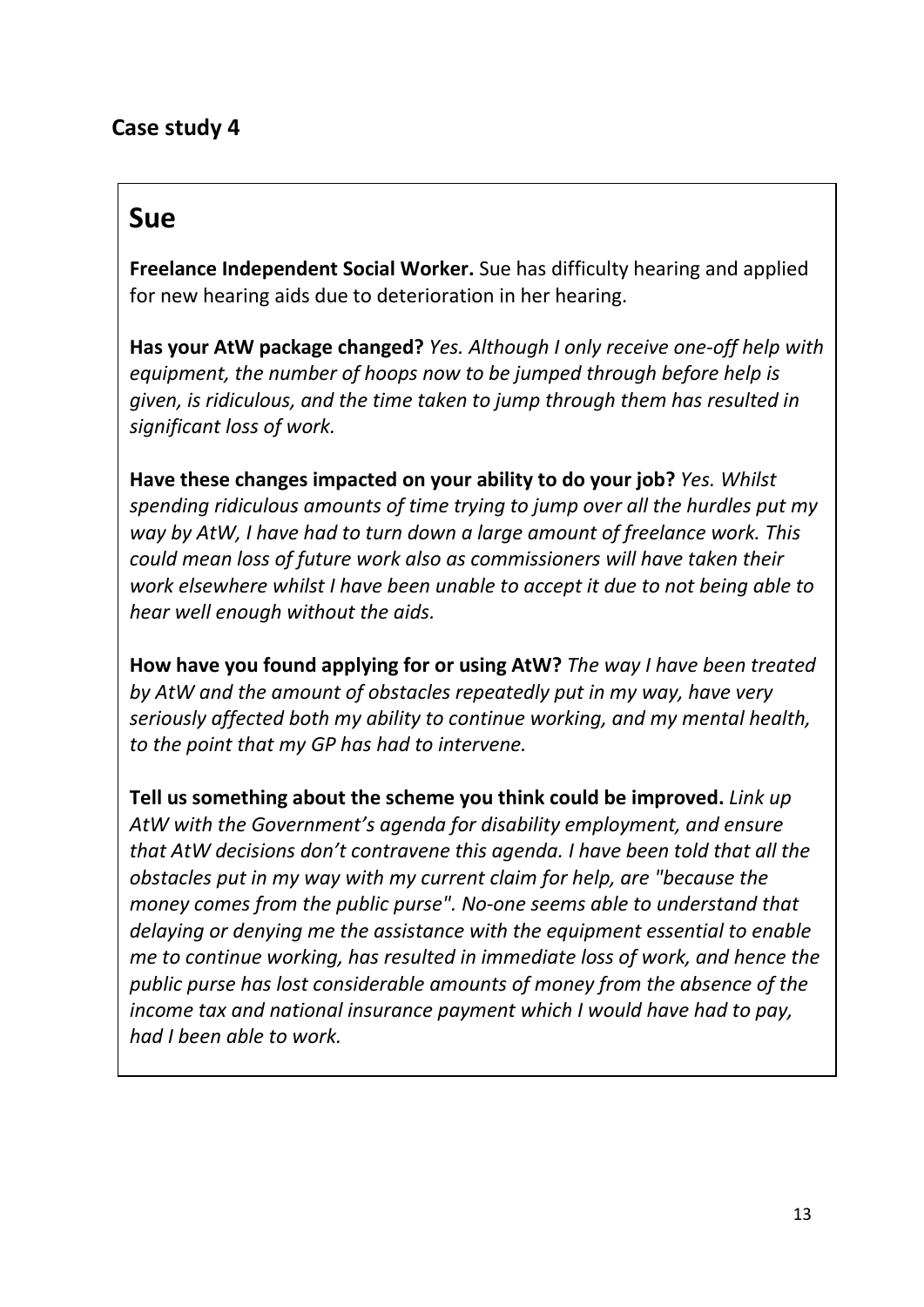# <span id="page-13-0"></span>Introduction to Access to Work policy and reforms

### <span id="page-13-1"></span>**1. Access to Work, disability rights and employment support**

### <span id="page-13-2"></span>**What is Access to Work?**

Access to Work (AtW) supports Deaf and Disabled people to take up and retain paid employment by helping with payments for aids, adaptations and support so they can work effectively. It is provided where the employee requires support or adaptations beyond those "reasonable adjustments" which an employer is legally obliged to provide under the Equality Act 2010. Access to Work also provides advice to employers on reasonable adjustments. It was launched in June 1994 and is delivered by Jobcentre Plus.

AtW can be used to fund single or multiple adaptations or pieces of equipment, or ongoing support, for example work-related travel costs, communication support for Deaf people, Support Workers for people with learning difficultiess or autism, or help to overcome difficulties at work presented by mental health issues.

AtW is available to people in full-time work (16 or more hours a week), people undertaking permitted work (low hours work while still claiming out-of-work benefits), and to people undertaking apprenticeships or Work Trials arranged through Jobcentre Plus.

When it works well, AtW is a personalized, flexible support scheme which increases choice and control for Deaf and Disabled people over their working lives and their participation in society.

The government spent £108million on AtW in 2013/14. In the financial year 2015/16 36,470 individuals were helped through AtW, which represents a small drop in the previous year<sup>[4](#page-13-3)</sup>. The average AtW award is around  $£3,000$  per annum.

<span id="page-13-3"></span> <sup>4</sup> https://www.gov.uk/government/uploads/system/uploads/attachment\_data/file/538443/ access-to-work-statistics-march-2016.pdf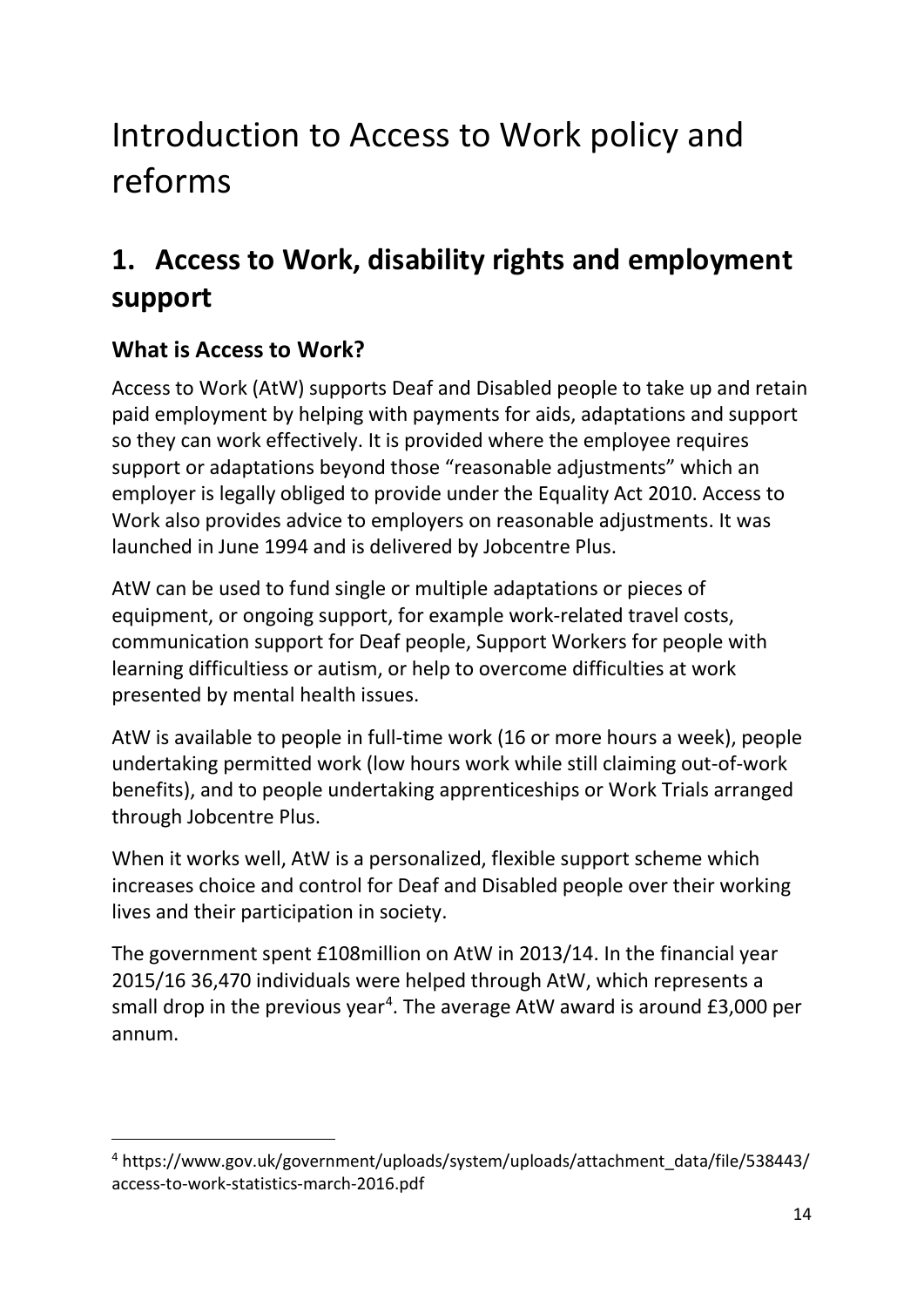#### <span id="page-14-0"></span>**Access to Work and equal rights for Deaf and Disabled people**

The AtW programme was designed to level the playing field so that Deaf and Disabled employees enjoy the same opportunities to compete for jobs and have same chance of success in work as their non-Deaf and Disabled counterparts. The right to inclusion in the economy is a key component of the United Nations Convention on the Rights of People with Disabilities<sup>[5](#page-14-2)</sup>.

The establishment of AtW in 1994 is a cornerstone of the movement for equality and civil rights for Deaf and Disabled people in the UK. It operates in partnership with the Disability Discrimination Act (DDA) of 1995 (now enshrined in the Equality Act 2010). Central to the DDA is the concept of "reasonable adjustment". This places a duty on employers and other service providers to adjustments to remove barriers in the workplace that would otherwise disadvantage Deaf and Disabled people.[6](#page-14-3)

The AtW programme is a vital commitment by the UK government to undertake the cost of making adjustments and adaptations that bear down disproportionately on employers

#### <span id="page-14-1"></span>**Access to Work and disability employment support**

AtW sits within a broader programme of measures implemented by the Department for Work and Pensions (DWP) aimed at increasing the numbers of Deaf and Disabled people in employment. Official data show a substantial gap between the employment rate of working age Disabled people (51%) and that of the general working age population ([7](#page-14-4)3%).<sup>7</sup>

The Conservative party manifesto in 2015 included a welcome commitment to halving this gap. The Work and Health Green Paper published in November 2016 expands on the strategies proposed to achieve the aim of increasing the numbers of disabled people in work. However, AtW is only briefly mentioned in the document.

<span id="page-14-2"></span> <sup>5</sup> http://www.ohchr.org/EN/HRBodies/CRPD/Pages/ConventionRightsPersonsWithDisabilitie s.aspx

<span id="page-14-3"></span><sup>6</sup> House of Lords Select Committee on the Equality Act 2010 and Disability *The Equality Act 2010: the impact on disabled people* Report of Session 2015-16 - published 24 March 2016 - HL Paper 117

<span id="page-14-4"></span><sup>&</sup>lt;sup>7</sup> Office for National Statistic, Labour Market Statistics, November 2014, Statistical Bulletin; table A08 [employment rate for disabled people includes people with a disability as defined by the Equality Act 2010 and/or work-limiting disabilities]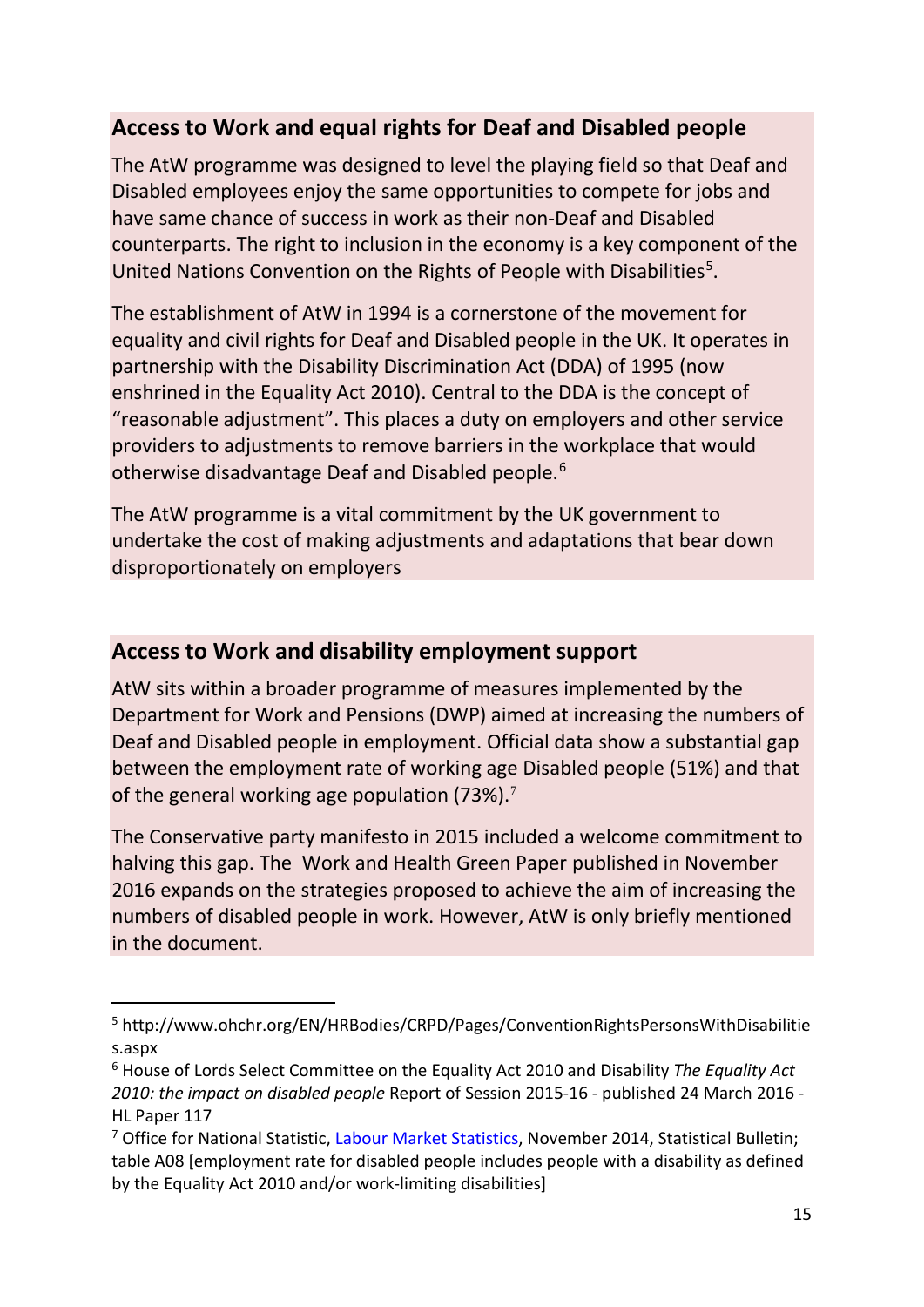The main vehicle for supporting Disabled people into work since 2010 has been the mainstream welfare to work scheme called the Work Programme. 139,000 people with long term health conditions and impairments started on the Work Programme since 2011<sup>[8](#page-15-2)</sup>. Just 7% of them achieved a job outcome (a period of 13 weeks in employment) by December 2015. A separate specialist employment scheme for Disabled people called Work Choice had a far higher success rate of 44%.<sup>[9](#page-15-3)</sup> However, there is evidence that the majority of Work Choice clients have less severe or complex support needs than those on the Work Programme because the majority do not have work-limiting disability as defined by the Work Capability Assessment.

AtW sits quite apart from these welfare-to-work programmes because it is not a disability benefit. Initially it was aimed at Deaf and Disabled people already in employment, not those seeking work. In recent years the scheme has expanded to include some Deaf and Disabled people on specific preemployment schemes such as traineeships and internships arranged by Jobcentre Plus (JCP).

However, AtW is very far from being fully integrated with the employment support received via the Employment and Support Allowance (ESA) pathway. Moreover, Deaf and Disabled people who have the opportunity of taking on short term or one-off contracts are excluded from AtW. This denies them the opportunity of progressing from benefits into employment. Often taking on work on an ad hoc basis initially will lead to employment opportunities at a later date. There is currently no support under the AtW scheme for people who fall into this category.

### <span id="page-15-0"></span>**2. Background to changes to Access to Work**

### <span id="page-15-1"></span>**Expanding Access to Work – the Sayce Review**

The Coalition Government commissioned an independent review of the whole range of employment support given to Deaf and Disabled people from Liz Sayce, Chief Executive of RADAR, in December 2010. The resulting report, published in 2011, found overwhelming support for AtW among customers as

<span id="page-15-3"></span><span id="page-15-2"></span><sup>&</sup>lt;sup>8</sup> These figures exclude ESA awards of 3 or 6 months which indicate a short term period of ill health and would not therefore meet the definition of disability in the Equality Act 2010. <sup>9</sup> *Work Choice; official statistics*. February 2016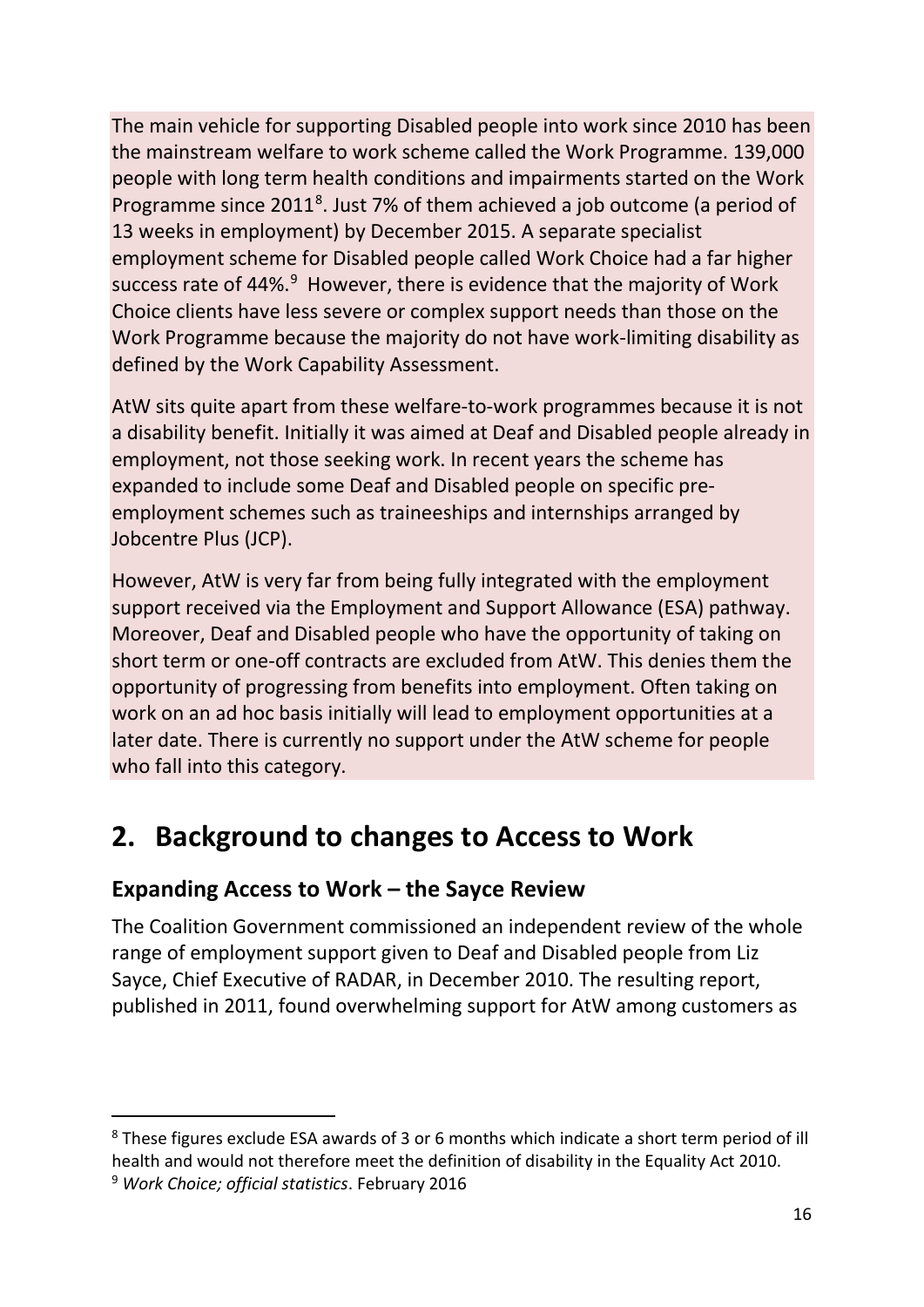well as employers, as well as evidence that the scheme provides excellent value for money.<sup>[10](#page-16-1)</sup>

The Sayce Review found evidence that AtW only supported a minority of Deaf and Disabled people who might benefit from the programme. It recommended doubling the number of people helped by the scheme and increasing the numbers of people with mental health conditions and learning disabilities who are significantly under-represented among AtW customers.

A main recommendation of the Sayce Review was releasing funding from other, less successful disability employment schemes to bolster the budget for AtW. The DWP should also make a strong case, it said, for extra investment by the Treasury in AtW, recognising the benefit savings it generates. Research cited in the report suggests that there is a net return to the Treasury of £1.48 for every  $£1.00$  spent on the programme<sup>[11](#page-16-2)</sup>. The DWP backed up this research by showing there is an even higher social return on investment for every £1.00 invested in the programme, if potential healthcare savings are included in the calculation alongside increased tax revenues and reduced spending on benefits on Deaf and Disabled people in work.<sup>[12](#page-16-3)</sup>

### <span id="page-16-0"></span>**Extending AtW support within a finite budget**

In 2012 the government accepted the Sayce Review's recommendation to expand AtW, and allocated at extra £15 million to the scheme. A Workplace Mental Health Support Service was launched in late in 2011, contracted to Remploy.

However, apart from the one off injection of £15 million, the planned expansion of AtW to more customers has not been underpinned by a greater share of the disability employment support budget. Instead, DWP has sought to expand its customer base by creating efficiencies and cost savings in AtW.

Attempts to streamline AtW and reduce costs were not formally announced to customers by DWP. Two changes in particular had hugely negative consequences for some AtW customers, and led to the formation of the Stopchanges2AtW campaign. These were:

<span id="page-16-1"></span> <sup>10</sup> Sayce, L. (2011) *Getting in, staying in and getting on: disability employment support fit for the future.*

<span id="page-16-2"></span><sup>11</sup> The Disability Employment Coalition, 2004, *Access to Work for disabled people*, The Disability Employment Coalition. http://www.disabilityalliance.org/access.pdf

<span id="page-16-3"></span><sup>&</sup>lt;sup>12</sup> The Department's social return on investment analysis.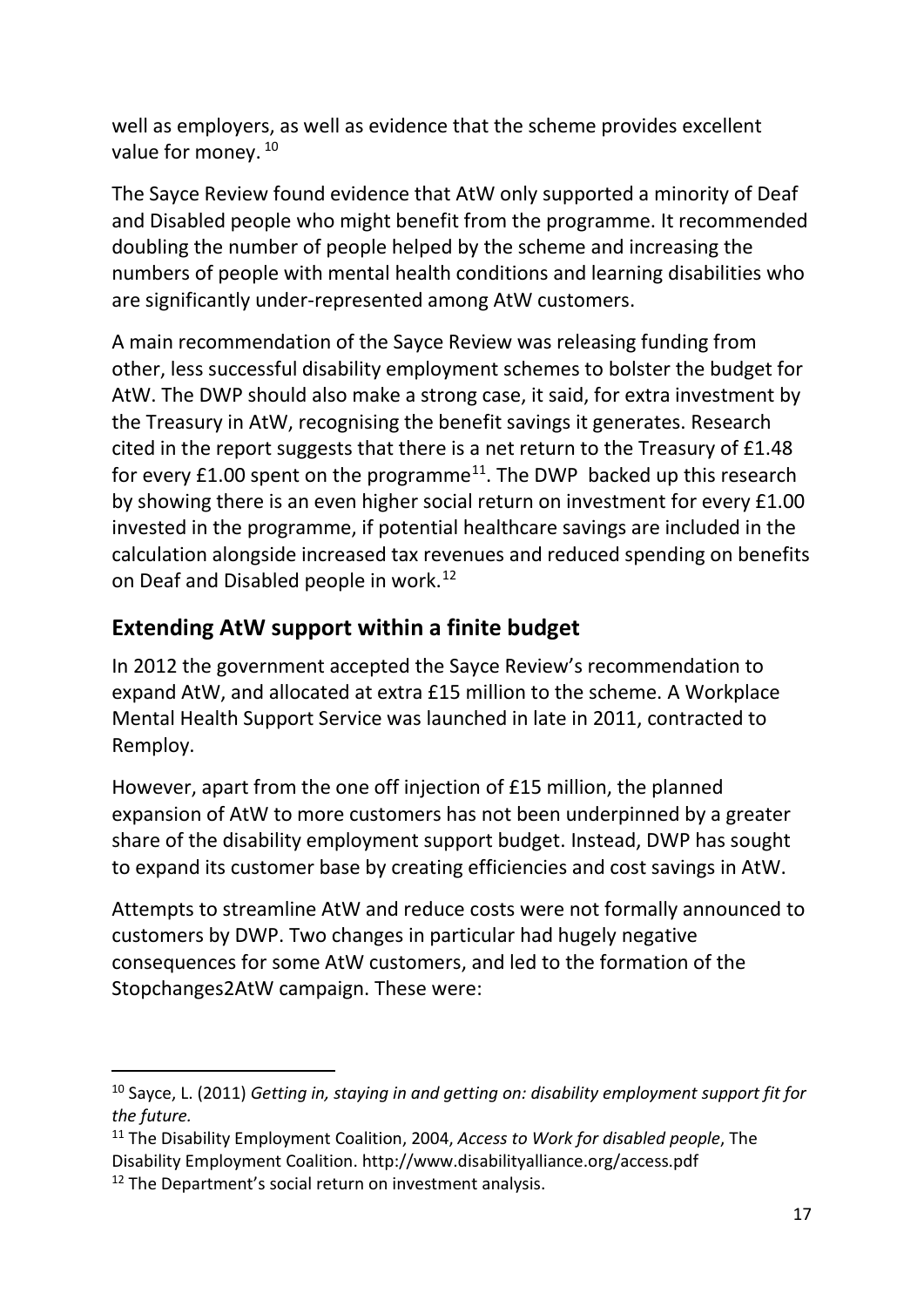- **The "30 hour rule"** to reduce the value of awards to people using full time support workers. This was an attempt to control the costs of BSL support, which make up a significant proportion of total AtW expenditure. Some 3,430 people received AtW funded BSL interpretation in 2013/14 (around 9% of the total caseload), at a total cost of around £25 million (24% of total AtW expenditure) $^{13}$  $^{13}$  $^{13}$
- **Organisational restructure** from 78 regional contact centres embedded in JCP to just three call centres known as "centres of excellence". From May 2014 all telephone calls to AtW from both new applicants and existing customers were routed through one of these central call centres. Details of their case or query are passed to a trained AtW Adviser, who calls them back; customers are not able to contact an Adviser directly. The purpose of this new call centre was to have administrative structures in place which were sufficiently robust to cope with an increasing caseload. $14$

#### <span id="page-17-0"></span>**Work and Pensions Select Committee inquiry into changes to AtW**

Concerns from Deaf and Disabled customers of AtW prompted the Work and Pensions Select Committee (WPSC) to hold an inquiry into the changes to AtW. This inquiry reported in December 2014.

The WPSC concluded that changes to AtW aimed at expanding the programmes without a corresponding increase in funding were having a significant adverse impact on certain groups of AtW customers. The main issues covered by the inquiry were:

- **Guidance on support workers and BSL pay issues**. The WPSC concluded that the "30 hour rule" demonstrated a lack of understanding of how BSL interpretation is used and recommended an urgent review of this issue which adversely affected Deaf people*.*
- **Clarity and transparency of decision making.** The WPSC concluded that guidance available on DWP must be much clearer and more transparent about the basis on which it makes AtW award decisions and the processes by which applicants and customers can challenge decisions and make complaints.

<span id="page-17-1"></span> <sup>13</sup> Work and Pensions Select Committee (2014*) Improving Access to Work for disabled people.*

<span id="page-17-2"></span><sup>14</sup> WPSC (2014) ibid.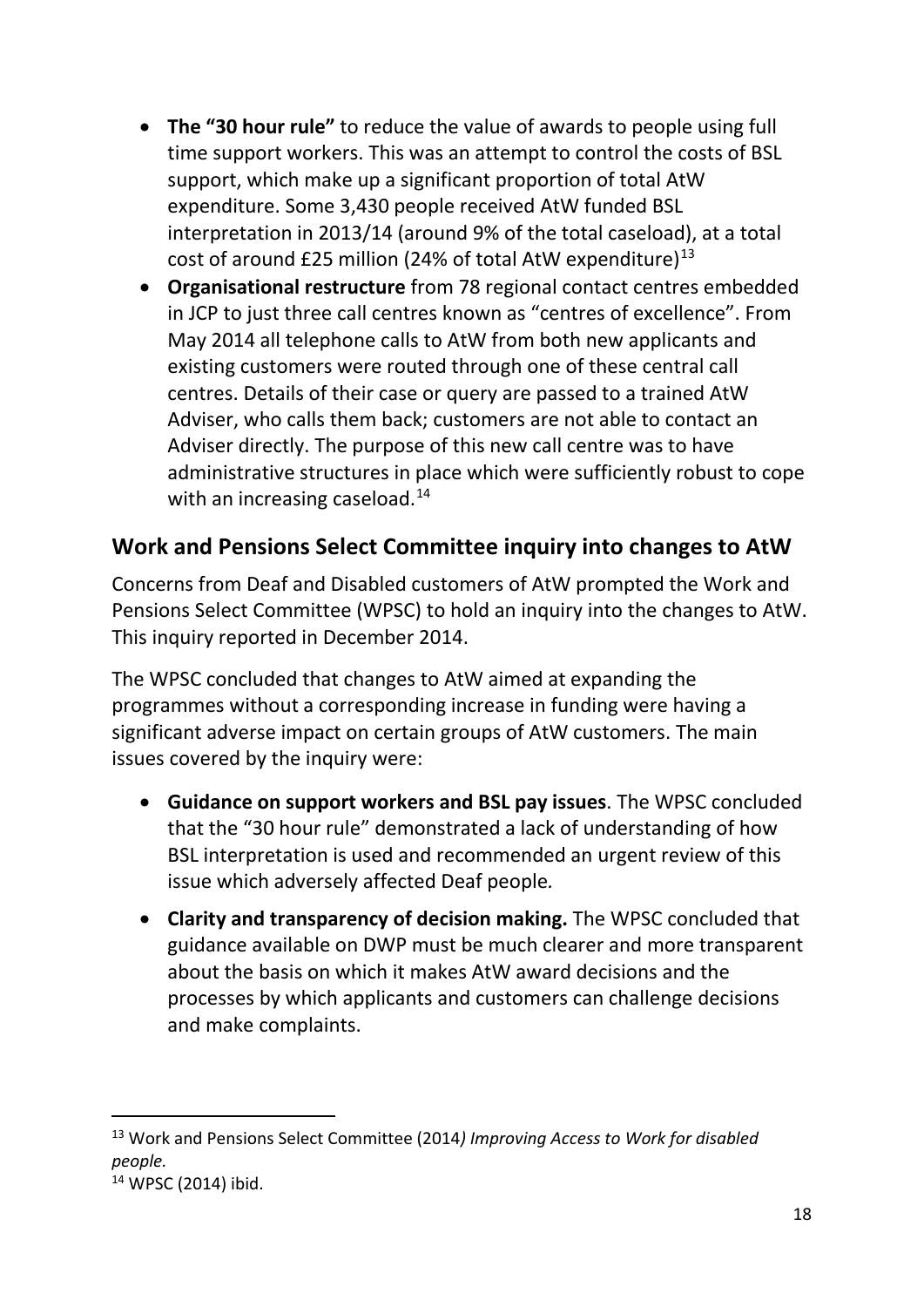• **Support for the self-employed and business owners.** The inquiry recommended substantial

clarification and amendment in the guidance to fully reflect the circumstances of self-employed people's businesses, and the financial realities of working on a freelance basis.

• **Administrative problems.** The WPSC recommended making the call centre system more flexible and customer-friendly, including by improving the flow of information from the call centre to trained Advisers, and improving communication to customers. The inquiry also recommended replacing outdated paper -based processes by an online service.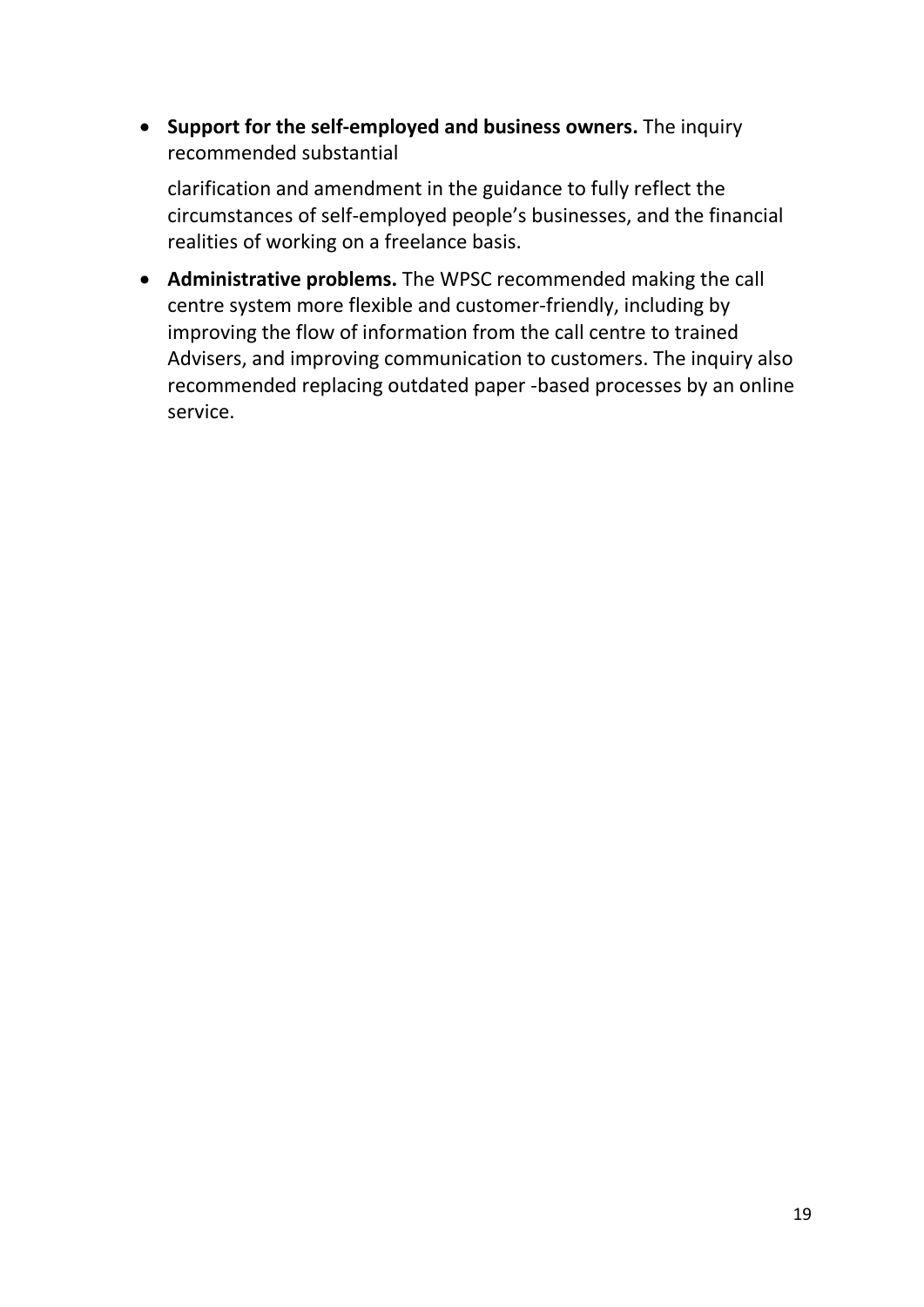# <span id="page-19-0"></span>About this survey

### <span id="page-19-1"></span>**Background to StopChanges2AtW**

StopChanges2AtW is a campaign led by Deaf and Disabled people and BSL interpreters set up in 2014 to raise awareness of, and challenge, the detrimental impact of changes to the government's Access to Work on the employment prospects of Deaf and Disabled people.

During November 2014, StopChanges2AtW who appointed the law firm Leigh Day, sought to take a judicial review into the AtW scheme. The letter before claim covered issues such as the '30 hour rule' (now defunct), as well as the inconsistent, unlawful and opaque application of AtW. The outcome of threatened legal action was the publication of the guidance issued to AtW advisors for deciding awards. This now enables customers to see how staff at AtW make decisions.

This guidance can be found at: <https://www.gov.uk/government/publications/access-to-work-staff-guide>

The campaign was successful in securing the reversal of changes introduced such as the "thirty hour rule" and in highlighting the many operational difficulties arising from restructure of call centres. The report and recommendations from the Work and Pensions Select Committee inquiry into Access to Work reflected many of the campaign's key concerns.

However, although improvements have been made since the initial restructure, we are still hearing anecdotally about ongoing problems that continue to put Deaf and Disabled people's jobs at risk.

## <span id="page-19-2"></span>**Methodology**

In November 2015 StopChanges2ATW launched a survey (see Appendix 1) with the aim of capturing current issues with Access to Work, both positive and negative with a view to making further recommendations for improvement of the programme to better meet the employment needs of Deaf and Disabled people. The survey was put together using SurveyMonkey. Easy read hard copies were also available for people to whom the online survey was not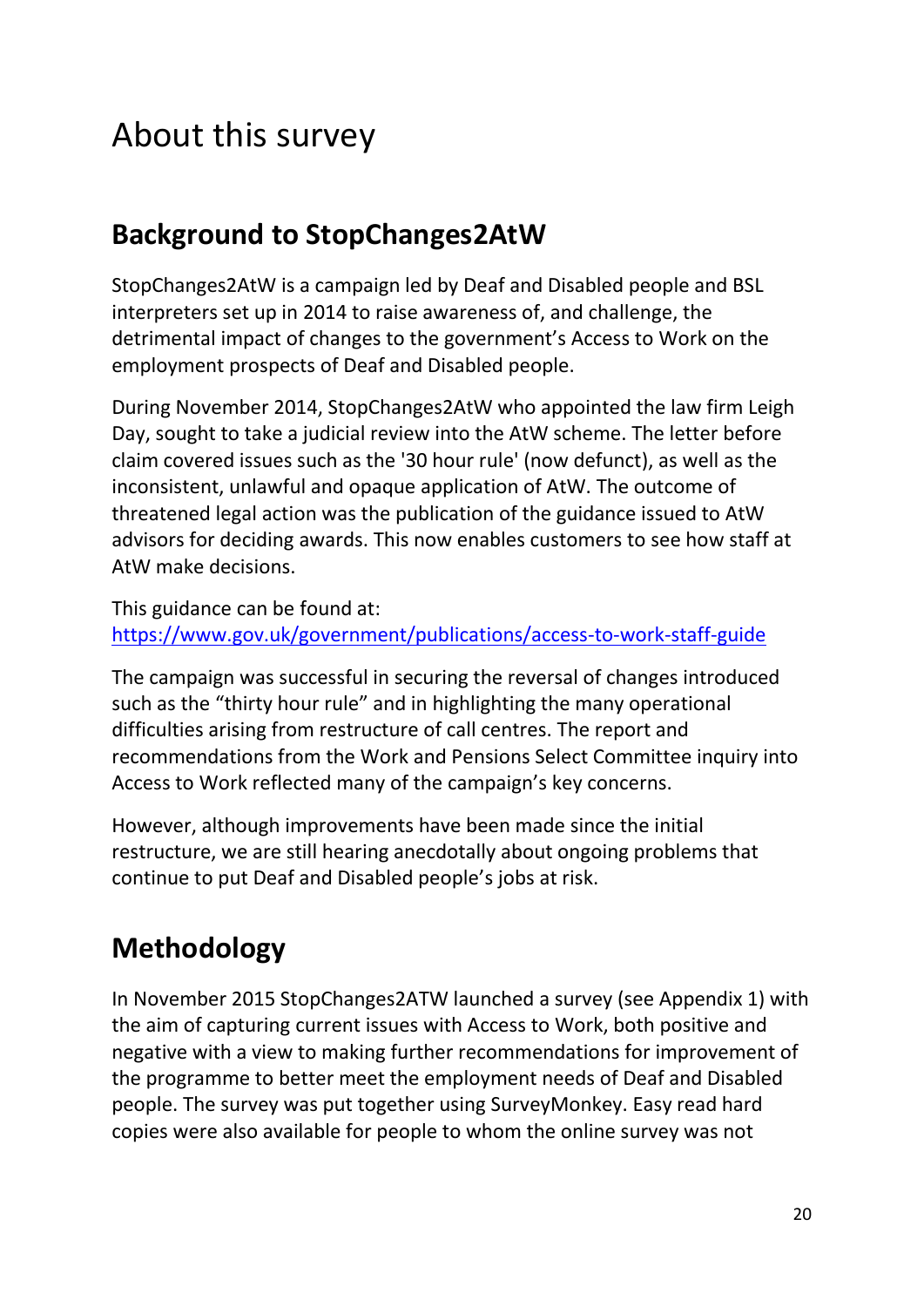accessible. The data from returned hard copy surveys was then electronically inputted. There were 320 responses.

The survey aimed to strike a balance between a multiple choice "tick box" response and a free text response format. We wanted to obtain evidence of the numbers affected by changes to AtW, but not to predetermine what those changes consisted or, or what their impact might be. As a result, most of the data on changes to AtW and their impact is qualitative rather than quantitative. The text-based responses were analysed using content analysis by the report author. This was done by reading all the responses through once before reading them through again in order to highlight the main themes. The themes were then entered into a spreadsheet and the responses were read through again in order to code them according to the themes.

### <span id="page-20-0"></span>**Who did we hear from?**

We heard from AtW customers from all walks of life: from psychiatric nurses and occupational therapists to post office workers; from university lecturers to theatre performers; and from IT consultants to teachers of BSL. Many were in senior roles within local government, business or the charity sector.

Fifty-eight percent of our respondents listed their primary medical condition as Deaf or difficulty hearing.

Fig x shows the spread of health conditions and impairments represented in our survey and how these compare with the total AtW caseload for 2014/15. Our survey used the same classification of primary medical condition used by DWP for AtW statistics.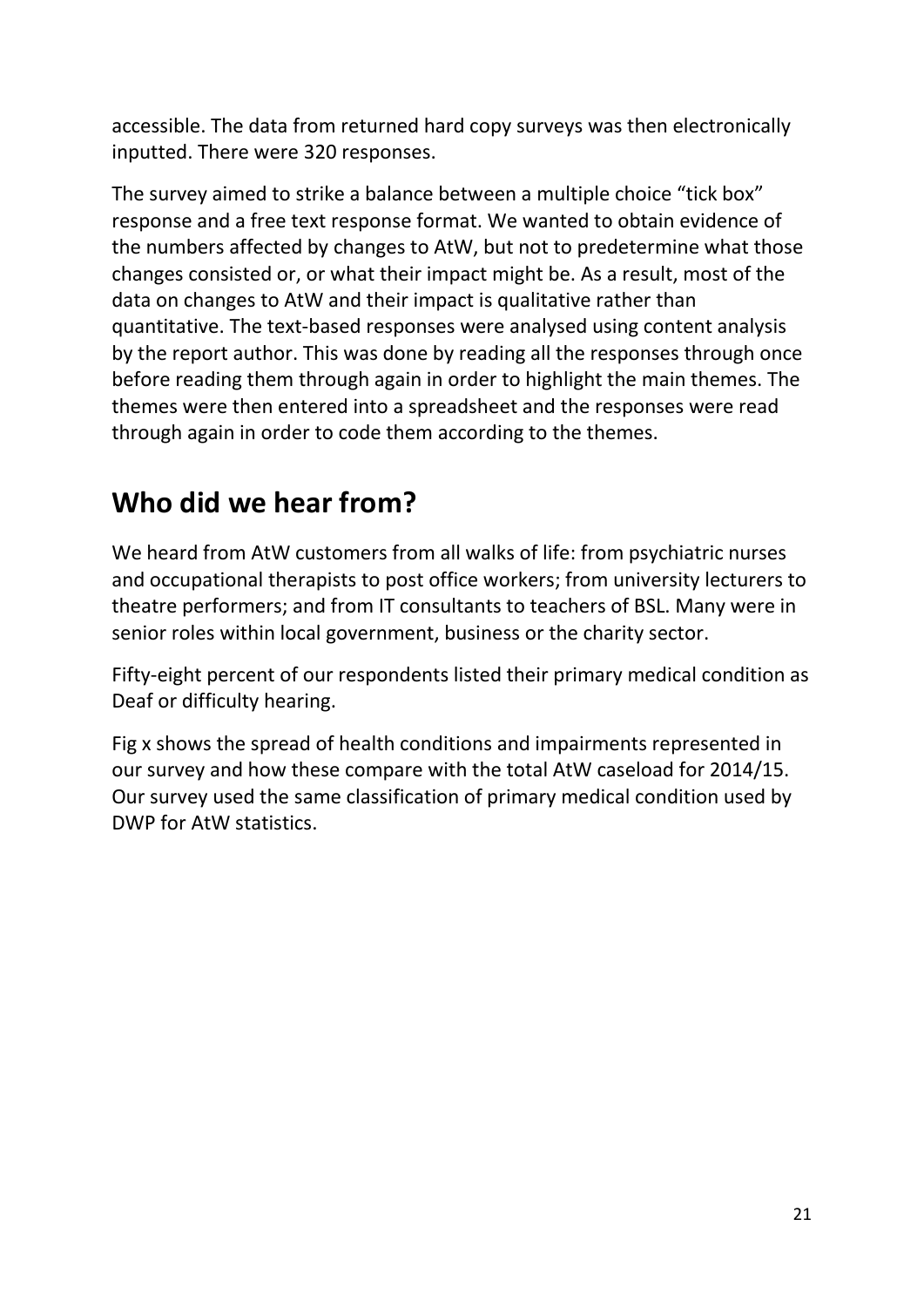

*Notes on Fig. 1: Physical impairment includes the following categories: "arms or hands", "legs or feet" and "back or neck"*

*"Other" includes additional categories recorded by DWP with less than 1% of the caseload, such as diabetes and spina bifida, as well as other conditions not recorded by DWP such as Autistic Spectrum Disorder/Asperger's Syndrome.*

Fig. 1 shows that Deaf AtW customers responded to our survey in much greater proportion than customers with physical impairments or health conditions or visual impairment.

Fig. 2 shows that respondents worked in a broad range of sectors including public, private and not-for-profit. Nearly one third worked in the not-for-profit sector.

Fig. 3 shows that the vast majority of our respondents were working full time.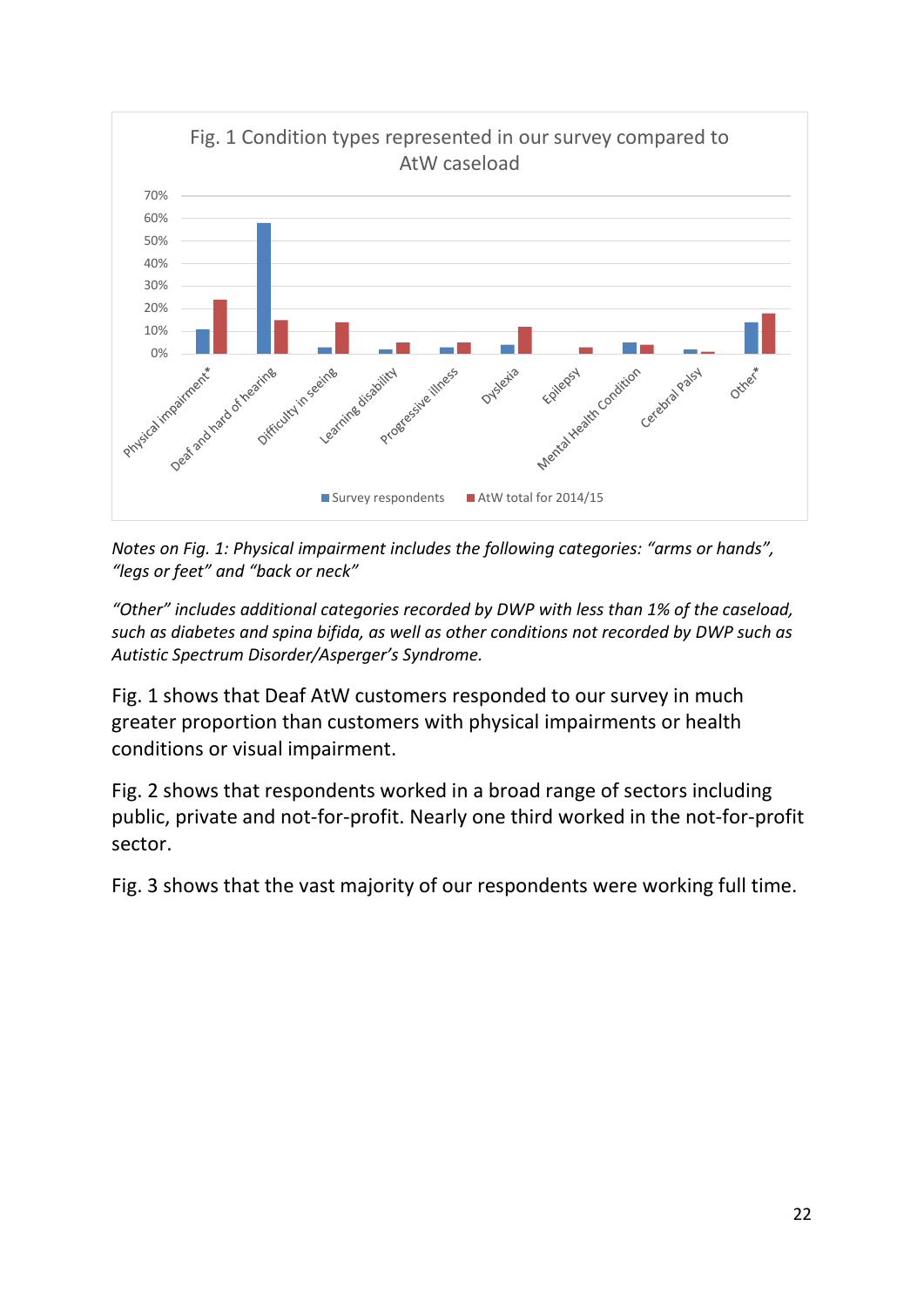



Fig. 4 shows that the largest proportion of our respondents had been receiving an AtW package for 10 years or more.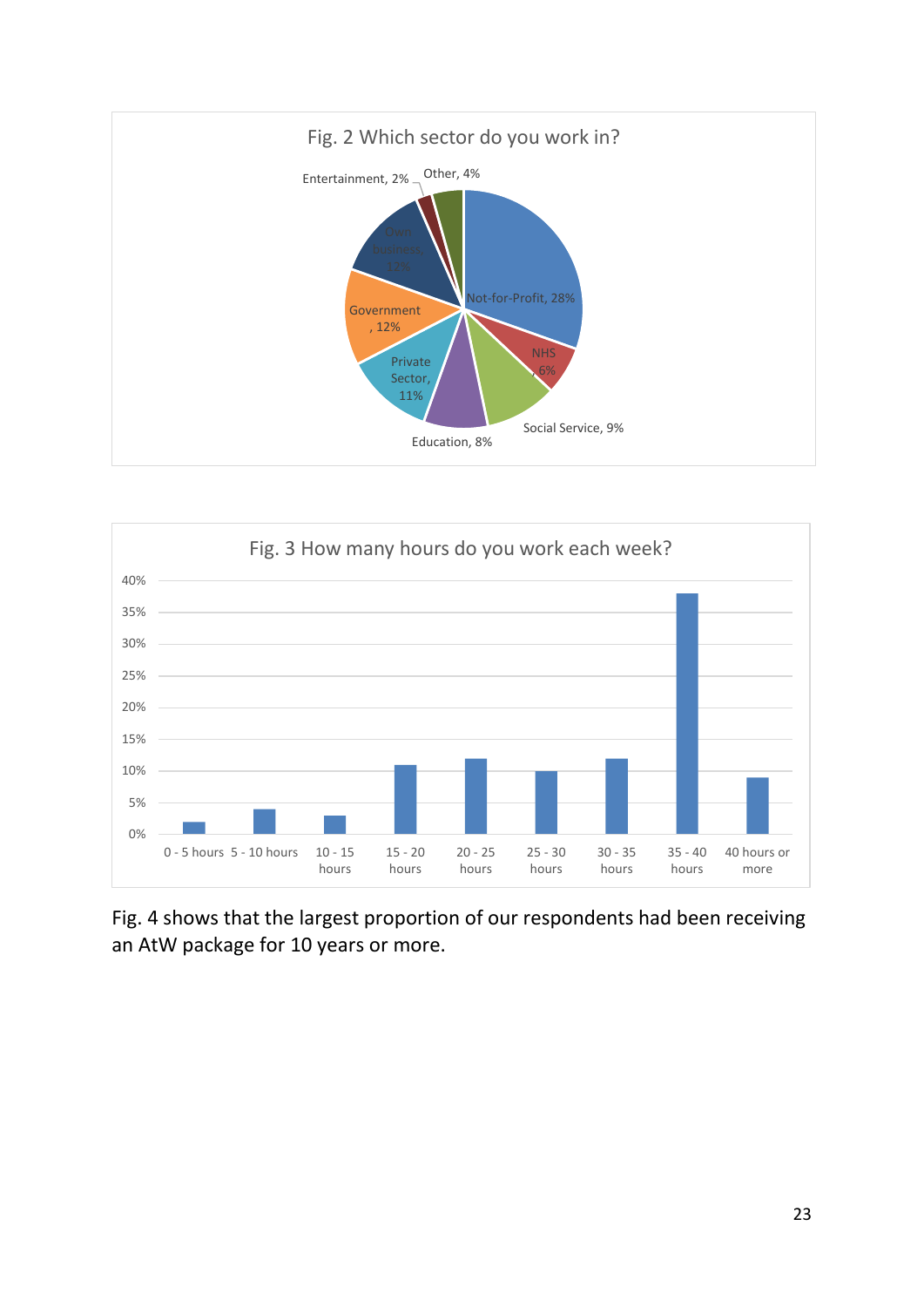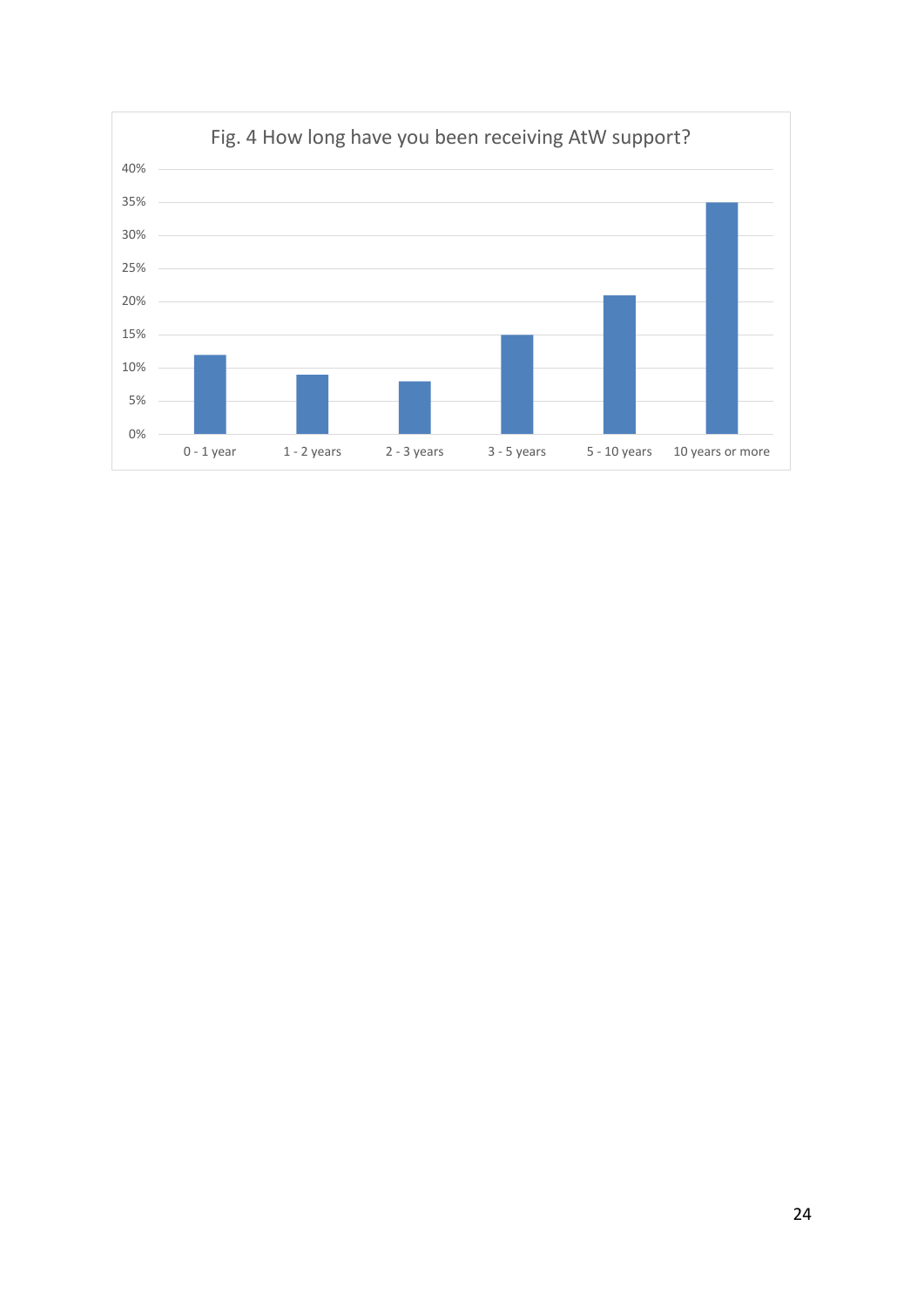### <span id="page-24-0"></span>**What type of support did respondents receive?**

*"I couldn't have continued at work without their intervention and support. Equipment that was necessary was so expensive my employers would not buy it and paying for my taxi when my back is at its worse is a lifeline and enables me to attend work even on a bad day."*

Figs. 5 and 6 shows the main types of support awarded by Access to Work in 2014/15 comparing respondents to our survey with the national AtW caseload for 2014/15, according to the broad categories used by AtW information systems.





*Notes on Figs. 5 and 6: The totals for support element received add up to more than 100% because more than one type of support can be awarded to each customer. The awards for Mental Health Support Service are not recorded in DWP statistics for 2014/15.*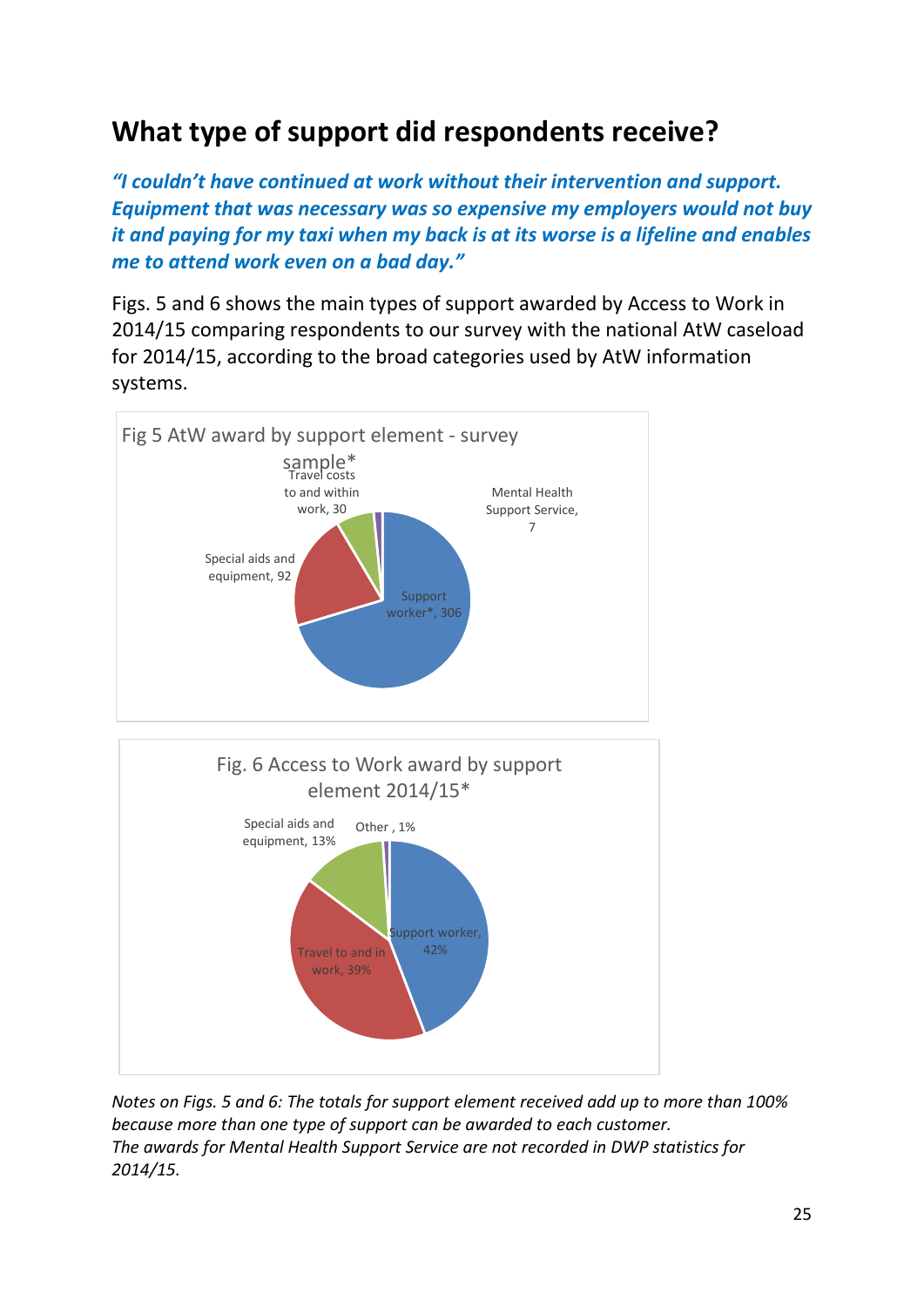*"Other" support elements recorded by DWP include communication support for interview, adaptation to premises or vehicles, and "miscellaneous", each of which represent less than 1% of total awards.*

<span id="page-25-0"></span>*The cost of AtW assessments is also recorded by DWP but not represented here.*

### **Breakdown of Support Worker roles**

Fig. 7 gives a breakdown of the variety of roles and tasks classed together under the broad "Support Worker" category.



The DWP statistics published for Access to Work awards do not specify the roles or tasks played by "Support Workers". However, types of Support Workers are listed in the Staff Guidance published by DWP. [15](#page-25-1)

The vast majority of support workers were BSL interpreters. This partly reflects the over-representation in our sample of Deaf or hard of hearing respondents.

Some respondents said that their support worker fulfilled more than one of these different roles or tasks. Some did not specify the roles or tasks performed by their support worker.

<span id="page-25-1"></span> <sup>15</sup> https://www.gov.uk/government/uploads/system/uploads/attachment\_data/file/541858 /access-to-work-staff-guide.pdf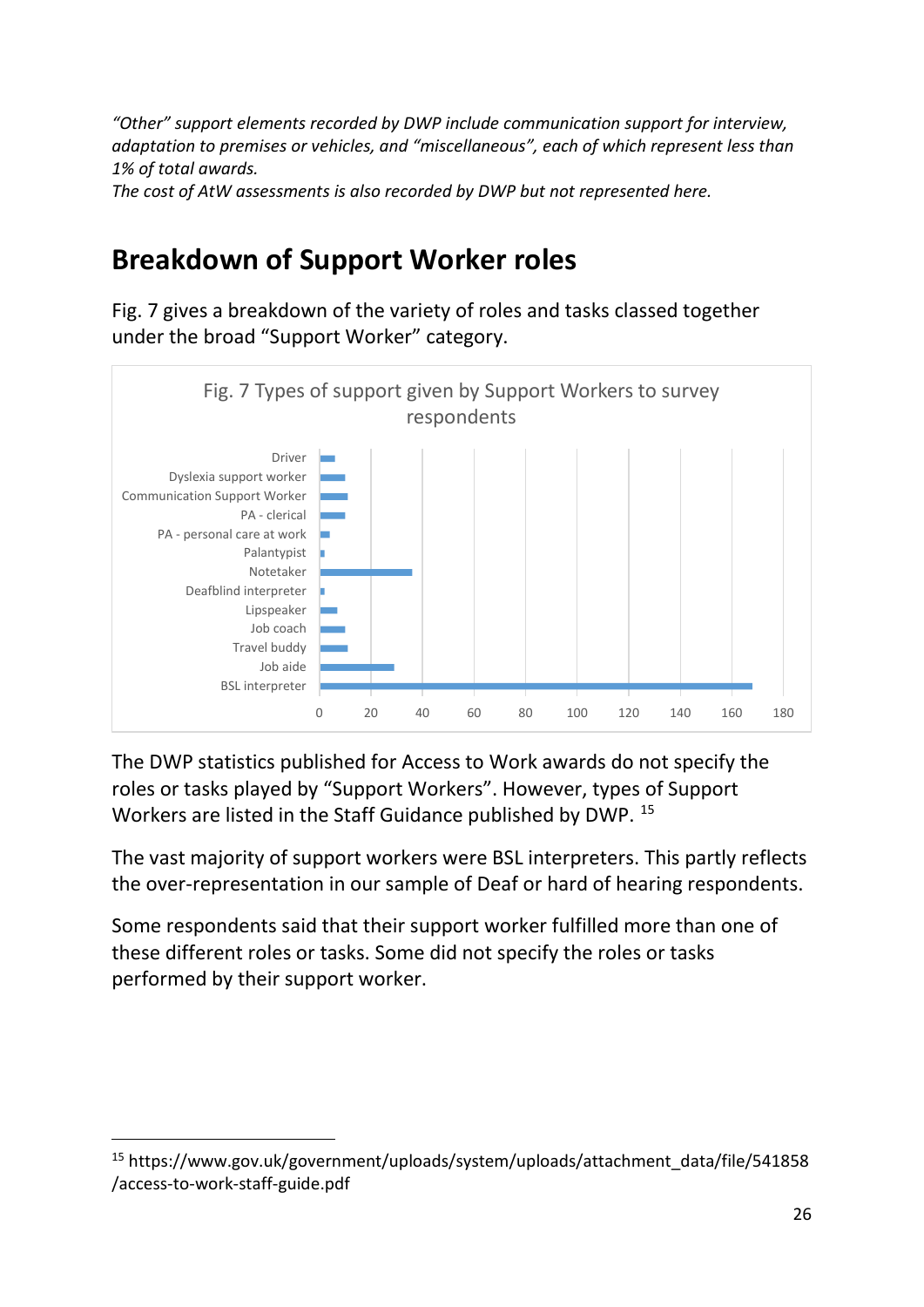# <span id="page-26-0"></span>Why is the AtW scheme so important?

#### *"I can hold down a job. It's changed my life. Simple as".*

Despite difficult changes in recent years, respondents to our survey overwhelmingly supported the AtW scheme. A large majority credited Access to Work with keeping them in employment, enabling them to do their job to their best ability, empowering their employers to understand and adjust to their needs, and adding to their quality of life.

No less than 50 respondents stated that without AtW they would be unemployed and reliant on benefits. Comments like this were common: "*If AtW didn't exist, I would be unable to sustain full time employment. I'm extremely glad to be able to continue working."*

The support valued by our respondents from AtW extended to:

- BSL support for Deaf employees to facilitate communication in meetings, training and events: "*AtW allows me to have the access I need in order to do my job within a hearing organisation." "Having a BSL interpreter enables me to do my job and provide a good service to my clients and lets me be a part of my team."*
- Getting to and from, and within work: "*I could not get to work or do my job without the equipment I use and my transport to and from work."*
- Support with self-employment: *"The scheme is incredible and has really helped me in my first couple of years in business, I couldn't have done it without the help - I now have a very successful business."*
- Support for people who are neurodiversity in a neurotypical workplace: "*I couldn't work without it as I cannot cope with other people's ways of communicating & behaving."*
- Support with physical impairment: "*I had equipment and training provided which greatly improves my RSI." "Advice and equipment is important for individuals to feel able to work effectively. Without that, I wouldn't have been able to continue to do the job I was trained for."*
- Advocacy support with employment issues: "*It's brilliant to find someone is on your side when struggling at work."*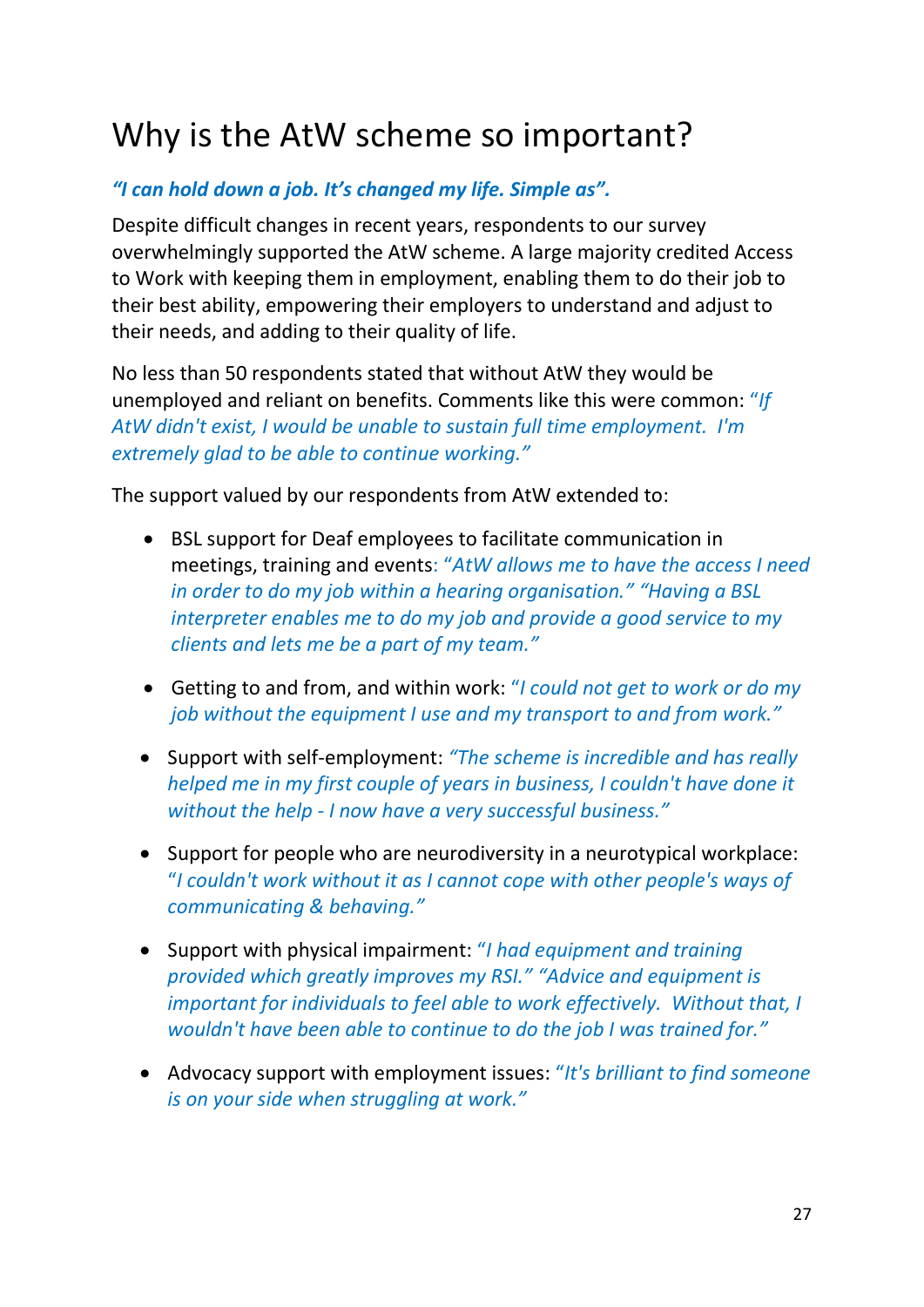### <span id="page-27-0"></span>**Doing my job to my best ability**

When we asked people for positive comments they commonly said words to the effect that *"when the package of support meets your needs, AtW is fantastic and enables you to do your job without your disability getting in the way."*

Most people said that without AtW support they either couldn't do their job at all, or as effectively. They wouldn't be able to reach their potential in the workplace and would experience significant disadvantage in career progression. "*With Atw I got to excel in my job, rather than being left on the dump."*

### <span id="page-27-1"></span>**Better quality of life**

Many respondents commented that being able to work had a positive impact on their wellbeing. They noted the positive impact on their confidence, as well as the financial, social and physical benefits of working. They valued the ability to have a job, pay taxes and support their families, as well as the ability to feel included in society by playing a worthwhile role.

*"This scheme is brilliant and makes it possible for me to work - it helps me retain my independence, support other people and reduces the daily stress and frustrations of having a disability. Having moderate-to-severe hearing loss makes life very difficult. ATW helps make my life and job easier and I really depend on it to keep me in a job which provides my livelihood."*

### <span id="page-27-2"></span>**Promoting equality and independence**

Respondents also reported that, thanks to the intervention of AtW, their employers were better able to understand and meet legal duties under the Equality Act 2010 to make adjustments to accommodate their disability. As a result, they felt better able to succeed in the workplace on a level playing field with non-Deaf and Disabled workers.

*"It allows you to stay in control of your own life and get your needs met better without feeling like you have to be beholden to your employer. It promotes true equality and independence in a way that is almost unique for the average Deaf and Disabled person."*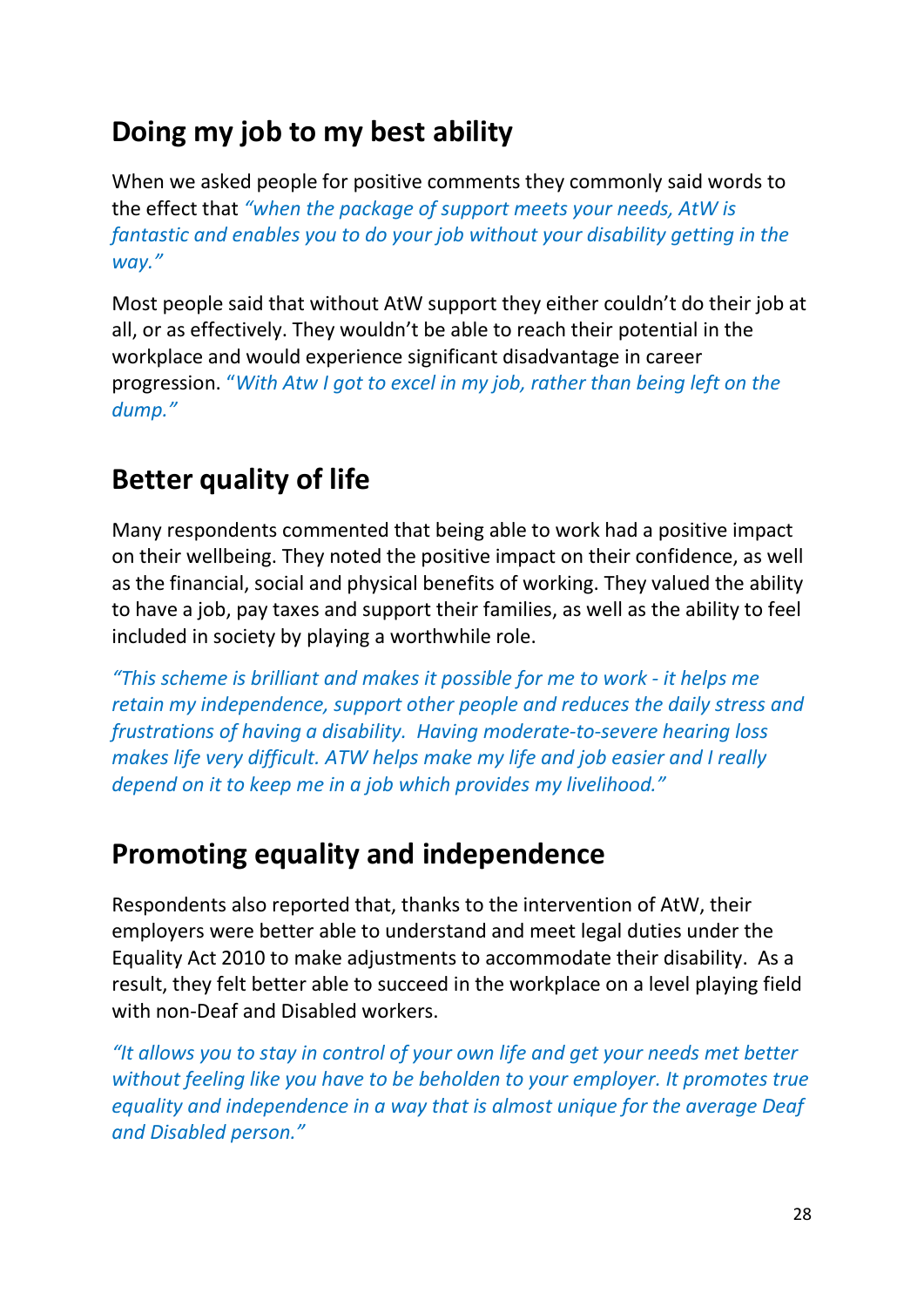# <span id="page-28-0"></span>Key data on changes to AtW

*"Access to Work was effectively taken away from me due to the changes."*

### <span id="page-28-1"></span>**Reduced support**

- 1. 46% of respondents said there had been changes to their AtW package. Only 3% mentioned that this change involved an increase in their support
- 2. 43% said the changes impacted adversely on their ability to do their job
- 3. More than half did not know the reason for the changes
- 4. 55% of those experiencing changes were Deaf or non-hearing, the vast majority of whom worked full time
- 5. The majority (one third) of those experiencing changes received just 0 -5 hours of support per week. Only around one in ten received more than 30 hours of support per week
- 6. The most common type of change mentioned was a reduction in support worker hours (48 respondents)
- 7. The changes were not only financial. A great number of respondents said they effectively lost support because the processes for claiming AtW have become so onerous and protracted that the scheme was no longer a viable form of employment support.
- 8. Over 50% of respondents found AtW difficult to claim or use, with one in four reporting severe difficulty.

### <span id="page-28-2"></span>**Impact of changes to AtW**

We invited free text responses from respondents with regards to what the changes amounted to, what the reason for the changes were, and what impact the changes had had on their ability to do their job. These responses were subjected to thematic analysis.

• 41 respondents said the changes had impacted on their productivity at work or their ability to perform their job to the required standard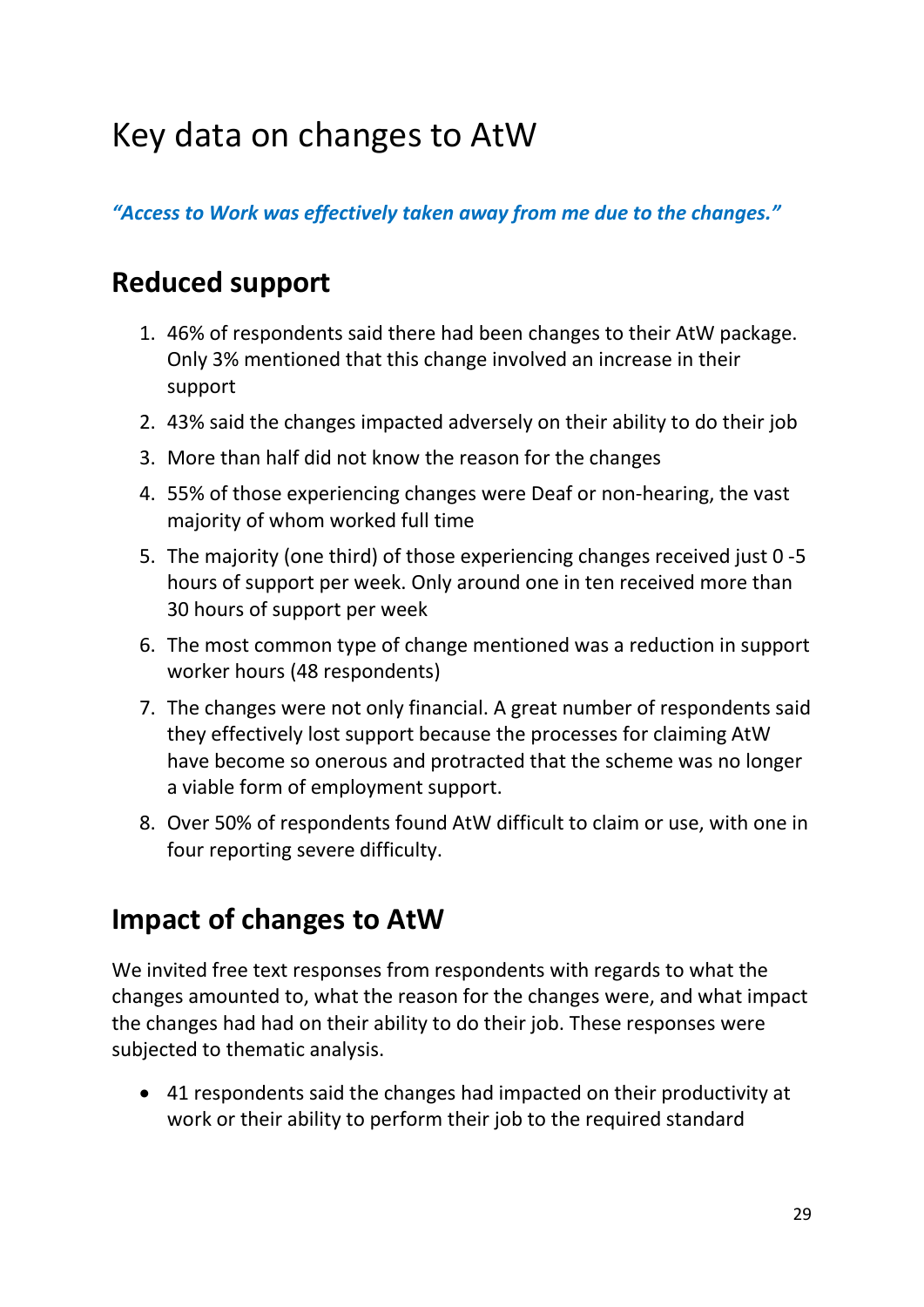- 36 said they had lost the ability to communicate, which affected their attendance at meetings, training, using the phone, attending conferences. Several mentioned loss of career opportunities and career progression
- 19 mentioned the personal impact of the changes in terms of stress and an adverse effect on health, self-esteem and confidence
- 10 reported anxiety about being able to hold down job or remain in employment
- 9 said they had had to turn down work or that their income had dropped due to the changes
- 10 mentioned that the changes placed an undue burden on their employers
- 11 reported having extra workload either because of excessive AtW bureaucracy, or having to deal with agencies, ie loss of admin support from AtW

### <span id="page-29-0"></span>**Reasons for changes**

A large proportion of respondents did not know why that package had changed. Only 3 people said that the reason for changes was a reduction in their need for support. An analysis of what respondents were most frequently told by AtW advisers reveals that:

- **Cost cutting, savings to the public purse, cost effectiveness** were the most commonly used phrases to justify reductions in support. "New rules" were often mentioned, but not explained.
- **Underusing their AtW package** the previous year was the second most common justification made by AtW advisers for reducing support hours or budget upon reassessment. This applied even if the reason their support award had not been used in full was due sickness absence or a holiday.
- **The imposition of technology to replace a human support worker** was often mentioned, even when this meant support was effectively lost.
- **"Reducing fraud"** There appeared to be a more stringent assessment of need for support. Eg having to prove need for wheelchair by providing an NHS letter; disputes over the need for taxi transport; dispute over a Deaf person's inability to use the phone.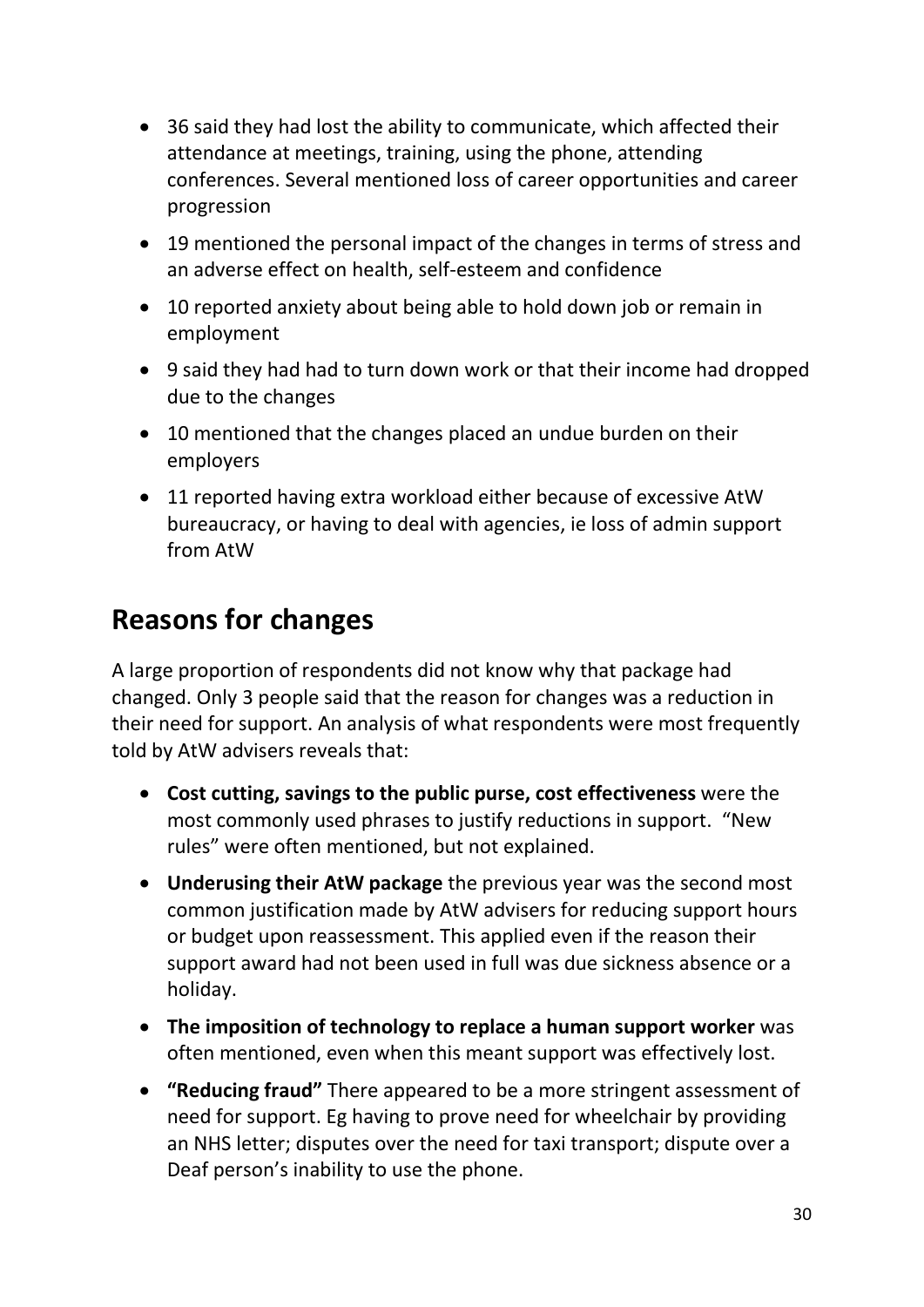- **"Minimum standards".** Some people were told AtW now only provided support "to a minimum standard", therefore they had to make do with a substandard package. Examples include Deaf customers having to use an underqualified Communication Support Worker rather than a fully qualified BSL interpreter.
- **Permitted Work Rules** Two people working under ESA Higher Level Permitted Work Rules were told their AtW had to stop or be paused after 52 weeks. This is despite the fact they were in the ESA Support Group so had no 12 month time limit on Permitted Work.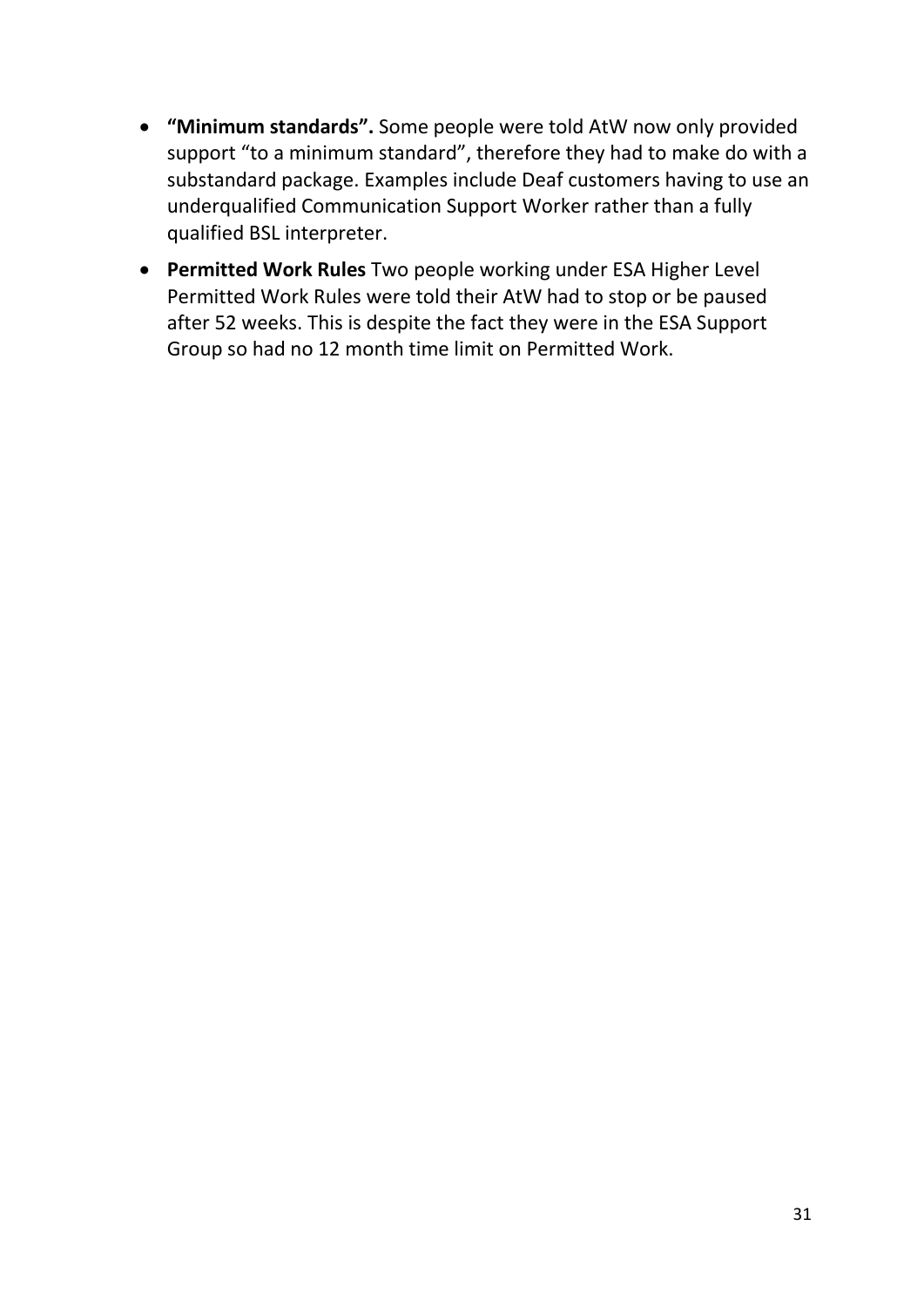# <span id="page-31-0"></span>Discussion of changes to AtW

### <span id="page-31-1"></span>**1. Cutting by stealth**

#### *"The cost effectiveness model seems more vital to Access to Work instead of addressing my personal needs and what I require to deliver in my job".*

Since publication of the Sayce report in 2011, AtW has been aiming to support more Deaf and Disabled people in, and into, employment but within a finite budget. Measures have been sought to spread the budget more thinly, by bringing down the average value of awards as well as reducing the maximum value of awards.

The findings from this survey suggest that the main adverse impact of changes to AtW result from the "shaving off" of low and middle value awards, as much as from the reduction of high value awards.

Most of our survey respondents reported that the changes to their AtW package was justified by unspecified "new rules" relating to cost effectiveness and protecting the public purse, rather than any specific policy change announced by DWP such as the cap on maximum awards. Phrases such as "funding cuts", "too expensive", "need to make savings" and the "need to reduce fraud" were commonly given by AtW staff when communicated changes to support.

It appears these "new rules" often related to guidance given to AtW advisers on ensuring value for money. The guidance states three principles underpinning AtW awards which clearly offer considerable scope for interpretation:

- **Additionality** Support should be over and above what a non-Disabled person would require in order to do their job and beyond the reasonable adjustments that an employer is legally obliged to make;
- **Meeting minimum need** Providing support that meets the customer's minimum needs;
- **Cost effectiveness** Doing this in the most cost effective way.

The persistence and frequency of inappropriate decision making encountered in our survey suggests staff may be under pressure to find routes to reducing the average value of awards. This was certainly the feeling among many respondents: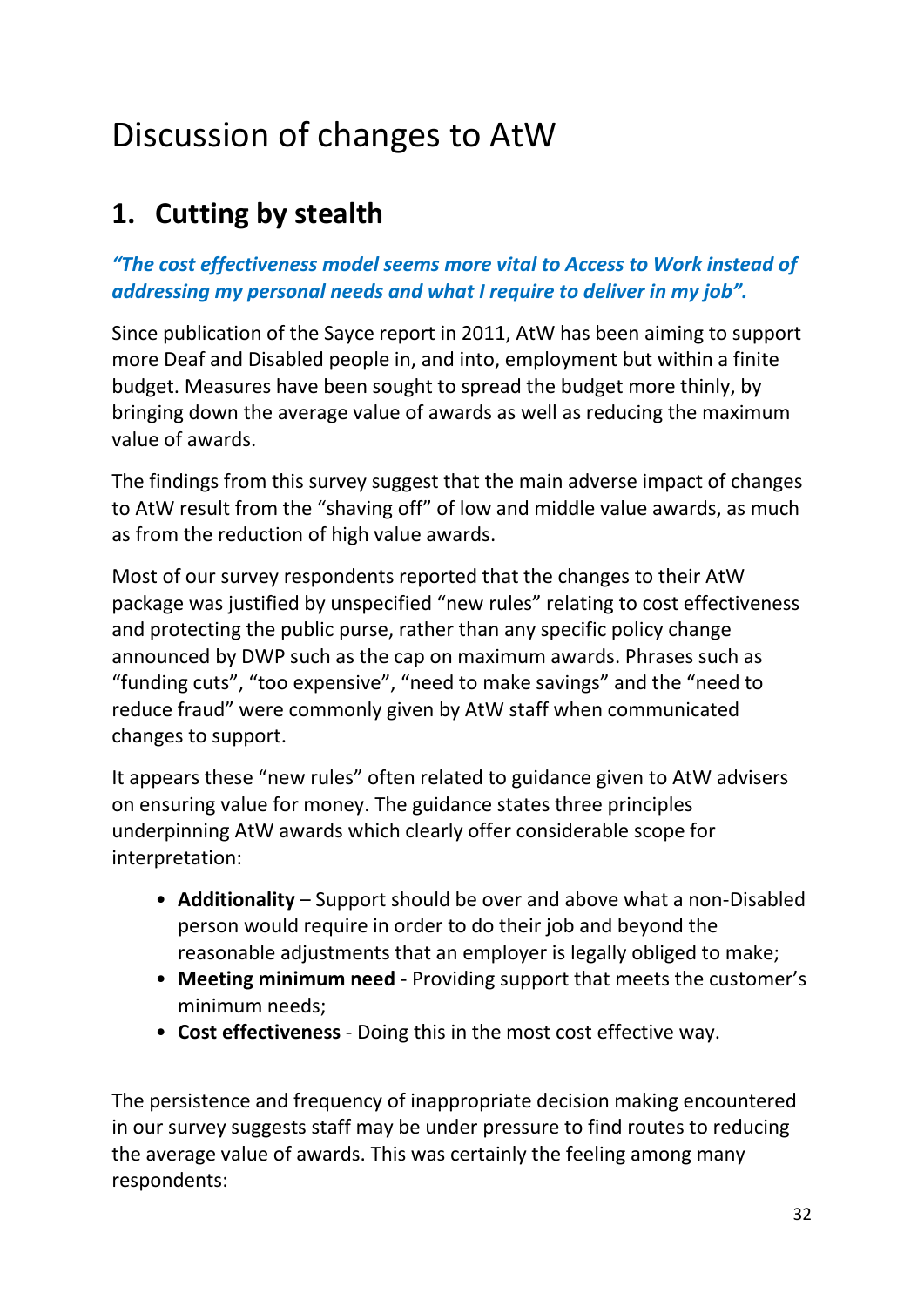#### *"I don't know the reason [for the change] but I feel absolutely sure that AtW employees are now required to try to find all possible reasons to refuse help."*

#### <span id="page-32-0"></span>**Common routes to reduced support**

The guidance on cost effectiveness and meeting only minimum needs was often used to deny essential support.

- **Meeting "minimum needs".** We heard many examples of "minimum need" guidance being used to justify removing support that was essential in doing their job or progressing in their careers. For example, Deaf people working full time were told they only needed to be able to communicate 3 days in the week and were left without BSL interpretation for the other 2 days in the week. This resulted in their exclusion from meetings and prevented them performing to their full potential. In many cases the support they were denied was not an optional extra but was vital to meeting the requirements of their job: *"Without the equipment I am 70% slower than others, even though I'm mentally the same. So my productivity and accuracy are all badly affected."*
- **Cost effectiveness**. We even heard a shocking example of the cost effectiveness principle invoked in direct contravention of the purpose of AtW. One respondent said *"They cut my support because they said a hearing person could do my job".*
- **Imposing technological over human solutions.** The Value for Money guidance encourages the use of new technology where this provides a cheaper solution in the long term than a support worker to a Deaf and Disabled person's needs. However, we heard many cases where this guidance was applied bluntly and without consideration of its appropriateness in individual cases. *"At first when I began a new job they wanted to throw all sorts of technology at me - thankfully I have a great employer and we appealed for a more appropriate support package which was about human support".* This was a particular problem where AtW staff appeared to have little knowledge or understanding of the role of BSL in communication by Deaf people, and tried to impose technological solutions that are not appropriate.

There also appear to be procedures and mechanisms within the AtW system which facilitate the reduction of support. For example:

• **Frequent reassessment**. Respondents felt that reassessment often occurred, not in response to a change in their needs, but as a vehicle for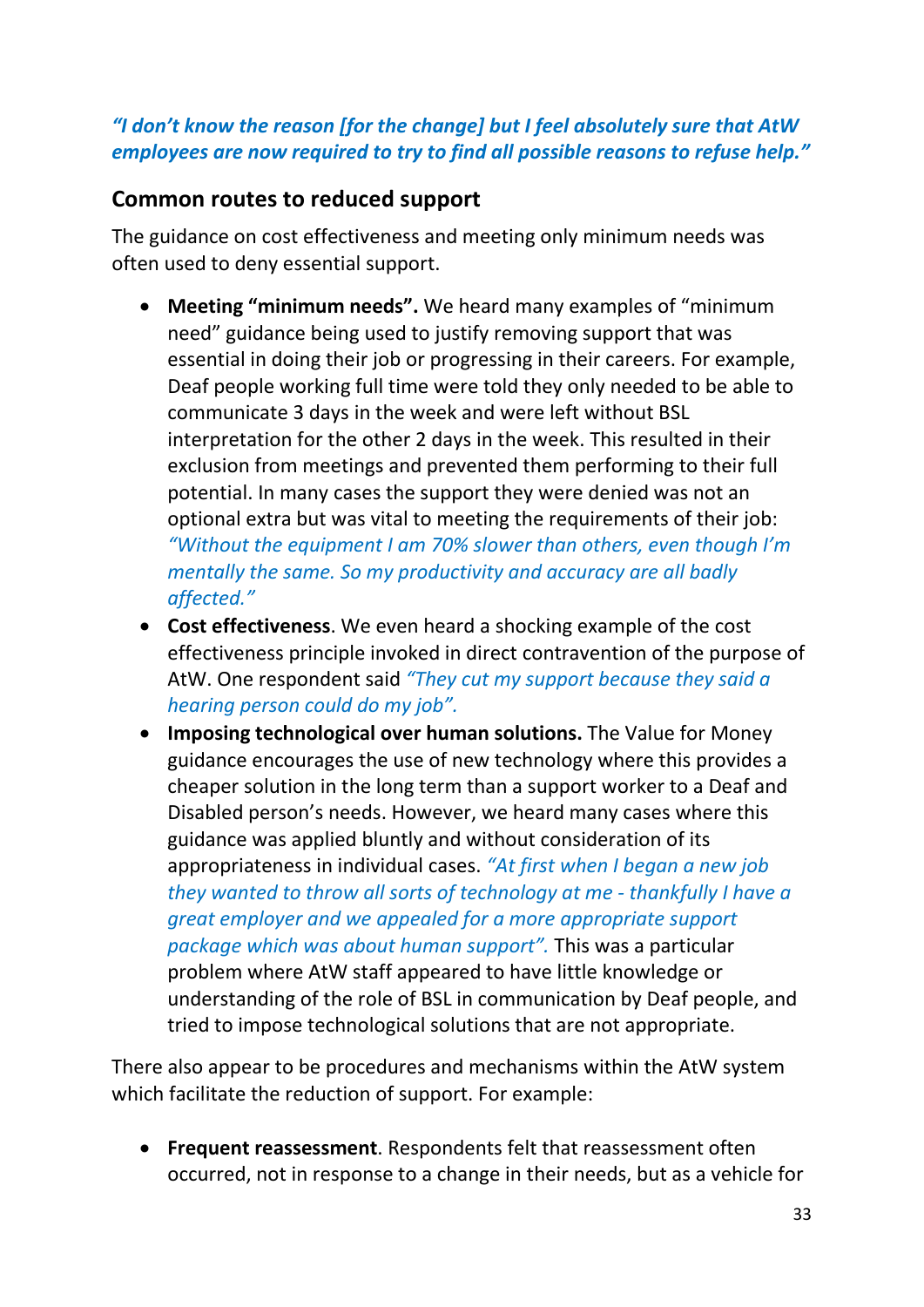reducing their support. "*My package met my needs and was great. However due to a change in job title (the same role) they reviewed my package of support and decided that I could use BSL instead of a palantypist so now AtW does not meet my needs at all."* Reassessments or reviews were imposed more frequently than necessary, which was not only bureaucratically inefficient but impacted negatively on Deaf and Disabled people's ability to do their job: *"They kept allocating 6 months of support at a time which meant I had to deal with "reviews" twice a year. Stressful!*

- **Reducing support in response to an underused budget.** Twenty one respondents said their support worker hours had been reduced because they had not used up all their hours the previous year. Often the reason for the underspend was a period of hospitalisation or a holiday and sometimes the AtW calculation of hours used was disputed by respondents. *"I didn't use all of the hours given in the last package but this was due to long term sickness and had I been at work, I would have used them all."* This seemed to be an unfair and inflexible way of determining future need for support.
- **Reducing eligibility for assessments and repairs for equipment.** Some respondents were told that AtW no longer does wheelchair assessments and they would have to have an assessment done privately, or that their wheelchair had to come from the NHS. We also heard cases where AtW refused to carry out replacement or repair of essential equipment, putting customers at enormous disadvantage: *"AtW won't pay for repairs to equipment so when it breaks it is as if I had no equipment in the first place - until I can afford to pay for the very expensive repairs.*" The implication many respondents felt is that they had to make do with second best equipment, or with being excluded from meetings, for example, because ensuring they could perform to their full potential at work was no longer affordable. In many cases the support they were denied was not an optional extra. It was vital to meeting the requirements of their job: *"Without the equipment I am 70% slower than others, even though I'm mentally the same. So my productivity and accuracy are all badly affected and I would get sacked at that level of output."*
- **Restrictions on duration or portability of awards.** A commonly expressed frustration was the limitation and inflexibility of an AtW award that did not reflect the real world of employment or self-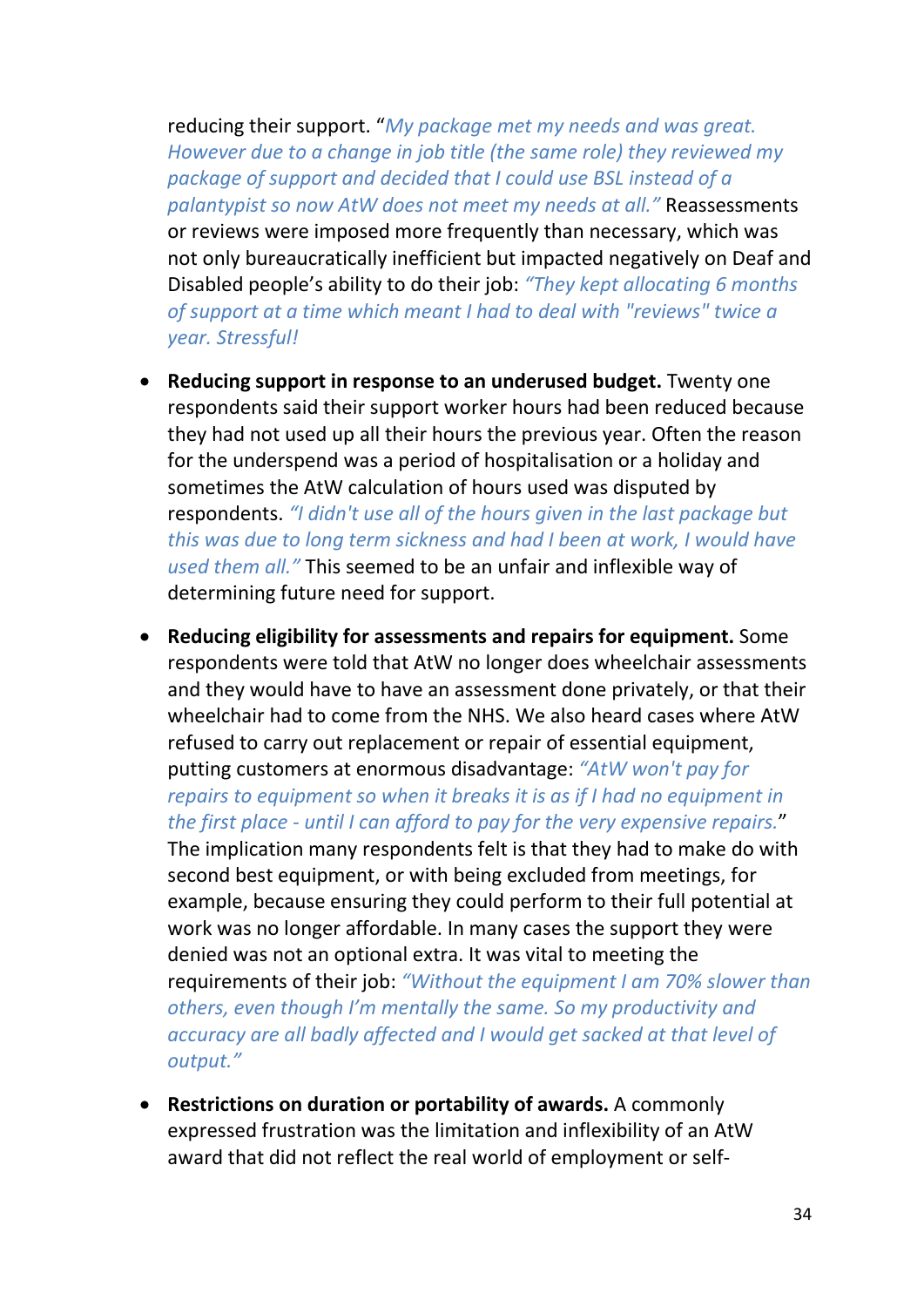employment. This may have been the consequence of changes to assessments in an attempt for greater standardisation. *"they like things neatly packaged and clear, but my job varies a lot so the support I need depends on this, also my health impacts on usage too. I can't give them the info in the way they want me to."* 

It appears that this "box-ticking" approach has increased as a result of the loss of the personalised caseworker system when the call centre was introduced. Respondents felt that awards were of shorter duration and more restricted to specific contracts in recent times. Contrary to recommendations in the Sayce Review, respondents noted that there was less flexibility and portability of AtW awards since the restructuring of 2014. It was more difficult to increase or decrease support in response to changes in health or employment; and more difficult to use an AtW award in a dynamic self-employment market (see case study).

**Conclusion:** Respondents with high value awards had been very adversely affected by the "30 hour rule", and were very concerned about the effect of the forthcoming cap on maximum awards. However, our survey indicates that the majority of customers disadvantaged by changes to AtW have low and average value awards. Respondents' reports suggest that "value for money" guidance issued by DWP is being interpreted and applied in decision making by inadequately trained advisers with insufficient understanding of their clients' needs, and in response to pressure to make savings. While the stated AtW policy only justifies a cap on high level awards, the practices of AtW advisers have the effect of rationing low and average value awards too. The erosion of low and average value awards has a significant adverse impact on Deaf and Disabled's people's ability to sustain work, perform to the standards expected, and to progress in their careers.

### <span id="page-34-0"></span>**2. "Jumping through hoops": administrative barriers to AtW**

#### *"Access to Work is no longer person centred."*

For many respondents, the "changes" to AtW were synonymous with a greatly increased administrative burden. Most found that AtW was harder to claim, advisers were less likely to understand their needs, and they found themselves spending much more time challenging wrong decisions.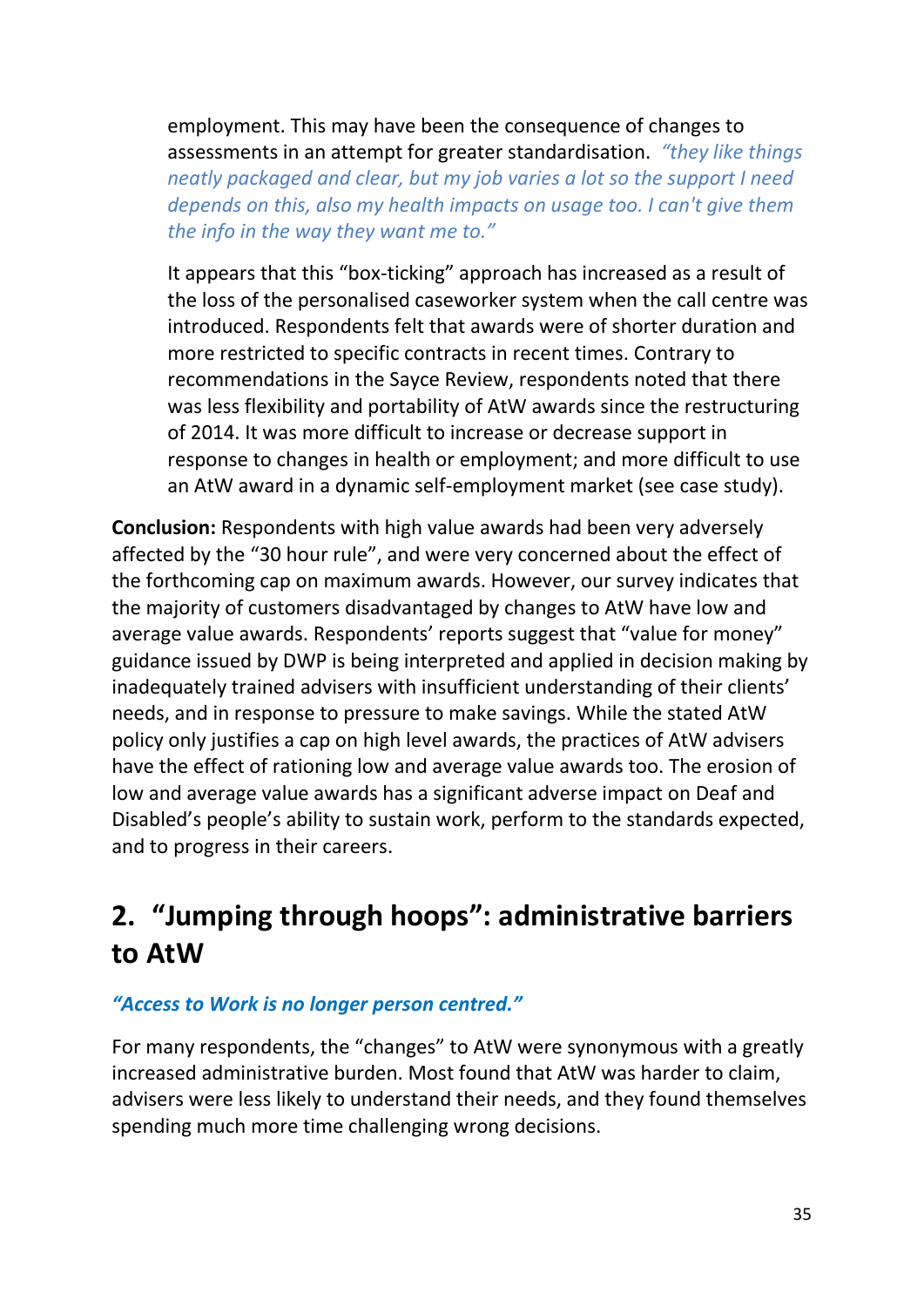

Fig. 8 shows that only 15% of AtW customers in our survey found it easy to apply for, or use, AtW. Over a half of respondents found the process difficult to use, with one in four reporting severe difficulty with AtW.

### <span id="page-35-0"></span>**The Call Centre**

Before the "call centre" system was introduced in 2014, AtW customers would maintain ongoing relationships with a single AtW Adviser, or small group of Advisers, who knew and understood their circumstances. Under the new system, each call appears to be randomly allocated to an adviser who has little or no information about their individual circumstances. "[16](#page-35-1) 

The WPSC inquiry found that the call centre system was particularly problematic for customers with certain impairment types, particularly those who required support to receive a telephone call, for example Deaf people who use BSL and therefore require an interpreter, and people with learning difficulties or autism who might also need a Support Worker to be available.

Our survey found little evidence of improvements to the call centre service since the WPSC findings and recommendations were accepted by the then Minister. An email service for Deaf customers was launched in December 2014 and welcomed but it does not appear to be operating effectively.

*"Contacting AtW is worse than ever, they're slow by email and I won't phone them because NGT (text relay service) is horrendous and mistakes get made and I get blamed. I miss having a named advisor… having to explain* 

<span id="page-35-1"></span> <sup>16</sup> WPSC (2014) *Changes to Access to Work*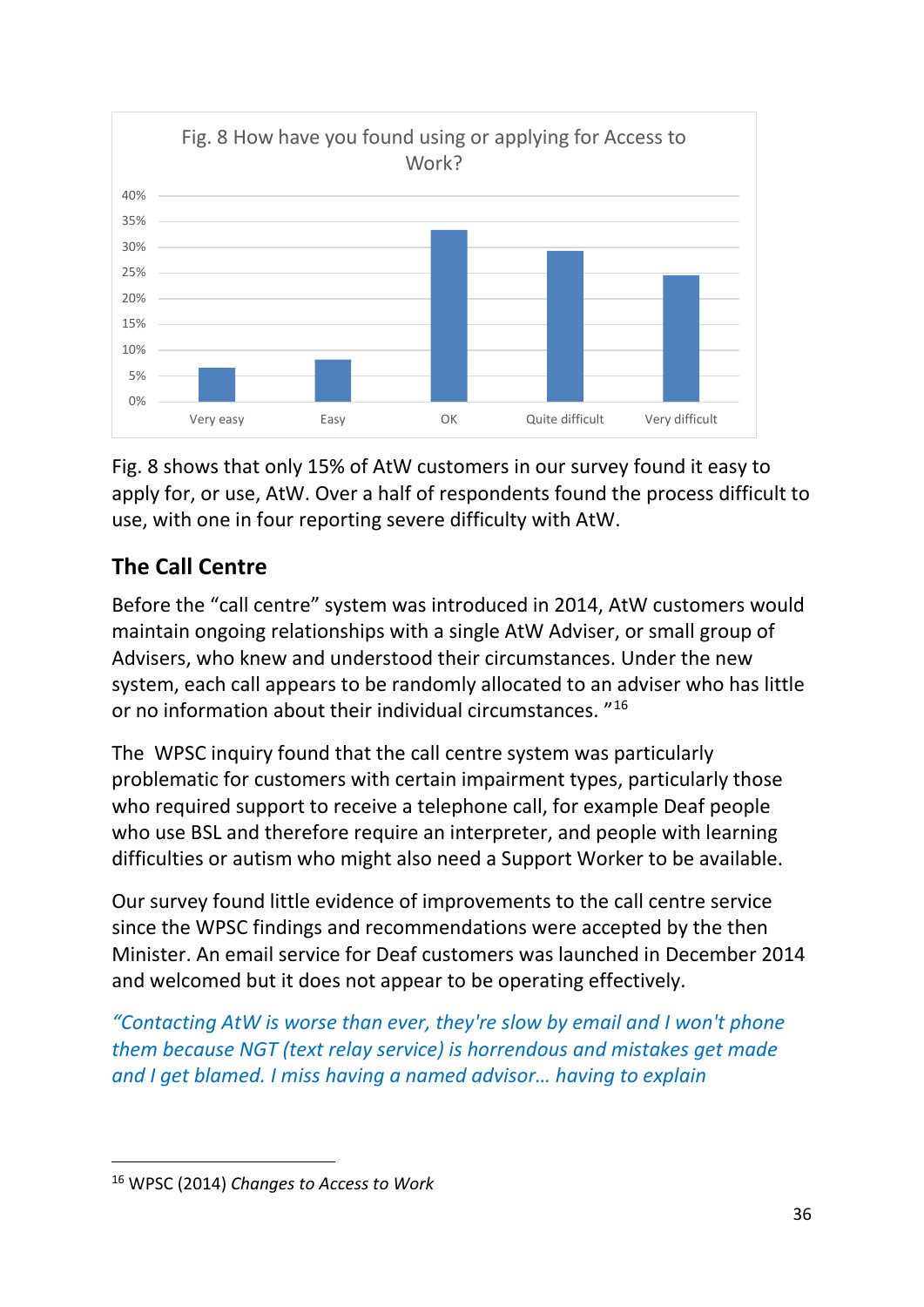#### *EVERYTHING to every single person EVERY time is really stressful and actually traumatic..."*

The consequences of the new call centre system for all AtW customers were:

• **Loss of personalisation and expertise** *"It used to be good, I could email a case worker. Case workers are no longer available."* The new call centre structure has entailed the loss of the caseworker system. Under the previous system, advisers developed personalised knowledge of the customer's needs over time, including their communication needs, and customers knew who to turn to with queries or changes to their requirements. This allowed for a person centred model of assessment and support. Now, as one respondent said, *"It is luck of the draw if you get an adviser with knowledge of autism."*

Around a 100 new staff members were recruited for the call centre restructuring. Initially problems with lack of Deaf and disability awareness among staff could be explained by lack of experience. However, these problems appear to be on-going. A respondent felt that *"staff are no longer experts but low paid workers with a script programmed to make things hard to claim."*

• **Communication delays and inefficiencies**

*"I no longer have a local AtW officer to advise me. I have to use a general email address and it takes a long time to get an appropriate response, that is if you do get a response. So, I can't get anything 'simple' resolved quickly, it's very frustrating."* Even when the email facility was offered, it was felt that the new chains of communication which have replaced direct contact with an adviser function poorly. This makes communication processes longer and more difficult. "*It's quite difficult when ... trying to contact them to query anything or get relevant advice due to the difficulty of contacting the right person or department." "It's sometimes difficult as the case worker changes too frequently and time is wasted having to repeat the same information."*

### <span id="page-36-0"></span>**Increased bureaucracy**

*"AtW is taking more time than my job".* The WPSC criticised the outdated paper-based processes used by AtW. Many respondents to our survey complained about having excessive paperwork to deal with. Certainly, many would welcome an online portal for claims and payment processing to replace the paper-based system. However, the comments we received related not only to the medium of communication but to a perceived increase in the frequency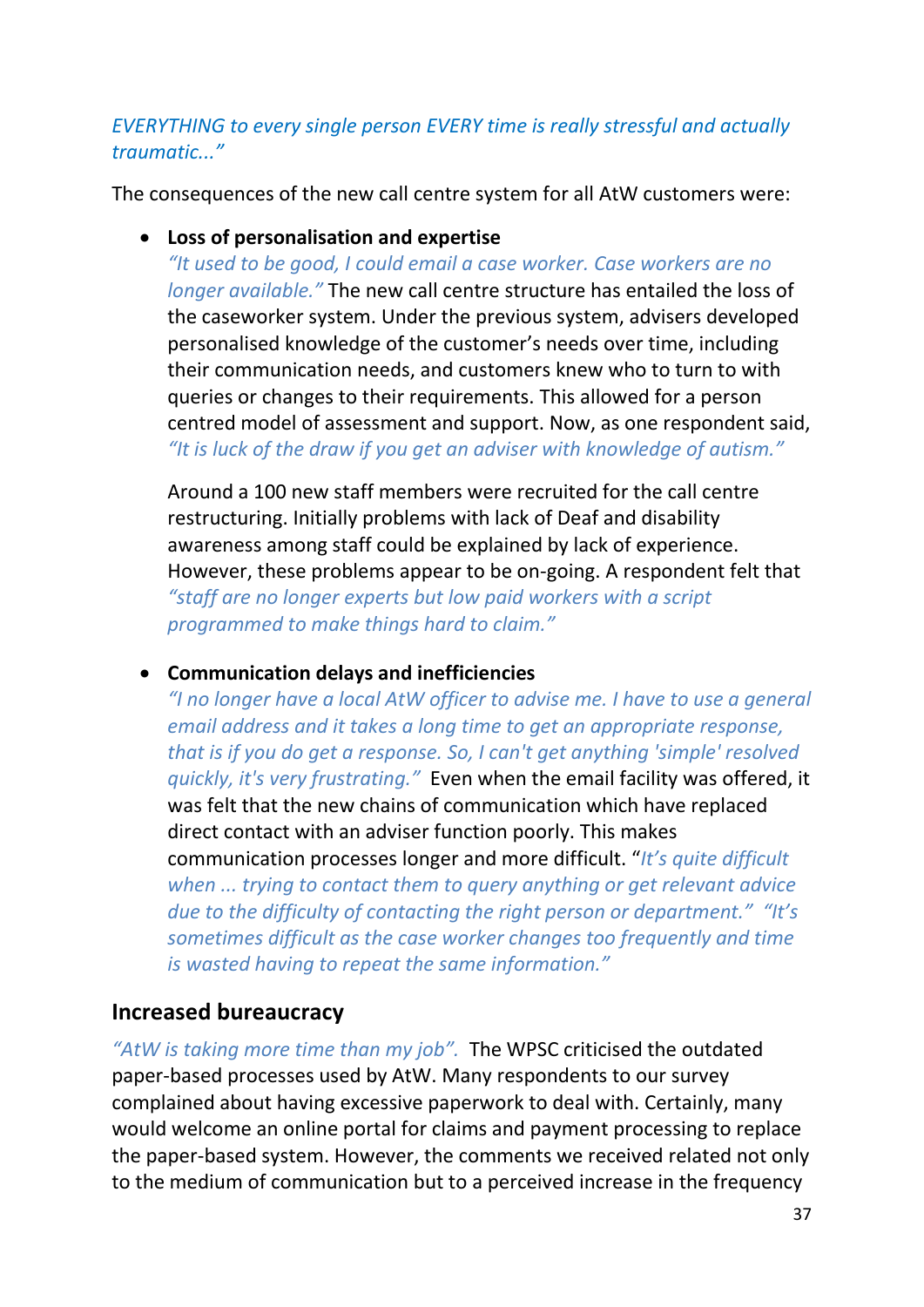and complexity of form filling: *"Too many questions and forms to fill over and over again - do they not keep my details on file?"*

It is possible that this perceived increase in bureaucracy is linked to the higher frequency of reassessments, a drive for standardisation, and to restricted award duration and portability (see above) and to the tighter eligibility criteria for assessment and repairs of equipment.

Its adverse impact on respondents was one of the most common issues they raised. We heard many reports similar to this one: *"Last time I applied, the process was so protracted that I was put off from doing it again*." And this: *"I've spent so much time dealing with ATW that I've actually had less time to do my job. Some days I spend more time on ATW than on my job itself."*

It is extremely concerning to hear reports like these: *"Bureaucracy has greatly inhibited my ability to work effectively, including great stress from threats of legal action from unpaid interpreters!"*

#### <span id="page-37-0"></span>**Poor information and signposting for new and existing customers**

Many respondents we heard from struggled both to make initial contact with AtW and also to obtain information and guidance following their initial assessment or award. Examples included:

- **Poor signposting for new applicants**. One person expressed the feeling that *"they don't want you to contact them, the barriers to initial contact are eye-watering!"* Another explained her advantage in having knowledgeable employers*: "I found the system quite straightforward, but I only knew about it in the first place because I had a very pro-active boss in this regard. Had she not been so well informed and supportive I may not have known about the scheme."*
- **No continuity in communication following an award**. The communication difficulties brought about by the call centre system appear to have left AtW customers unable to obtain simple guidance on how to use their award or report changes. This created great uncertainty when there were changes in their circumstances to report, as in this case: *"I have no idea how to get hold of someone to ask questions, tell them I have moved or to discuss how to prepare for renewal and how to explain /deal with a planned break in working a few months - which will affect my overall income which is now considered when support is reviewed."* This situation was very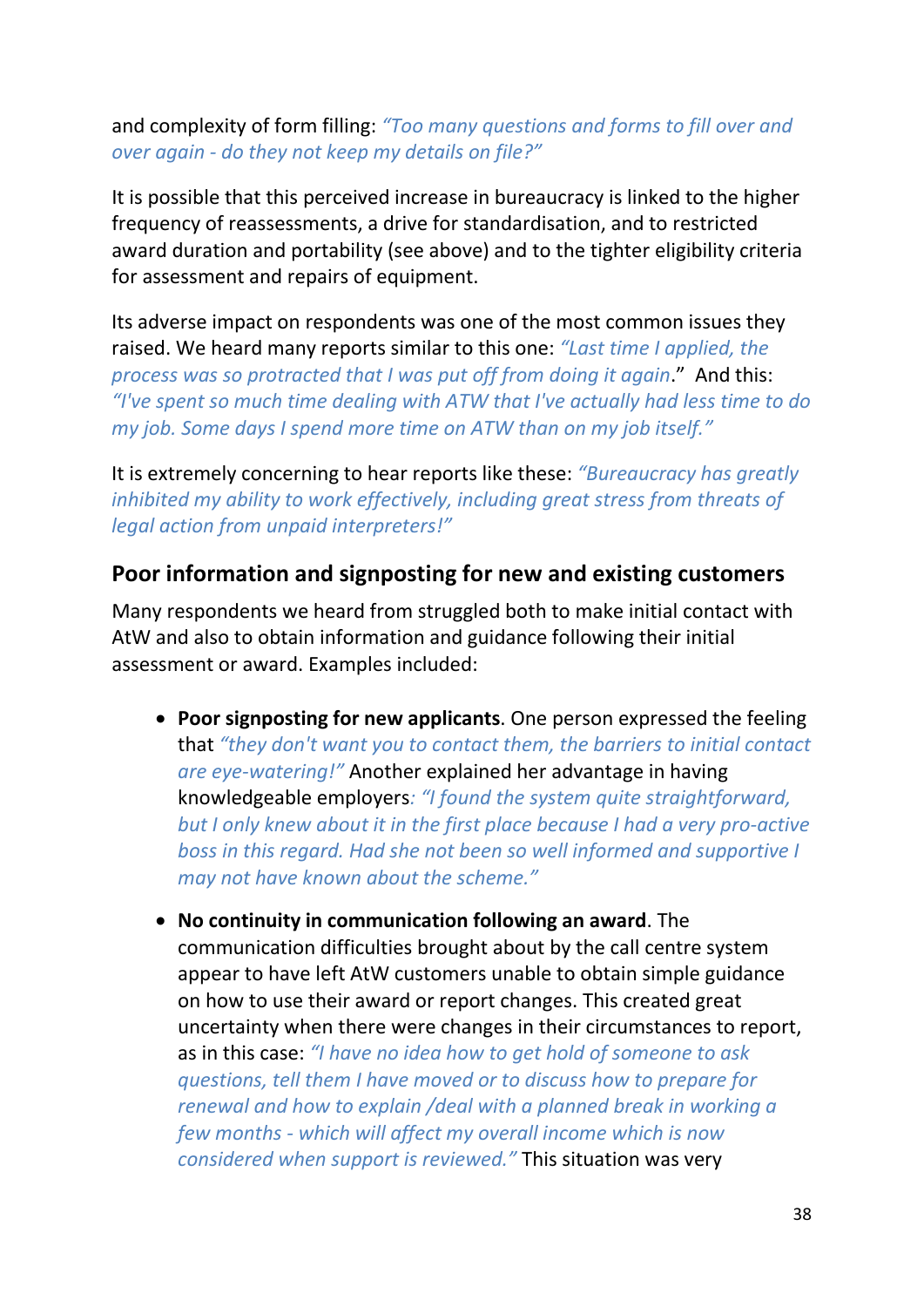commonly reported by self-employed customers in particular: *"As a freelancer… I have been given very little guidance on how my award can be used - some months I use it more than others. I finally got an answer on my 3rd phone call that this did not have to be 14 hours per month, but more an annual budget. I don't understand why it was so difficult to get a straightforward answer."*

• **No notification of when an award is ending.** In several cases people found their award had been stopped without notice; they were not told when their award would run out, or they only found out their support had been reduced when BSL agencies contacted them to claim unpaid fees. Customers have been told it is now AtW operational policy not to contact them when their package is due for renewal. *"I have just found out that my A2W fund was stopped and not renewed. I wasn't aware of this, so a reminder that the scheme is due to end would be useful as I now need to apply again instead of having a renewal."*

Many respondents described dealing with AtW as akin to "jumping through hoops". This situation has persisted long after the new call centre was established in 2014 and can no longer be explained by transitional difficulties.

We heard of many cases where administrative and communication barriers were so severe that they affected Deaf and Disabled people's ability to remain in work. Some respondents found that it took them so long to apply for AtW that they had to start a new job without support in place and their need for support was then put into question.

*"The process for claiming is too complicated and I have ended up out of pocket because it is too difficult to navigate."*

*"Access to Work isn't working because it is no longer possible to apply in a timely fashion. Cutting staff has cut availability."*

*"Getting support from AtW takes too long. I started the process 3 months in advance [of a new job] only to be told … that my award had finally been granted a WEEK after the date I needed that support."*

**Conclusion:** The administrative restructuring of AtW in 2014 has affected the accessibility and operation of AtW to the point where the programme is sometimes not fit for purpose. Inefficiencies and delays in communication, poor disability awareness among staff, and the loss of the personalised case worker system have all contributed to greatly reduced levels of customer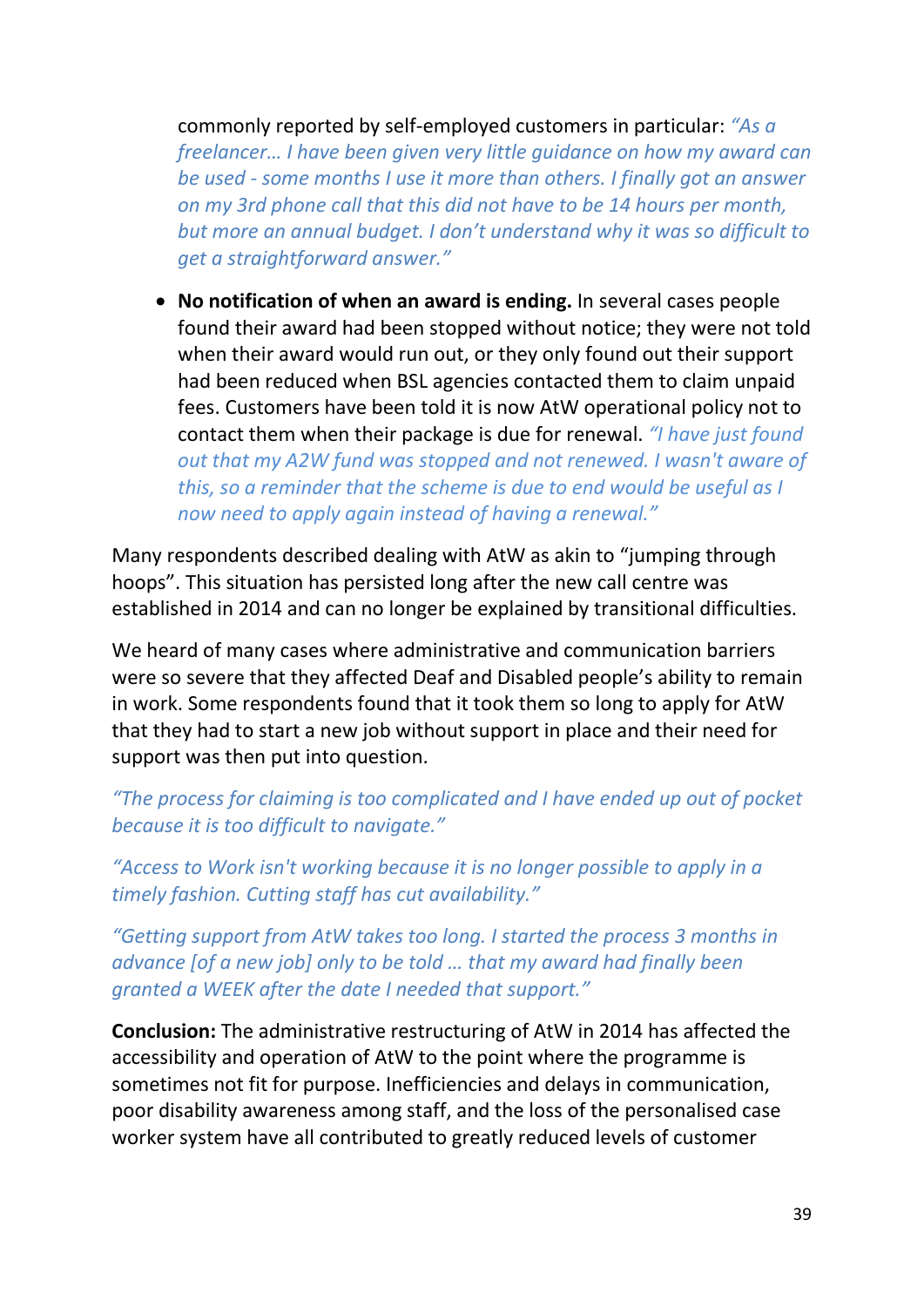service. This loss of service impacts directly on the viability of the AtW programme for Deaf and Disabled people striving to remain in work.

### <span id="page-39-0"></span>**3. Compounded difficulties for Deaf/BSL customers**

Deaf customers are one of the groups worst affected by changes to AtW. They are typically disadvantaged both by the "value for money" reforms which have sought to limit expenditure on BSL interpreters, as well as by the administrative restructuring with its accessibility issues and the loss of a personalised relationship with a Deaf-aware adviser.

#### <span id="page-39-1"></span>**Inaccessibility of AtW processes**

The call centre system, based on telephony and launched in 2014, was originally inaccessible to Deaf or hearing impaired customers.

*"ATW expected me to use a telephone to contact them for my initial contact which is a ridiculous expectation for a profoundly deaf person! It took several calls using Text Relay before I was given an email contact. I also had to continually remind the ATW adviser of my claim as emails were not always answered."*

The more recent email facility for Deaf customers appears to be functioning poorly, with unacceptable delays in response times. DWP recently announced the launch of a BSL video relay service. This should bring a welcome improvement in communication for Deaf AtW customers.

The recent policy of regular reassessments leads to unnecessary bureaucracy for a customer group whose condition and needs are fixed: "*Why do I need to explain my deafness and needs again and again - it isn't going to change!"*

### <span id="page-39-2"></span>**Lack of Deaf awareness in policy design and implementation**

The drive to bring down the costs of BSL interpreting appears to have been carried out without a full understanding of the role of BSL as a first language, Replacing a fully qualified BSL interpreter with a cheaper, trainee Communication Support Worker frequently results in Deaf employees being unable to do their job. Nor can Deaf people needing full time BSL support employ a single full time support worker for BSL interpreting because of the need to employ different interpreters in different professional contexts, according to their specialism, eg in finance, or law, or education. This meant the 30-hour rule was untenable for many Deaf people.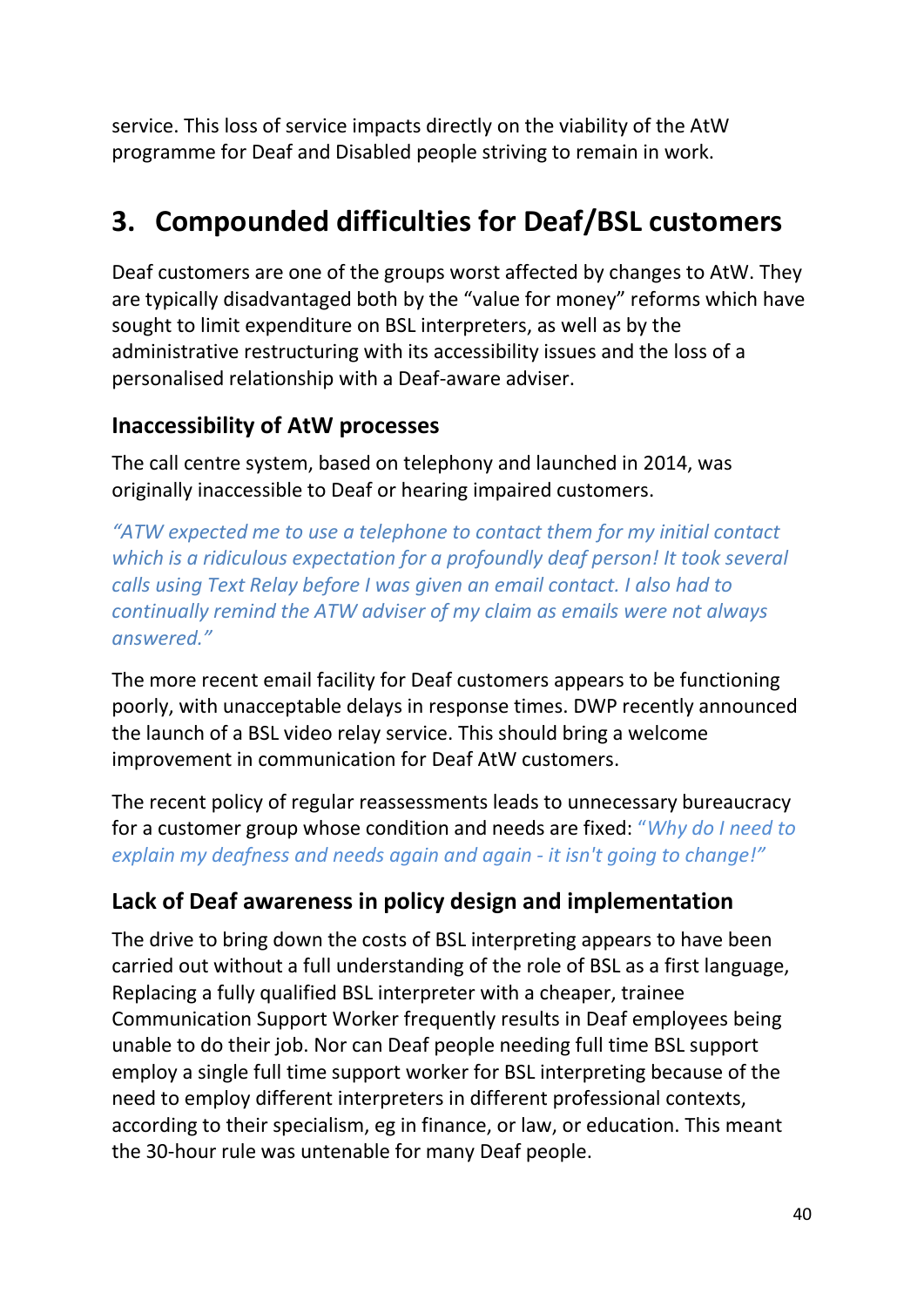Most Deaf respondents reported encounters with AtW advisers who did not have sufficient awareness of Deafness and hearing difficulty to understand their needs:

*"Advisors appear to have very limited knowledge & understanding of how specialist equipment supports a deaf person. Hence the whole process takes too long & becomes much more stressful to deal with. I think this could be avoided with more training & understanding. Not just filling in forms & ticking boxes. Unless you have support of an experienced person, it makes life extremely difficult."*

The 30 hour rule led to severe cuts to BSL pay rates for full time customers of BSL. We heard of a case where a package of 37.5 hours of qualified interpreters' support at £35 per hour was reduced to £18 per hour as part of the 30 hour guidance. This led to loss of employment after three months as the pay rate was unsustainable.

Even now that the 30 hour rule has been abolished, respondents reported a wide range of pay rates among colleagues for BSL interpreting, from £18 to over £40 per hour.

A recent Freedom of Information request response (FOI 876) stated that "Access to Work does not have set pay rates for BSL/English interpreting and CSW support for Deaf and deafblind people. Access to Work advisers, in discussion with the customer would establish both the level and type of support required and source this from within the area where they are working and do so on the best value for money basis".

This was not the experience among our survey respondents. Deaf people are being pressured to accept a mixture of interpreting and CSW hours rather than solely interpreting hours, despite the fact that their needs can only be met by qualified interpreters.

Some respondents told us they had managed to negotiate a higher rate for interpreting after challenging their award. But this leads to a perception of unfairness:

*"I had a bit of a battle with AtW due to the variation in prices. One of my colleagues works in the same room, same building, but less senior, yet I get much less per hour for interpreters compared with them. It's not fair and doesn't make any sense to me"*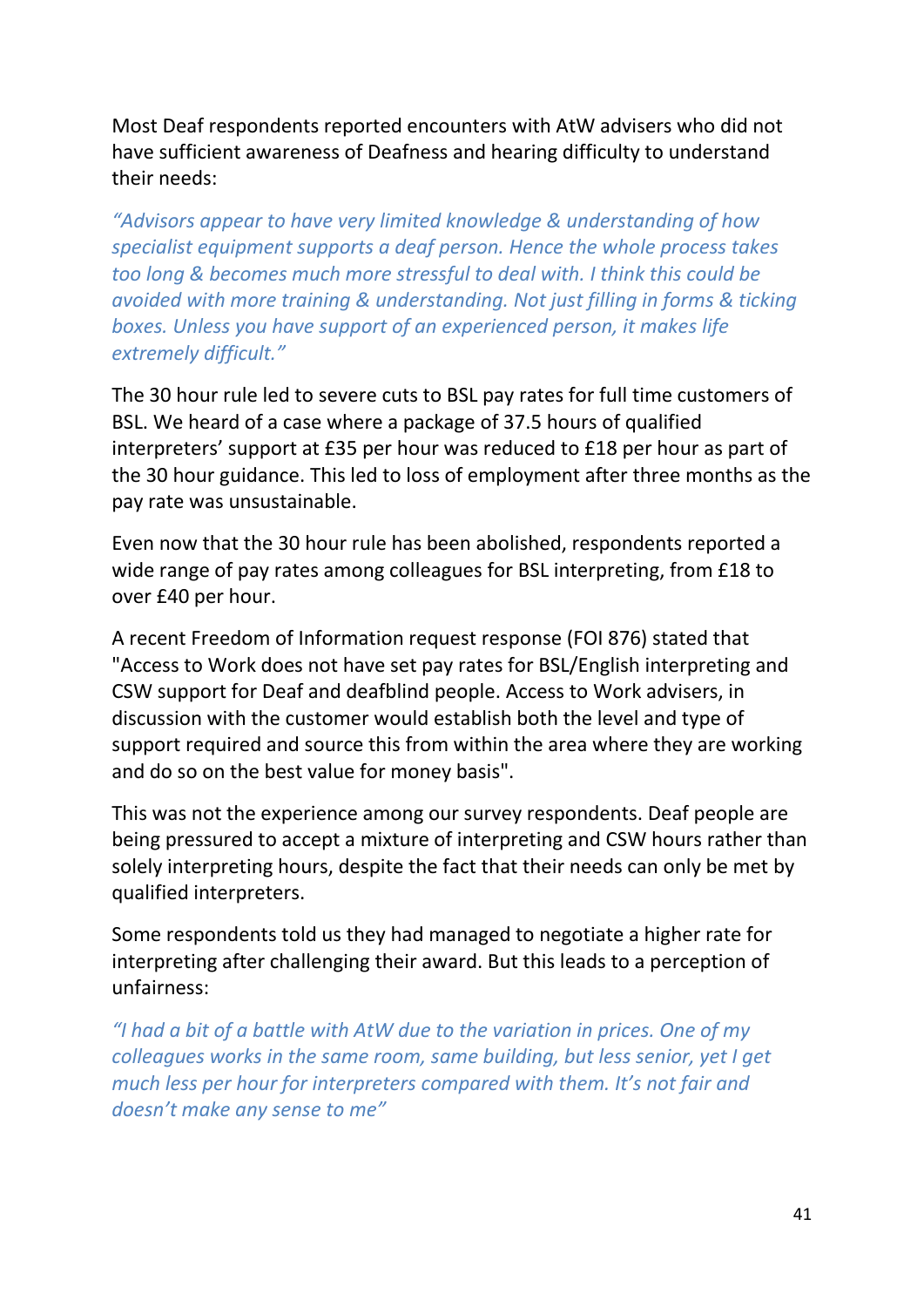### <span id="page-41-0"></span>**Future implications for BSL interpreting**

DWP is implementing centralised commissioning for BSL interpretation via the national framework agreement launched in April 2016. This may help to establish clarity and consistency over BSL pay rates. However, the National Union of British Sign Language Interpreters (NUBSLI) has warned that the national framework agreement will result in worsening terms and conditions and an erosion of fees for BSL interpreters. A survey of registered BSL interpreters in 2015 found that a quarter were planning to leave the profession, with the vast majority citing uncertainty in the profession as the cause of this action.[17](#page-41-1) NUBSLI is concerned that an under-valued and deskilled BSL interpreting industry will not be able to provide full access to employment for Deaf people, as well as undermining Deaf people rights and inclusion in society more generally.

The new cap on the maximum value of awards at £40,800pa was introduced in October 2015 and will not fully affect existing AtW customers until 2018. None of our survey respondents had therefore had their award capped under this policy, although several people reported increased anxiety at the impact of the capping policy at their next reassessment.

The cap is projected to affect 200 AtW customers, of which 90% are in the Deaf/hearing loss category. It is predicted to save 3% of the total AtW budget, and to enable an extra 982 people to be supported by AtW on average awards of around £3,000.

<span id="page-41-1"></span><sup>&</sup>lt;sup>17</sup> NUBSLI (2015) Survey of BSL interpreters' working conditions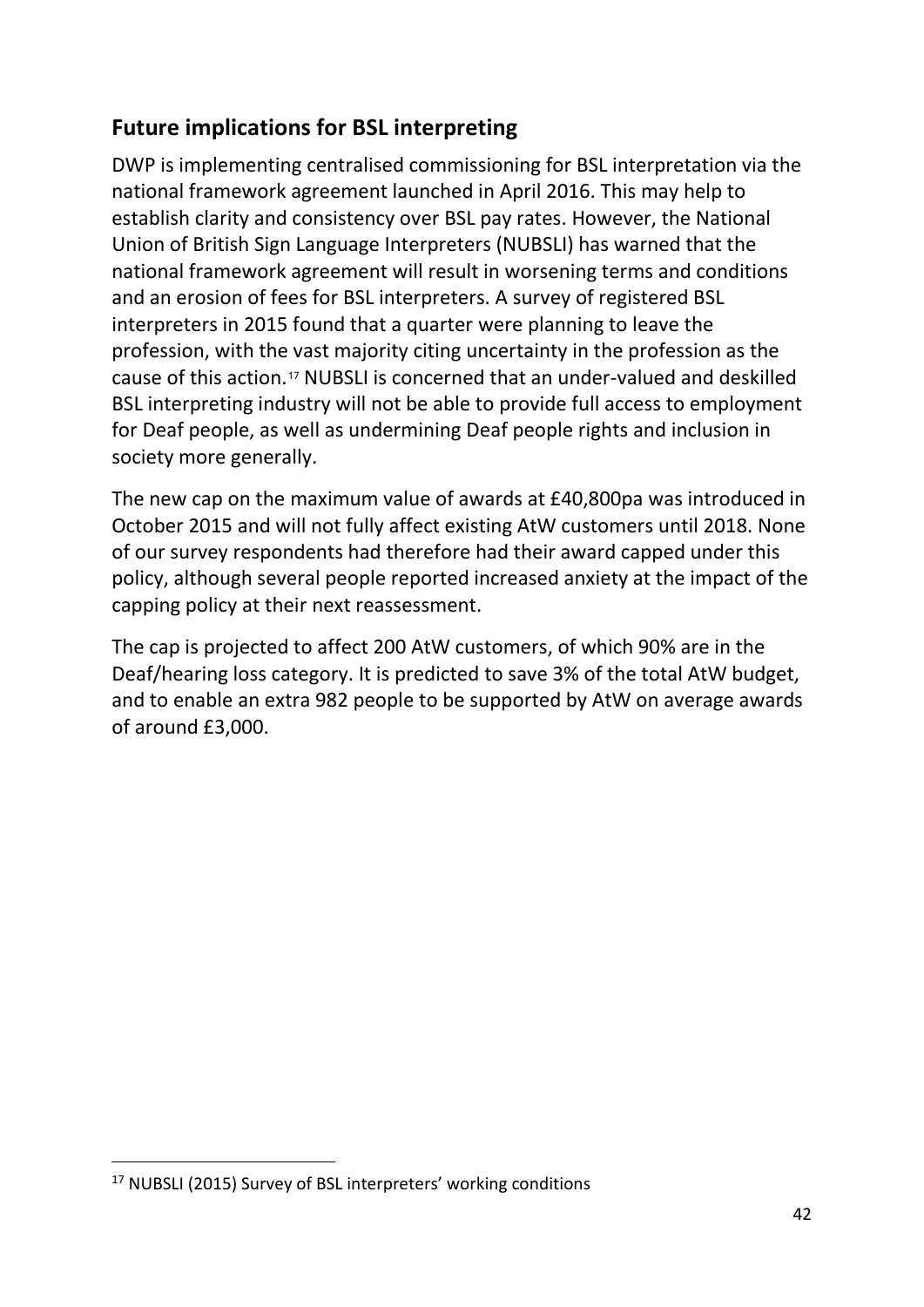# <span id="page-42-0"></span>Conclusions

StopChanges2AtW has been monitoring changes to the AtW programme since 2012/2013. Towards the end of 2015 we surveyed 320 AtW customers to assess whether and how the administrative and policy developments in the AtW programme have continued to affect their working lives.

It was clear from our survey that AtW is still not working the way it did before 2014 for most of our respondents. In too many cases, on-going changes have led to loss of opportunity, loss of equality, and loss of independence in work, as well as in the rest of their lives.

The findings of this survey spell a strong warning. An apparent agenda of cost cutting rather than investing to save is putting Deaf and Disabled people's jobs and livelihoods at risk. If this trend continues we will see reduced diversity in the UK workforce, and an increase in the numbers of Deaf and Disabled people claiming out of work benefits.

AtW has the potential to transform lives for Deaf and Disabled people. It should be central to this government's attempts to build a country that works for everyone.

### <span id="page-42-1"></span>**A national treasure**

We heard from Deaf and Disabled people working in the not-for-profit, government, private, education and health sectors. Most of them worked full time and 60% were Deaf or non-hearing.

Despite the distress and disadvantage caused by the restructuring of AtW, most respondents still placed a high value on the scheme. They credited AtW with removing the disadvantages that prevented them from holding down a job, or achieving their full potential in work. They spoke of the enhanced wellbeing that came with work: the sense of purpose, inclusion in society and financial independence. In the best cases, AtW did not just provide equipment or support workers but helped to broker better understanding and adjustments by employers.

A good package of support from AtW was characterised by the security of award length to allow people to focus on doing their job, and the flexibility to respond to changes in role or employer. This seemed to result from a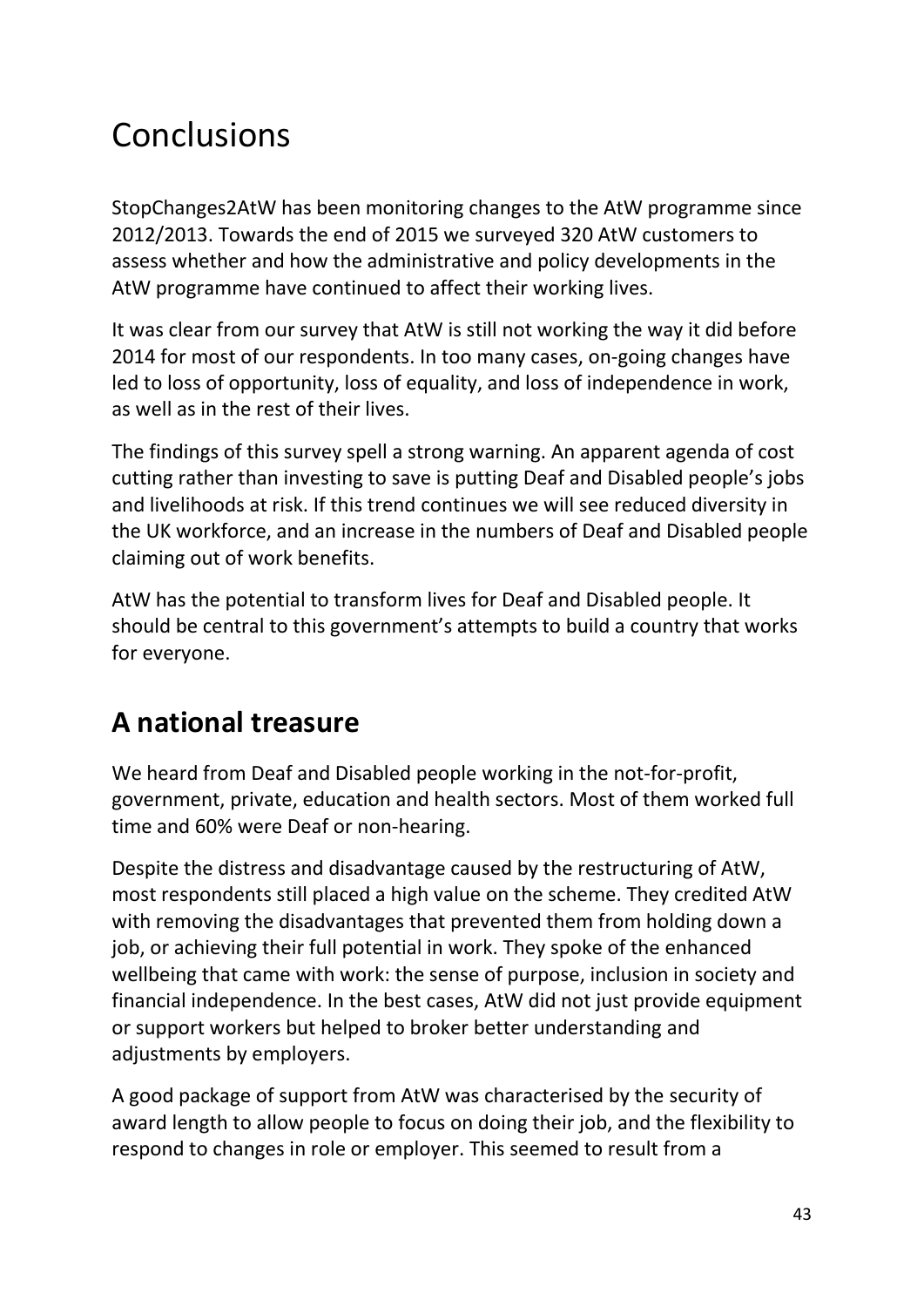combination of expertise with a person-centred approach among AtW assessors.

### <span id="page-43-0"></span>**Rationing of support**

However, almost a half of our respondents had experienced changes to their AtW package which had impacted negatively on their work, mostly by reducing their standard of work or their productivity. In some cases, the changes had led to loss of income or employment; and in many cases they caused anxiety about job sustainability and personal distress. Deaf people and those with hearing loss were hit far worse than other impairment groups in our survey sample.

The majority of respondents whose support had been reduced received less than 5 hours of support per week. Of those who were given reasons for the reductions to their support package, the majority mentioned "cuts" or "costcutting". The most common reduction was a cut in BLS interpreter hours.

The most common routes to reduced support mentioned by respondents were frequent reassessment; cutting support because of an underused budget the previous year; preference for technological over human solutions even when these did not fully meet needs; reducing eligibility for assessment and repair of equipment; and restrictions on the duration and portability of awards.

Respondents with high value awards were worried about the effect of the forthcoming cap on maximum awards. The impact of the cap was not captured in our survey because the majority of AtW customers affected would have transitional protection until 2018. However, our survey indicates that the majority of customers disadvantaged by changes to AtW have low and average value awards. Respondents' reports suggest that "value for money" guidance issued by DWP is being interpreted and applied in decision making by inadequately trained advisers with insufficient understanding of their clients' needs. While the stated AtW policy only justifies a cap on high level awards, the practices of AtW advisers have the effect of rationing low and average value awards too. Yet the impact of this is not being monitored by DWP.

While the effects of the cap are of great concern, the erosion of low and average value awards has an equally significant adverse impact on Deaf and Disabled's people's ability to sustain work, perform to the standards expected, and to progress in their careers.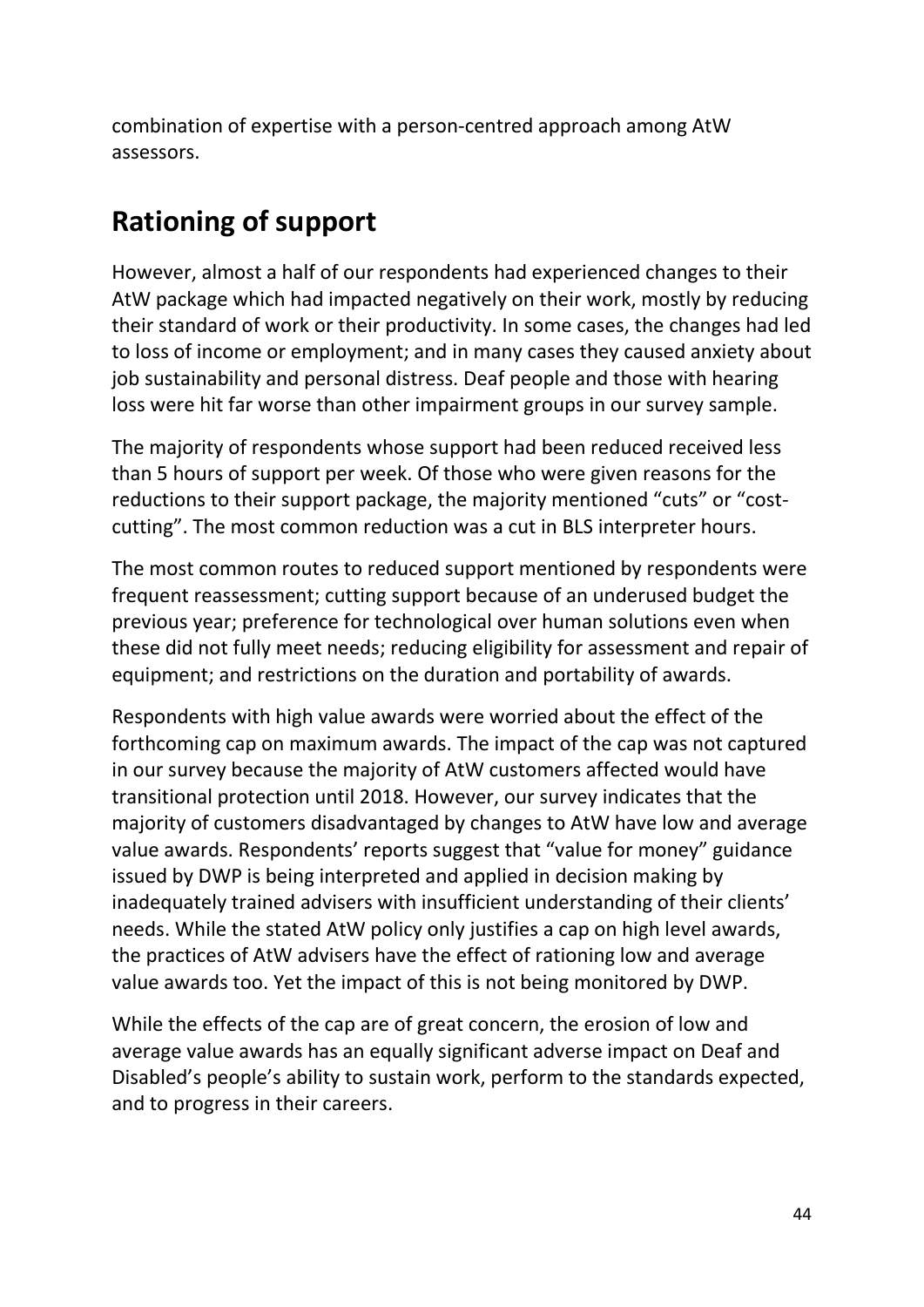### <span id="page-44-0"></span>**Jumping through hoops**

The negative changes to AtW experienced by respondents were not only financial. A great number said they effectively lost support because the processes for claiming AtW have become so onerous and protracted that the scheme was no longer viable. Over 50% of respondents found AtW difficult to claim or use, with one in four reporting severe difficulty.

Our survey found that support was being undermined by a climate of suspicion of fraud and increased "red tape".

For many respondents, the "changes" to AtW were synonymous with the new call centre. Accessibility issues with the call centre appear to remain, especially for non-hearing customers and those with autism, but also for all customers due to the inefficiency of communication processes. A minority of non-hearing respondents found the recent email facility brought improvements in communication but most reported extreme frustration with the unresponsiveness of email communication. The BSL video relay service for Deaf customers announced by DWP had not yet been launched.

The loss of the named local caseworker system under the call centre restructure was particularly regretted. This was associated with loss of condition specific expertise, with inefficient chains of communication, and with greater likelihood of incorrect decision making, bringing with it protracted negotiation and dispute over AtW awards, impacting on respondents' ability to get on with their job.

Respondents reported very poor information and signposting with AtW. This affected new customers who faced barriers to engaging with AtW. It also affected existing customers who frequently didn't know how to make basic queries, obtain advice or report changes once their award was in place.

There was a perception of increased "paperwork" in the AtW process. This may be alleviated by the planned digital portal to replace the outdated and inefficient paper-based processes. However, to our respondents it felt as though more barriers had been put in their way. It may be that the increased frequency and complexity of form-filling is a feature of bureaucratic changes to AtW which will be retained on the digital platform.

The administrative restructuring of AtW in 2014 has affected the accessibility and operation of AtW to the point where the programme is sometimes not fit for purpose. Inefficiencies in communication, poor disability awareness among staff, and the loss of the personalised case worker system have all contributed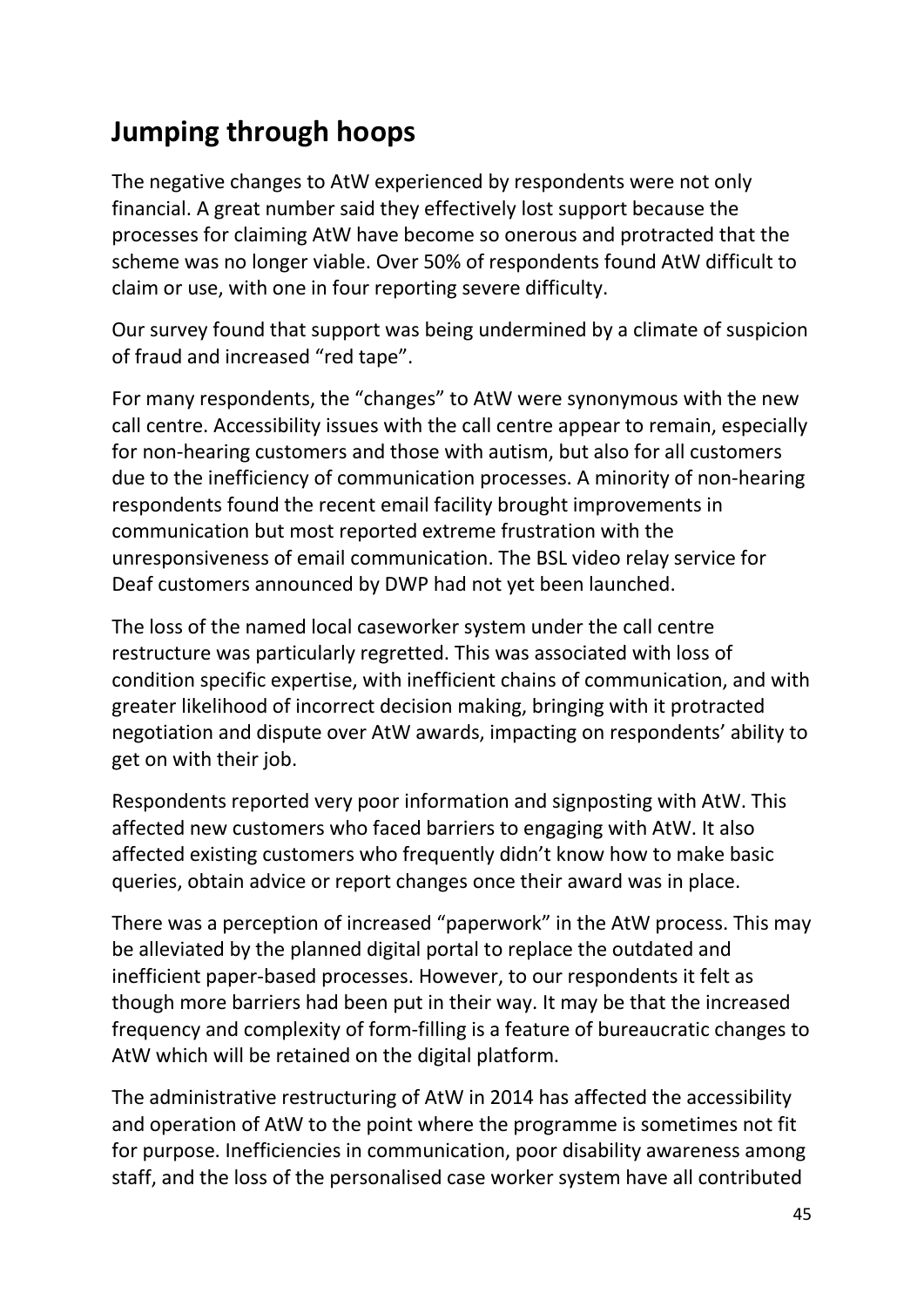to greatly reduced levels of customer service. This loss of service impacts directly on the viability of the AtW programme for Deaf and Disabled people striving to remain in work.

### <span id="page-45-0"></span>**Added barriers for Deaf customers**

Deaf customers experienced combined disadvantages from changes to AtW. The call centre system remains poorly accessible to them. They have been targeted for reductions to high value awards, initially through the 30 hour rule, now by the cap on maximum awards. They also experience inconsistency in pay rates for BSL interpreters which are seen as arbitrary and unfair and pressure to use cheaper, unqualified communication support workers who cannot fully meet their needs. While a new commissioning framework for BSL services aims to standardise pay rates, there is concern that this will drive down pay and conditions for BSL interpreters and undermine the quality and sustainability of the profession.

Changes to AtW are not evenly spread among all customers. 90% of those targeted by the new capping policy are Deaf. StopChanges*2AtW* believes this will discourage employers from employing Deaf people, increase the likelihood of discrimination against them, and reduce equality of opportunity among this group. If fewer Deaf people are in employment this may damage relations between Deaf and hearing people, as well as impacting on Deaf people's rights to participate in the economy and society and to have choice and control over their lives.

### <span id="page-45-1"></span>**A perverse agenda**

Often the crucial difference between a Disabled person in receipt of social security benefits and a Disabled person in work is the availability of aids, adaptations and support that enable them to enter and progress in the workplace. Some of our respondents felt this key enabling principle of AtW was being eroded:

*The impact of the changes has been severe stress, affecting my physical health. My confidence, self-esteem and motivation are all affected… I have to work much harder than hearing people to sustain work. Access to Work do not realise if disabled people are not given the support required to sustain work they then become another statistic on the dole.*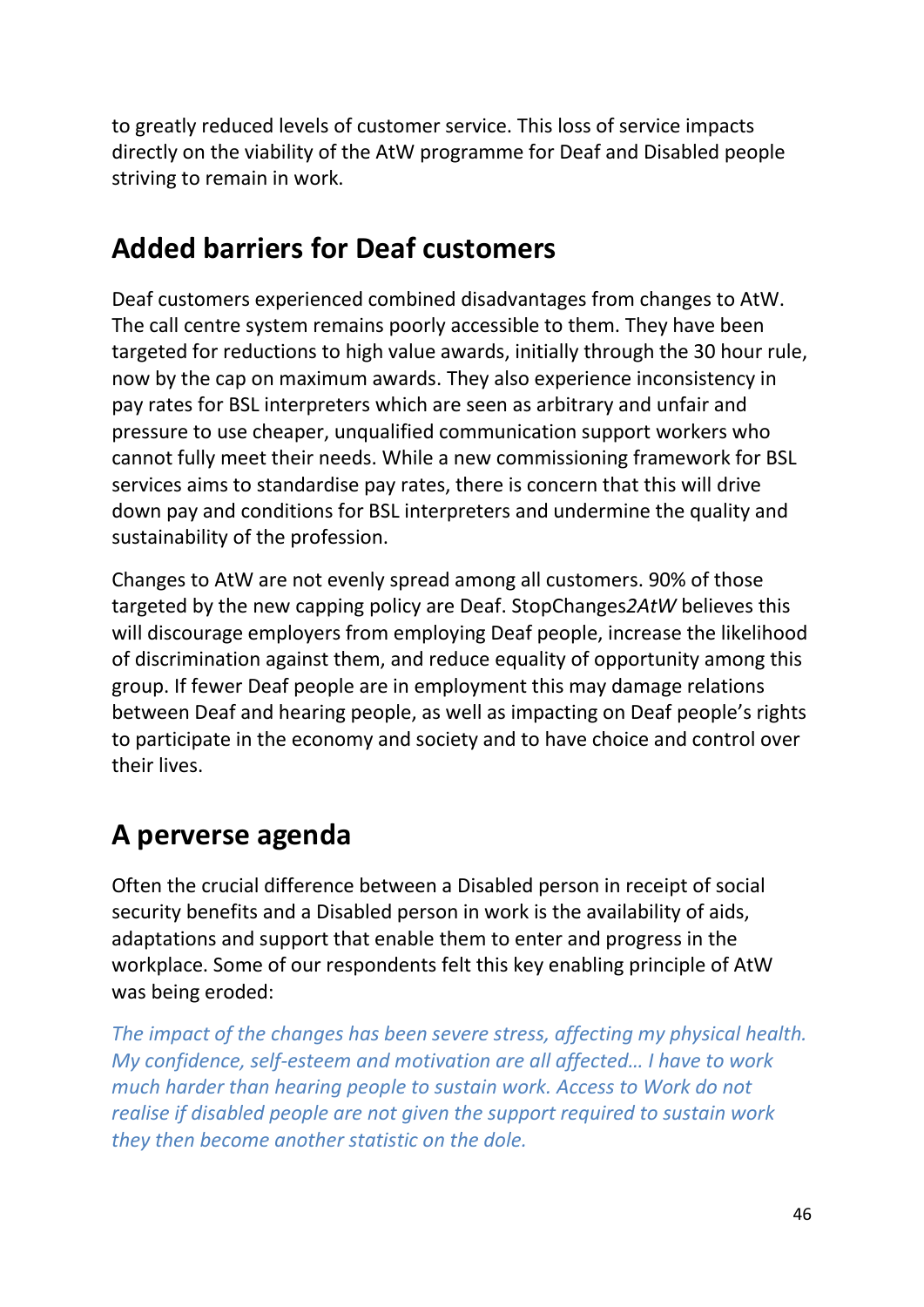The fact of the significant and very real barriers faced by Deaf and Disabled people in their working lives seems to have become lost to AtW policy makers. Respondents often expressed the feeling that the overarching purpose of the AtW changes was, not to enhance the support it offers, but to encourage less dependence on the State by Deaf and Disabled people, by "treating us like scroungers", and to increase surveillance against fraud. This is a sad and negative development in the Deaf and Disabled people's movement for change.

### <span id="page-46-0"></span>**A partnership for change**

StopChanges2AtW welcomes the government's focus on increasing the numbers of disabled people in work. We welcomed the announcement in Autumn 2015 of increased funding for the AtW scheme; the planned operational improvements to access and the announcement of specialist teams of support.

We wish to partner with the government in fixing the broken aspects of AtW outlined in this report. AtW has a track record of success and value for money and should be the key plank of disability employment policy going forward. We wish to see its future secured, not just for the sake of existing customers who are being failed by the programme, but for thousands more Deaf and Disabled people whose lives could be transformed through inclusion in the workplace.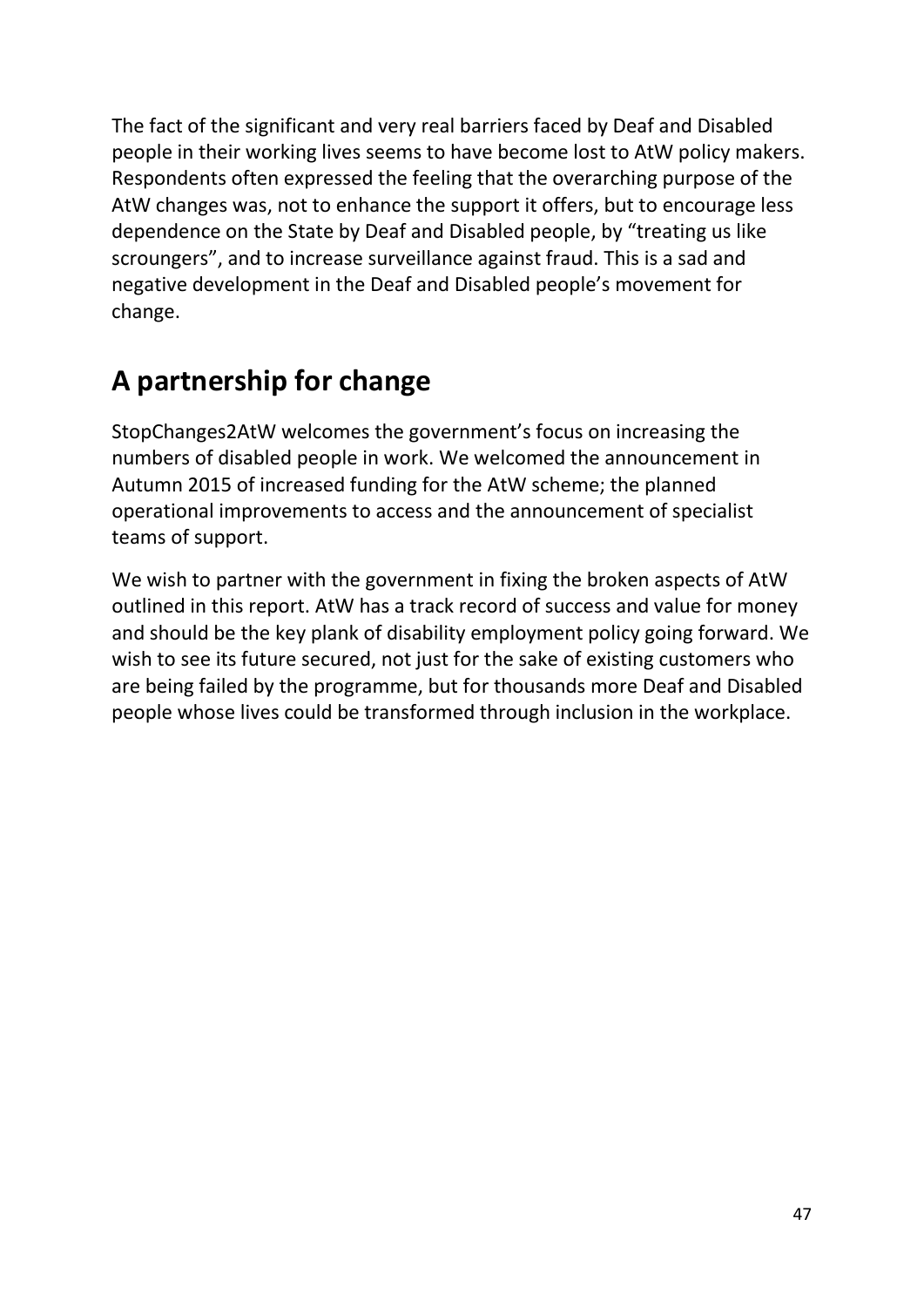# <span id="page-47-0"></span>Recommendations

#### **1. Commit to an Access to Work programme that embodies the following principles and values:**

- 1.1 The aim of AtW must be to level the playing field for Deaf and Disabled people to get into, stay in and get on in the labour market. We are the experts in our access needs.
- 1.2 Support through AtW should focus on our abilities and enable us to fulfil our potential.
- 1.3 It should not:
	- Place Deaf and Disabled people at financial risk
	- Disadvantage Deaf and Disabled people in the work-place
	- Impose inappropriate support
	- Normalise inequality
	- Subject Deaf and Disabled people to hostility and discriminatory attitudes

#### **2. Place AtW at the heart of the government's strategy to increase the numbers of disabled people in work.**

"Improving Lives: the work, health and disability green paper" contains few mentions of Access to Work and yet its effectiveness at supporting Deaf and Disabled people to get into, stay in and get on in employment is well evidenced, while investment in the programme produces a return for the Treasury. Improvement and expansion of the Access to Work programme must be a central part of proposals to reduce the disability employment gap.

#### **3. Equip AtW to enable Deaf and Disabled jobseekers to move into work**

- 3.1 Give an indicative support package to new customers at job application stage so they can reassure prospective employers of their ability to meet job requirements.
- 3.2 Revise rules which limit support to 52 weeks for Higher Level Permitted Work customers. There are no longer time limits for Higher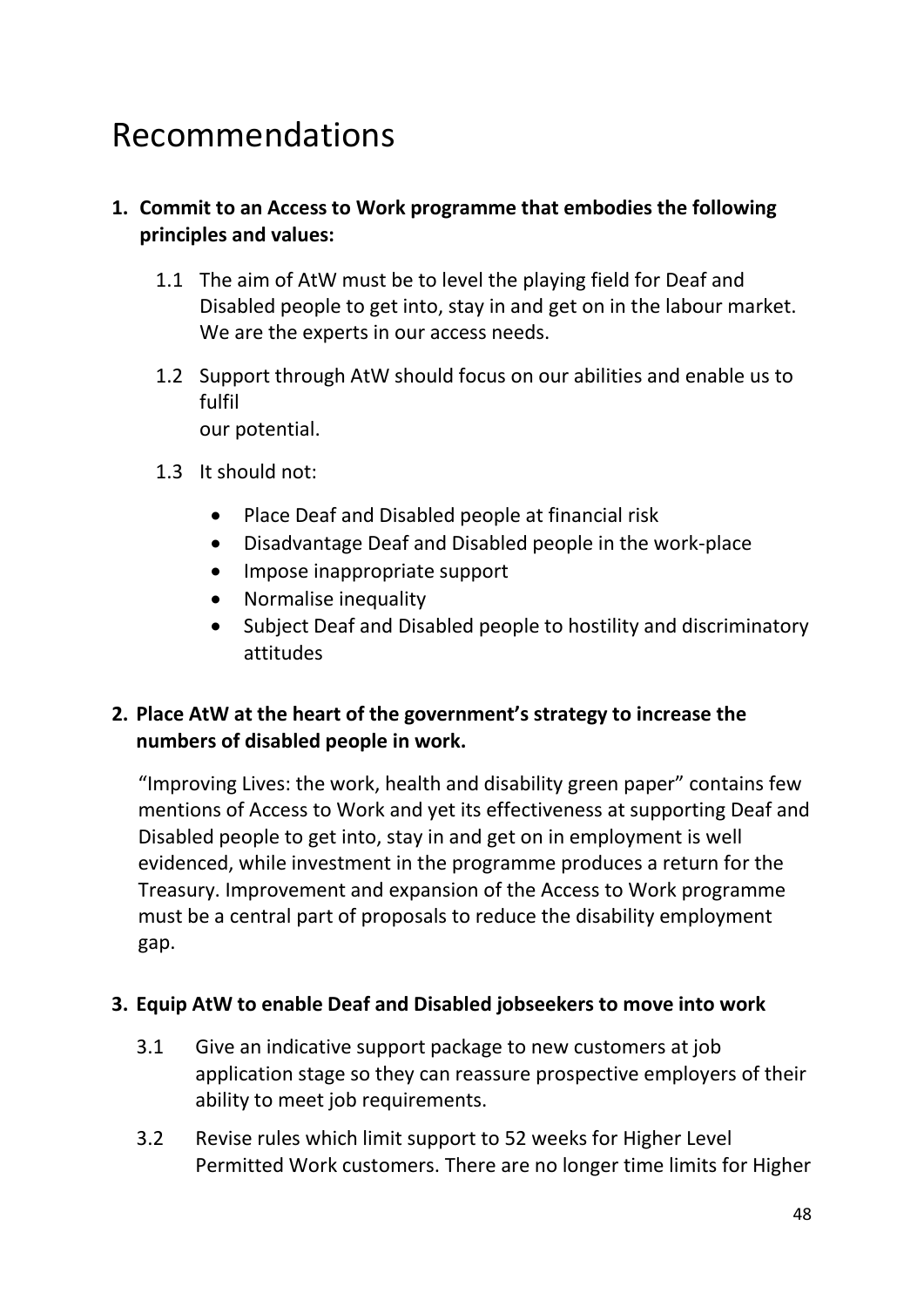Level Permitted Work under current ESA and Universal Credit regulations.

3.3 Expand the availability of AtW to Deaf and Disabled people gaining experience through volunteering and other forms of work experience beyond the current regulations which limit support to specific internships, trainee and placement initiatives. This could also benefit Deaf and Disabled people in self-employment who are prevented from opportunities to work to build their businesses by the viability model currently operated by AtW.

#### **4. Improve job security and stability for Deaf and Disabled people in work through:**

- 4.1 Reduce target waiting times for agreement of new packages to four weeks maximum. Delays keep employers waiting unreasonably and put AtW customers' jobs at risk.
- 4.2 Reduce frequency of reassessments for those with lifelong or chronic conditions and stable employment. To avoid insecurity and instability, reassessments should only be triggered by a change in support needs or for conditions expected to change over time.
- 4.3 Increase the length of AtW awards, especially for self-employed workers, to allow stability in work and minimise the loss of productivity and risk of job losses caused by reassessments and incorrect awards.
- 4.4 Advisers should not reduce AtW awards when people under-use their budget the previous year for a reason unrelated to changing needs, for example sickness absence or hospital leave.
- 4.5 AtW should bear full financial responsibility for repair or replacing of equipment it provides for as long as the customer is eligible for support.
- 4.6 Increase the portability of AtW packages, especially for the selfemployed, to allow them to take up employment opportunities without delay and to avoid barriers to taking up short term contract work where the wait time makes it unviable.
- 4.7 Review the system for providing and maintaining wheelchair equipment so that wheelchair users are not disadvantaged at work by unnecessarily lengthy and frustrating processes.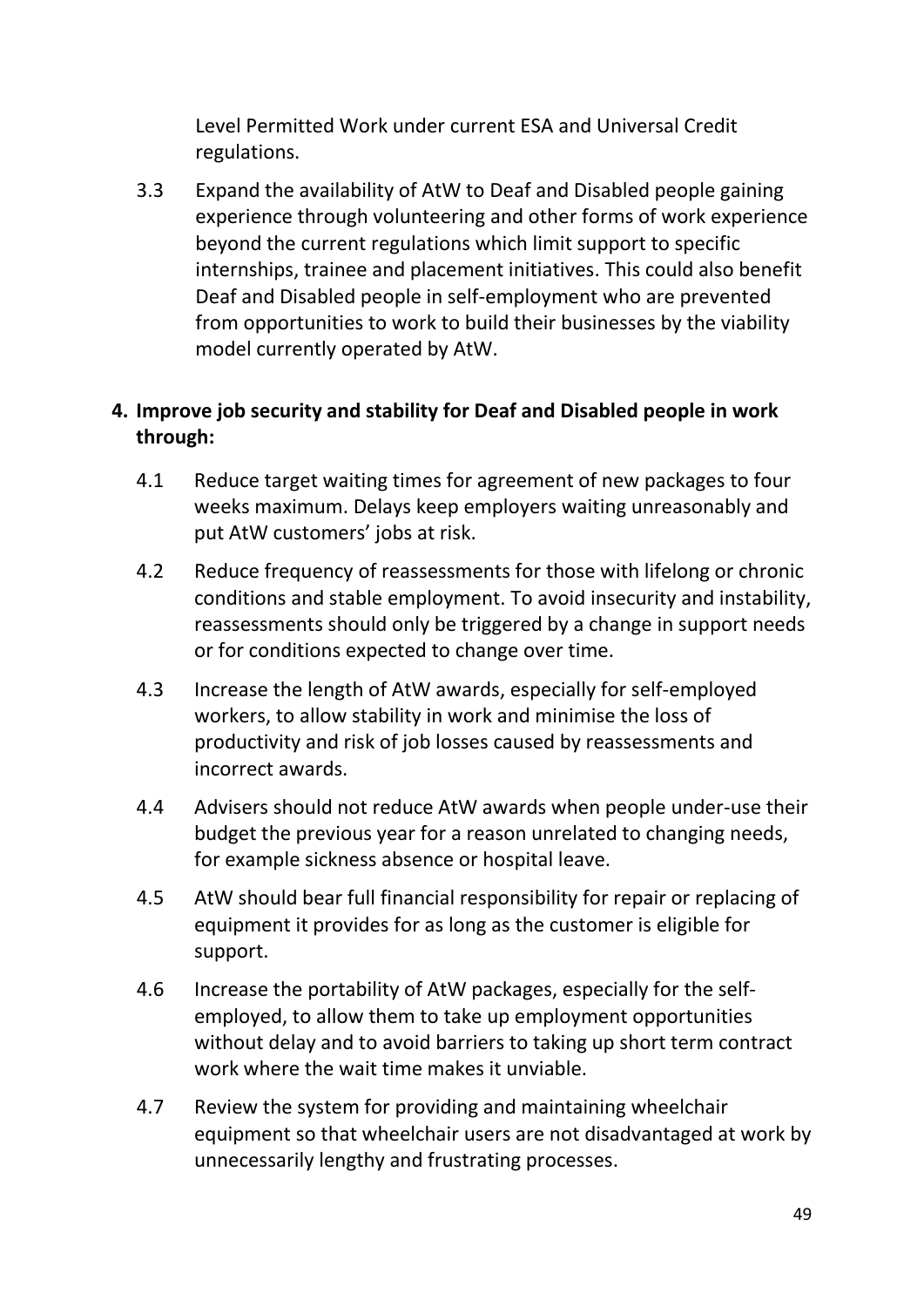#### **5. Introduce digital systems to improve delays, reduce inefficiencies and tackle fraud**

- 5.1 An online claims system for AtW would protect both customers and support staff from fraudulent activity and reduce the rate of delays due to missing forms.
- 5.2 Online payment processing would reduce delays and incidences of payments missing in the post.

#### **6. Improve communication with new and existing customers and employers**

- 6.1 Notify customers three months before their award ends, and again one month before, to allow sufficient time for reapplying without interrupting their employment.
- 6.2 Provide auto alerts to customers whose claims have exceeded their monthly allowance
- 6.3 Respond to all call centre inquiries within 48 hours.
- 6.4 Inform customers in writing about any changes to AtW awards, eg changes to BSL pay rates, giving clear reasons for any changes.
- 6.5 Provide clear information on how to contest decisions and make complaints.
- 6.6 Bring back the named caseworker system and allow AtW customers to have direct contact with their caseworker at all stages of their award.
- 6.7 Systems to be established so that customers can communicate directly with AtW in ways that meet their access requirements including BSL, electronically, easy read format and face to face visits or via a third party if that best meets the customer's needs. Access needs to be recorded and respected by AtW staff at all times when making contact.
- 6.8 Improve signposting, information and guidance to new customers and employers.
- 6.9 Customer service standards for AtW staff to ensure positive communications and reverse the trend of treating customers as burdens on the taxpayer.

#### **7. Improve decision making in AtW through:**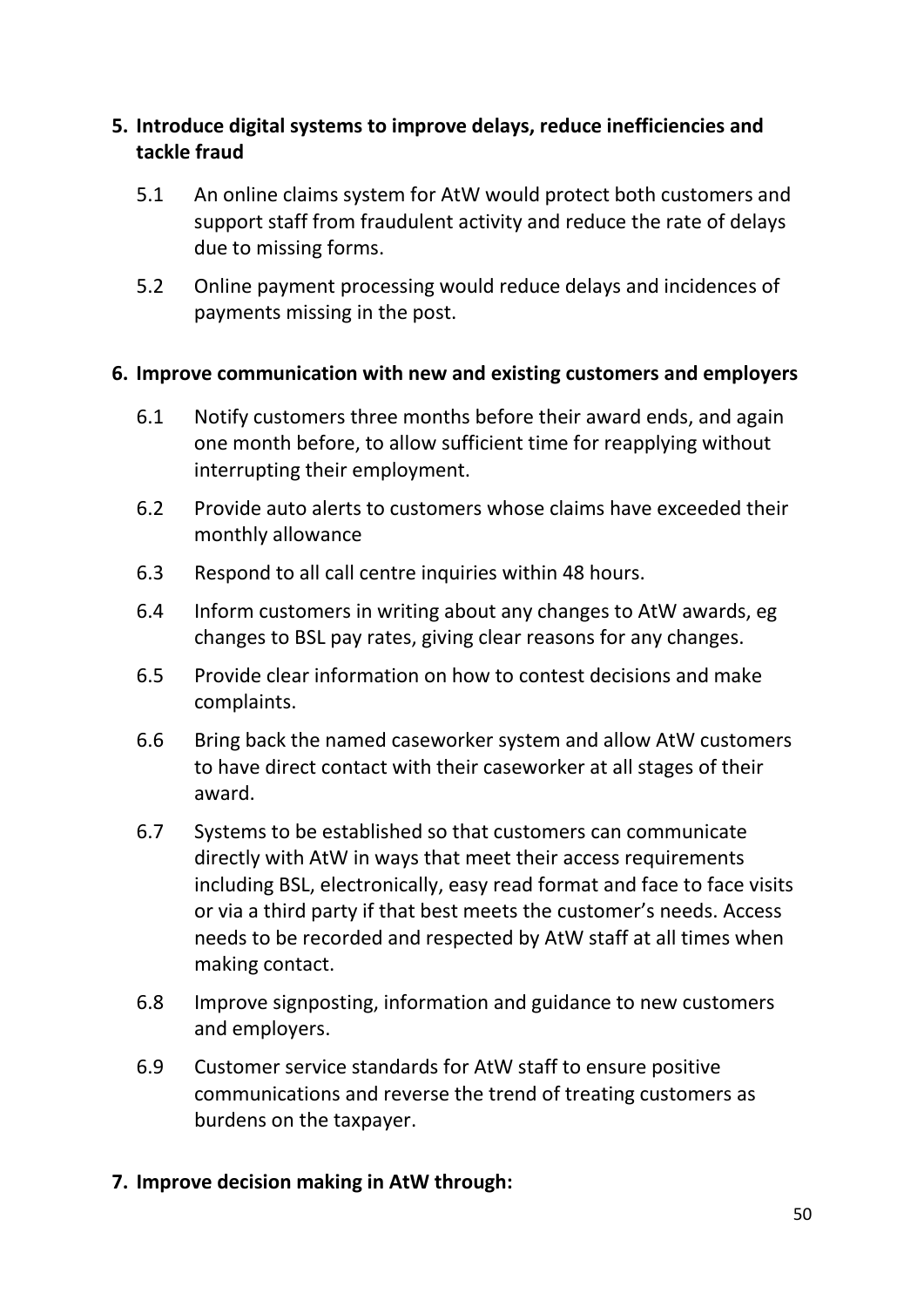- 7.1 Deaf and disability training for AtW staff should be delivered by Deaf and Disabled people's organisations and based upon the social model of disability.
- 7.2 Improve staff guidance on Minimum Needs to ensure that AtW packages fully meet all Deaf and Disabled people's employment support needs. Deaf and Disabled people should have choice and control over the support they need and should not have inadequate or unqualified support imposed on them.
- 7.3 Support needs of customers to be taken into account above arbitrary targets for time-limiting awards. There needs to be recognition of the value of ongoing support in enabling Deaf and Disabled people to stay in and get on in employment across all impairment groups including mental health support needs and neuro-diversity.
- 7.4 Advisors to be open to customer choice in meeting support needs rather than imposing a one size fits all approach through contracted services.
- 7.5 Review to be carried out into the interpretation of the 80/20% ratio with specific relation to the support needs of people with learning difficulties/disabilities in different job roles.
- 7.6 Improve transparency in decision making by consulting with Deaf and Disabled People's Organisations on all changes to staff guidance and communicating it with customers.
- 7.7 Improve staff training in decision making and interpretation of guidance to ensure consistency and reduce the need for complaints.
- 7.8 Have a clear standardised system for calculating support which is consistent and fair, to ensure full transparency and stop the discrepancies between awards.

#### **8. Remove the cap which discriminates against Deaf and Disabled people with high support needs and in senior job roles.**

For as long as the cap/transitional cap is in place to ensure that:

- 8.1 Customers are contacted in good time before they reach the cap to avoid using assistance/support that they cannot then pay for.
- 8.2 One-off costs towards the cap are not counted for example the cost for purchase of a wheelchair will significantly reduce the amount of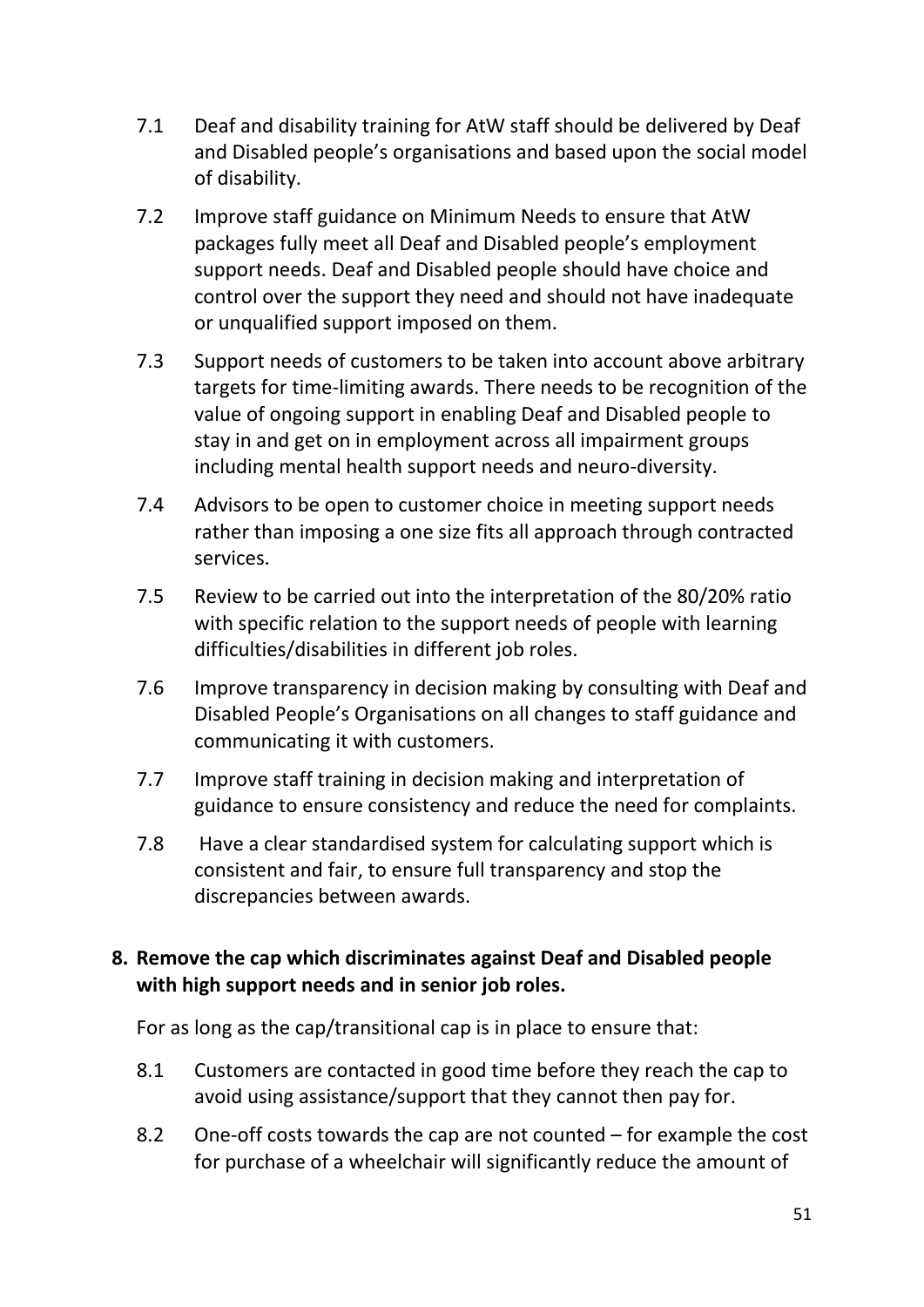support costs that are available within that year to the point of making employment unviable.

#### **9. Review the current guidance on self-employment 'business viability'**

- 9.1 Consult with Deaf and Disabled people about the barriers to selfemployment presented by the current AtW guidance. Selfemployment can have many benefits for Deaf and Disabled people due to increased flexibility, however the inflexibility of AtW guidance on self-employment prevent them from taking this up.
- 9.2 Review the current 'business viability' threshold of £5876.00 turnover which creates a barrier for Deaf and Disabled people in low paid and/or part-time self-employment.
- 9.3 Extend the start up period where the turn-over threshold is not applied. Currently this is set at 12 monthsbut it often takes far longer for a business to be established, especially for Deaf and Disabled people who may require longer due to the additionl barriers we face.
- 9.4 Ensure that the guidance takes sufficient account of periods of ill health/disability-related absence from work. This is a crucial factor that may affect, and repeatedly affect, Deaf and Disabled people in self-employment (especially if sole trading).
- **10. Put Deaf and Disabled people back at the centre of the AtW process. Consult with StopChanges2AtW, and other user-led organisations of Deaf and Disabled people on any further revisions to AtW policies or operational changes to AtW processes.**

#### **11. Address the disproportionate impact of changes to AtW on Deaf/deaf, deafened and hard of hearing customers**

- 11.1 Ensure that where interpreting support is required, Deaf AtW customers are always supplied with fully qualified RSLI interpreters unless the customer agrees that a trainee SLI is fully able to meet their communication support needs.
- 11.2 Consult with and seek feedback from Deaf/deaf, deafened and hard of hearing customers on developments with specialist teams and the planned video relay service for BSL to ensure it is fully meeting their access requirements.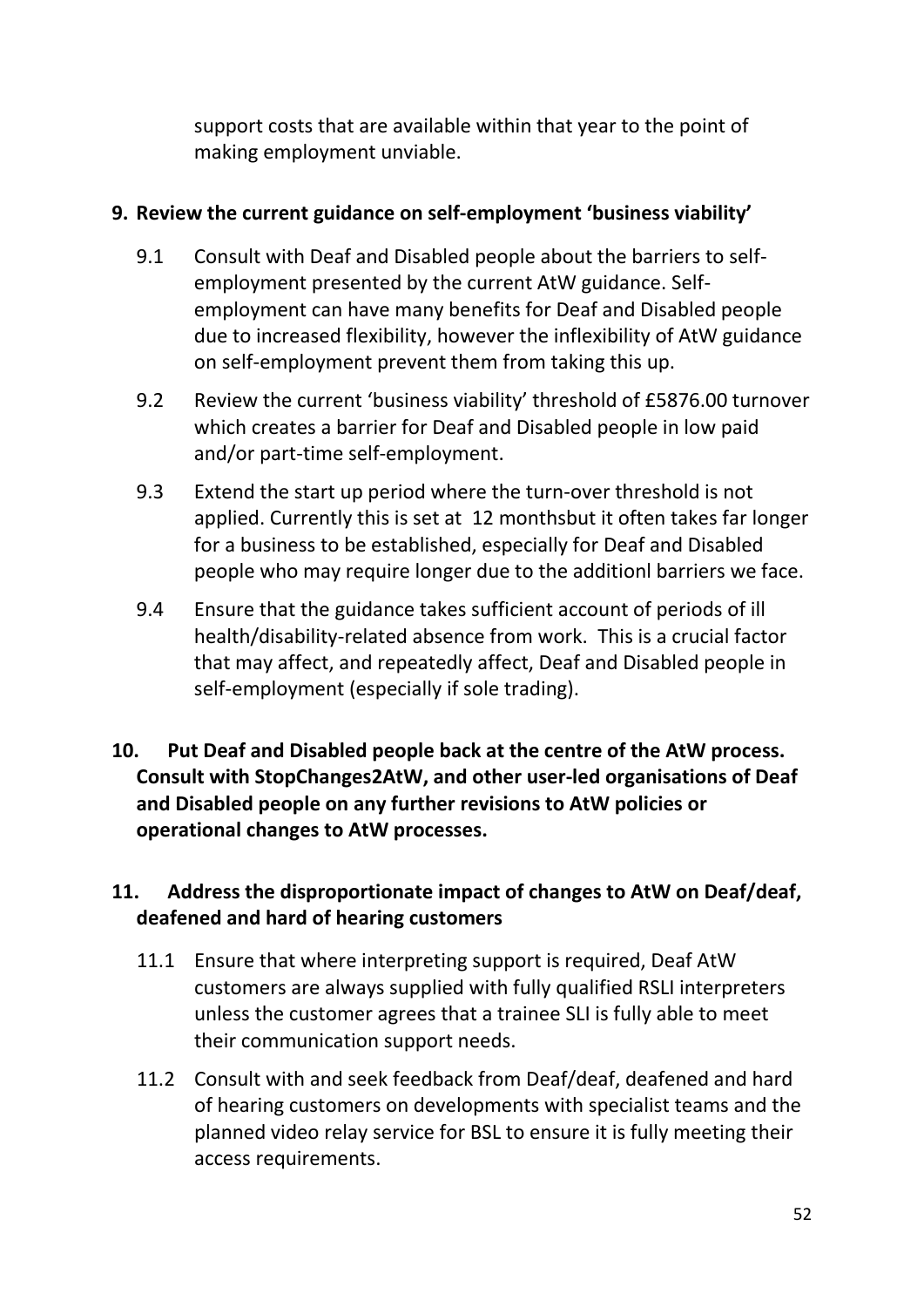- 11.3 The use of new technologies should only be offered as a choice or as part of a mixed package not as a substitute for other types of support for cost saving reasons. They must fully meet access needs.
- 11.4 Do not introduce a Framework Agreement for interpreting services in AtW as this will undermine customers' choice and control and risk the sustainability of the interpreting profession. Consult with the National Union of British Sign Language Interpreters (NUBSLI) to ensure any future changes are feasible.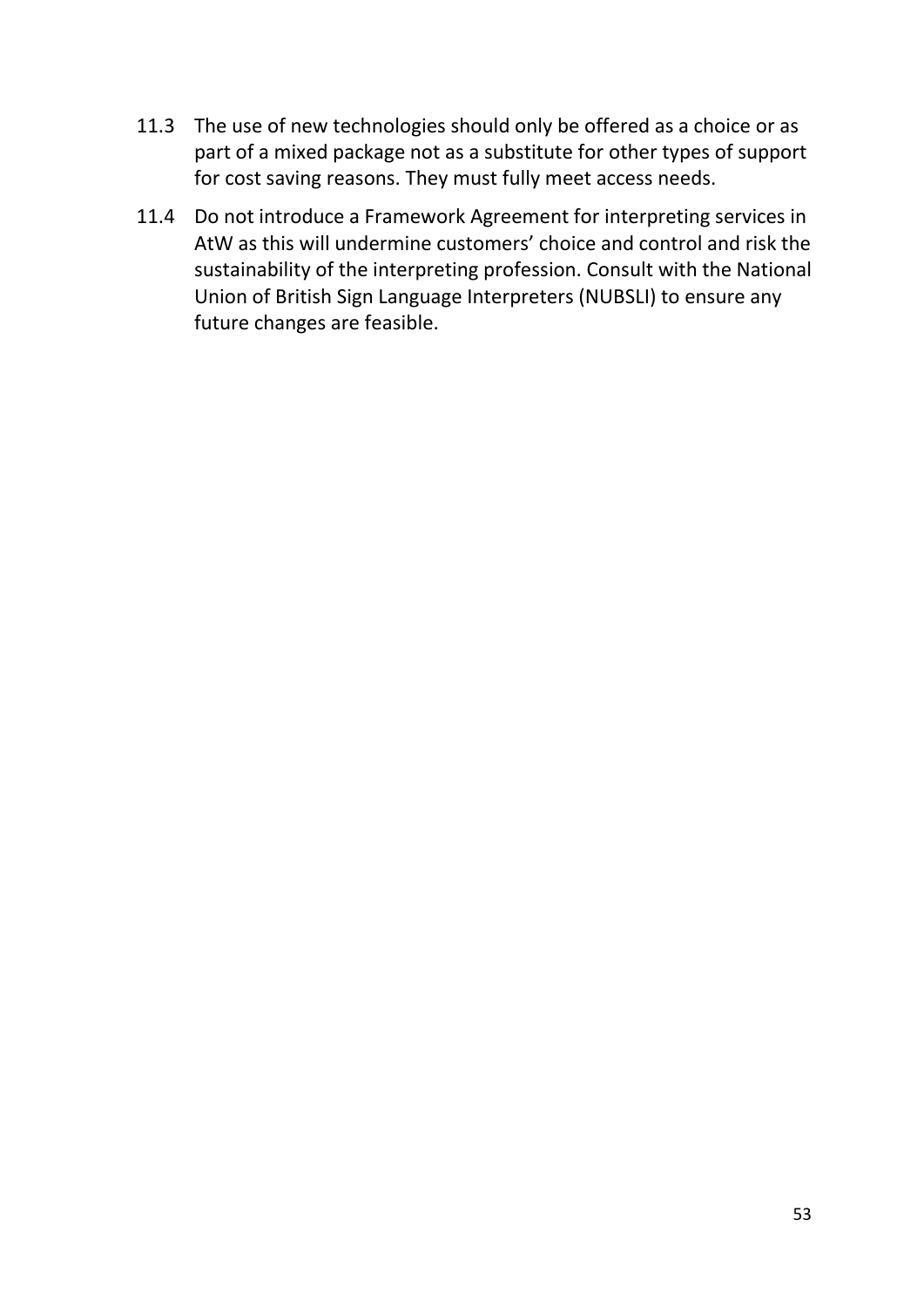# <span id="page-53-0"></span>Appendix 1 - Schedule of survey questions

### **Preamble to the survey**

This survey is being conducted by the campaign group **[StopChanges2AtW](http://stopchanges2atw.com/about/)** to discover more about the current levels of AtW service being received. This will help us see how changes made/being made are affecting/have affected Deaf and Disabled people using the scheme. Please see our information sheet below for more information.

### **1. Which "Primary Medical Condition" do you claim AtW for? (Based on AtW Categories)**

Missing/unknown Arms or hands Legs or feet Back or neck Stomach, liver, kidney or digestion Heart, blood, blood pressure or circulation Chest or breathing Difficulty in hearing Difficulty in seeing Difficulty in speaking Learning disability Progressive illness Dyslexia Epilepsy Diabetes Mental Health condition Cerebral Palsy Spina Bifida

#### **2. How long have you been receiving AtW support?**

- 0 1 year
- 1 2 years
- 2 3 years
- 3 5 years
- 5 10 years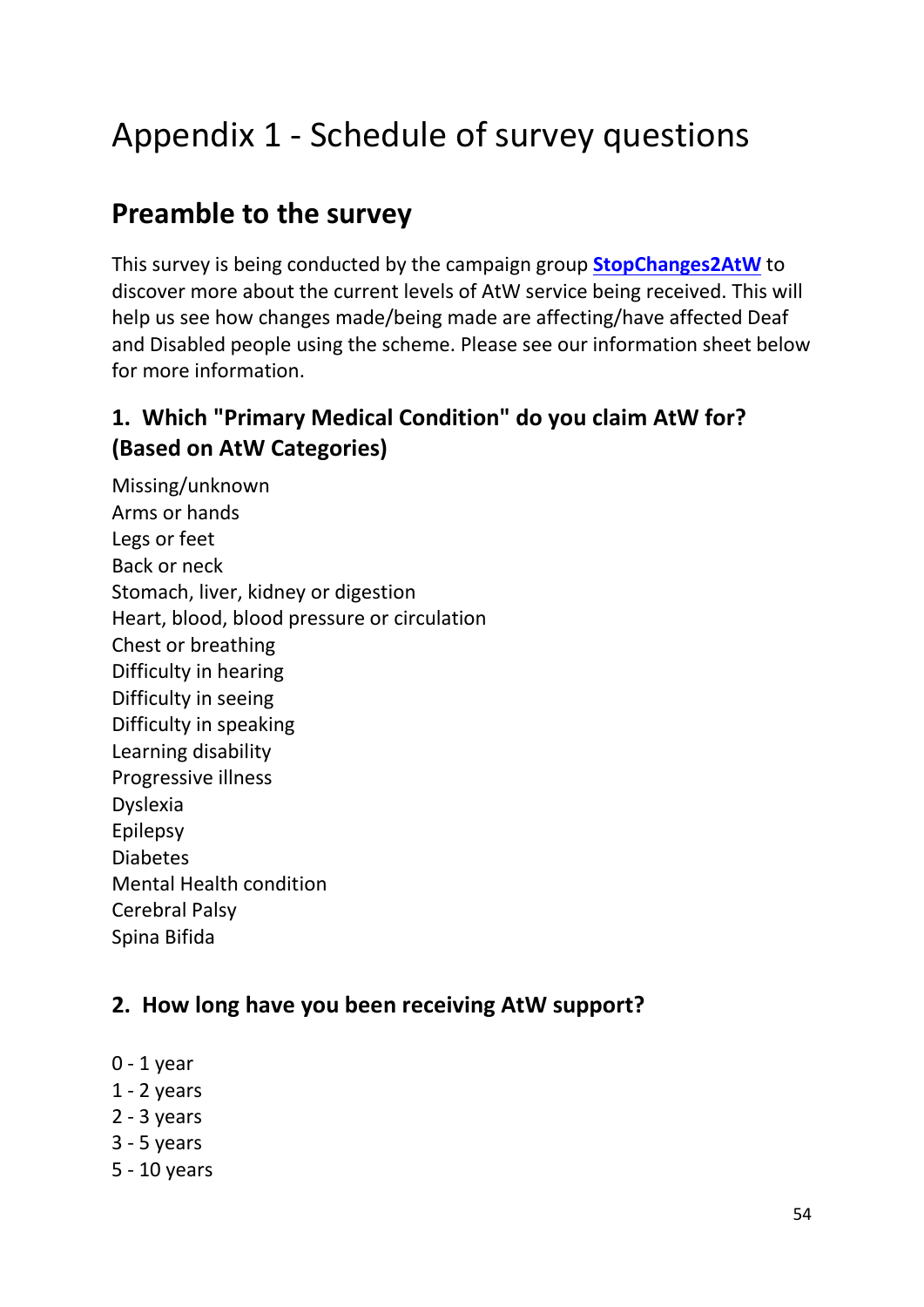10 years or more

#### **3. How many hours do you work?**

- 0 5 hours
- 5 10 hours
- 10 15 hours
- 15 20 hours
- 20 25 hours
- 25 30 hours
- 30 35 hours
- 35 40 hours
- 40 hours or more

#### **4. How many hours support do you receive from AtW?**

- 0 5 hours
- 5 10 hours
- 10 15 hours
- 15 20 hours
- 20 25 hours
- 25 30 hours
- 30 35 hours
- 35 40 hours
- 40 hours or more

#### **5. What type of support do you receive? (Add all that apply)**

BSL/English Interpreter Job Aide Travel buddy Job coach Mental Health support service Lipspeaker Deaf blind interpreter Note taker Electronic note taker Equipment **Other**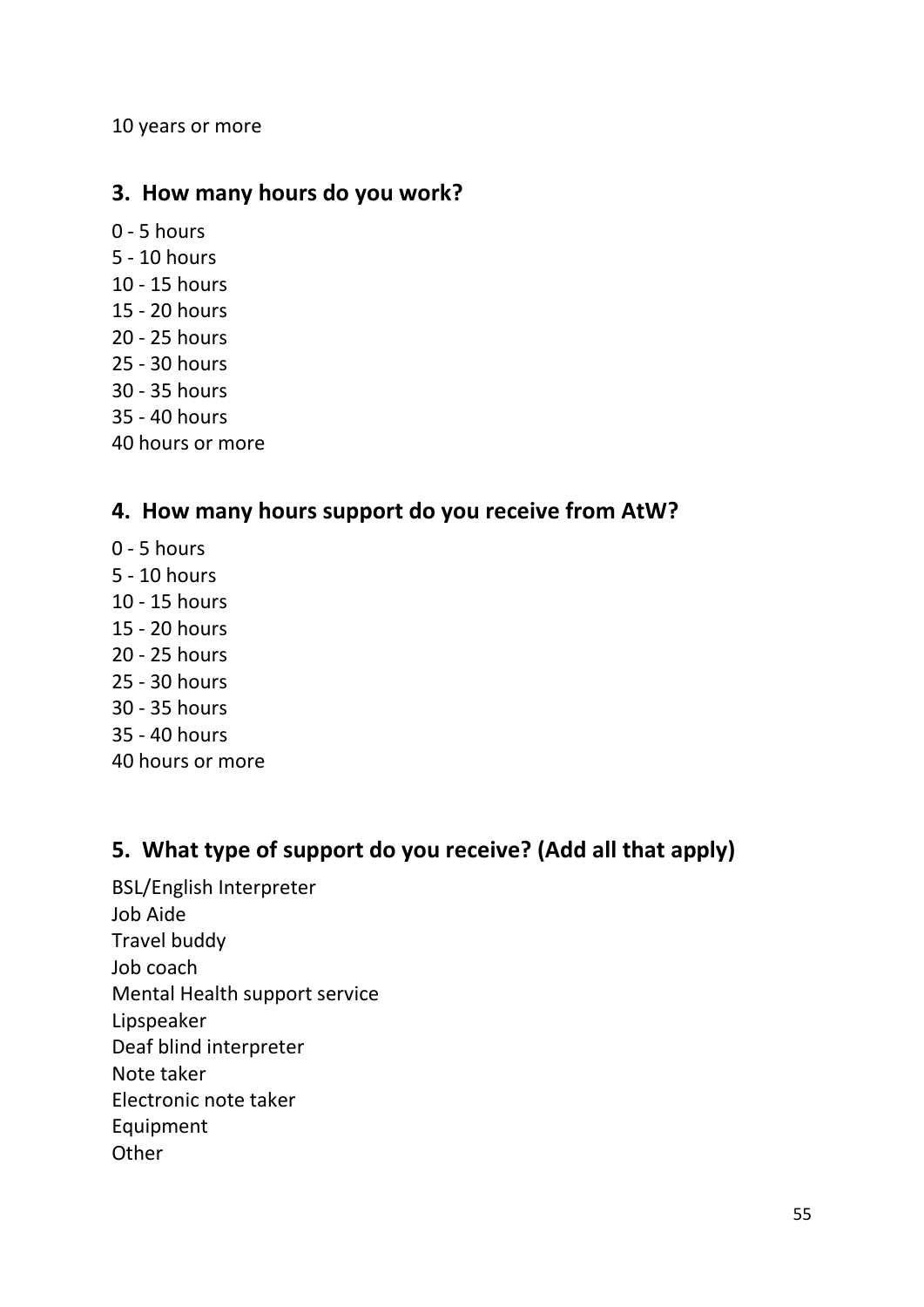### **6. Has your AtW package changed? If yes, has your job changed? (Please give details)**

Yes No Not sure **Other** 

### **7. Have these changes affected your job?**

Yes No Not sure **Other** 

### **8. Do you know why your package has been changed?**

| Yes      |
|----------|
| No       |
| Not sure |
| Other    |

### **9. Which sector do you work in?**

Not-For-Profit NHS Social Service Government Private sector Own business **Other** 

### **10. What is your current job?**

### **11. Have you found applying or using AtW:**

Very easy